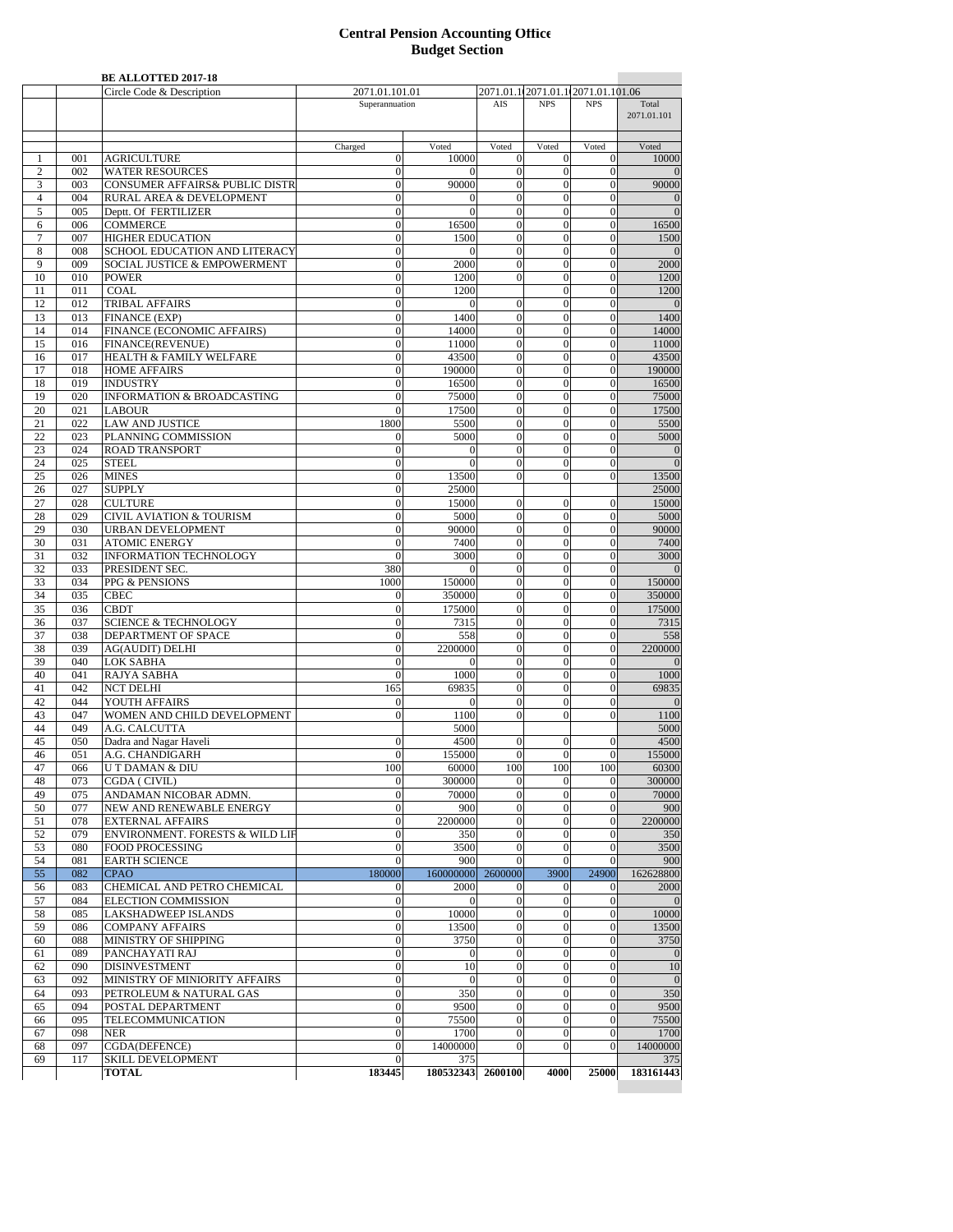|                     |            | <b>BE ALLOTTED 2017-18</b><br>Circle Code & Description  | 2071.01.102.01                       |                   |                                      | 2071.01.1(2071.01.102 |
|---------------------|------------|----------------------------------------------------------|--------------------------------------|-------------------|--------------------------------------|-----------------------|
|                     |            |                                                          | Commuted Value of Pensions.          |                   | AIS                                  | Total (Voted)         |
|                     |            |                                                          |                                      |                   |                                      |                       |
|                     |            |                                                          |                                      |                   |                                      |                       |
|                     |            |                                                          | Charged                              | Voted             | Voted                                | Voted                 |
| 1<br>$\overline{2}$ | 001<br>002 | <b>AGRICULTURE</b>                                       | $\mathbf{0}$<br>$\mathbf{0}$         | 300000<br>300000  | $\overline{0}$<br>2500               | 300000<br>302500      |
| 3                   | 003        | <b>WATER RESOURCES</b><br>CONSUMER AFFAIRS& PUBLIC DISTR | $\mathbf{0}$                         | 70000             | 0                                    | 70000                 |
| $\overline{4}$      | 004        | RURAL AREA & DEVELOPMENT                                 | $\mathbf{0}$                         | 30000             | $\overline{0}$                       | 30000                 |
| 5                   | 005        | Deptt. Of FERTILIZER                                     | $\boldsymbol{0}$                     | 6000              | $\mathbf{0}$                         | 6000                  |
| 6                   | 006        | <b>COMMERCE</b>                                          | $\boldsymbol{0}$                     | 250000            | 4000                                 | 254000                |
| 7                   | 007        | <b>HIGHER EDUCATION</b>                                  | $\overline{0}$                       | 45000             | 0                                    | 45000                 |
| 8                   | 008        | SCHOOL EDUCATION AND LITERACY                            | $\boldsymbol{0}$                     | 15000             | $\mathbf{0}$                         | 15000                 |
| 9<br>10             | 009<br>010 | SOCIAL JUSTICE & EMPOWERMENT<br><b>POWER</b>             | $\mathbf{0}$<br>$\boldsymbol{0}$     | 15000<br>55000    | 2500<br>$\mathbf{0}$                 | 17500<br>55000        |
| 11                  | 011        | COAL                                                     | $\boldsymbol{0}$                     | 6500              | $\boldsymbol{0}$                     | 6500                  |
| 12                  | 012        | TRIBAL AFFAIRS                                           | $\boldsymbol{0}$                     | 10000             | $\theta$                             | 10000                 |
| 13                  | 013        | FINANCE (EXP)                                            | $\overline{0}$                       | 27500             | 2000                                 | 29500                 |
| 14                  | 014        | FINANCE (ECONOMIC AFFAIRS)                               | $\overline{0}$                       | 65000             | 10                                   | 65010                 |
| 15                  | 016        | FINANCE(REVENUE)                                         | $\boldsymbol{0}$                     | 85000             | $\mathbf{0}$                         | 85000                 |
| 16                  | 017        | HEALTH & FAMILY WELFARE                                  | $\mathbf{0}$                         | 350000            | $\theta$                             | 350000                |
| 17<br>18            | 018<br>019 | <b>HOME AFFAIRS</b><br><b>INDUSTRY</b>                   | $\mathbf{0}$<br>$\boldsymbol{0}$     | 250000<br>135000  | 11000<br>2000                        | 261000<br>137000      |
| 19                  | 020        | <b>INFORMATION &amp; BROADCASTING</b>                    | $\mathbf{0}$                         | 750000            | 0                                    | 750000                |
| 20                  | 021        | <b>LABOUR</b>                                            | $\overline{0}$                       | 150000            | 3000                                 | 153000                |
| 21                  | 022        | <b>LAW AND JUSTICE</b>                                   | 55000                                | 75000             | 2000                                 | 77000                 |
| 22                  | 023        | PLANNING COMMISSION                                      | $\mathbf{0}$                         | 185000            | $\mathbf{0}$                         | 185000                |
| 23                  | 024        | <b>ROAD TRANSPORT</b>                                    | $\mathbf{0}$                         | 20000             | $\mathbf{0}$                         | 20000                 |
| 24                  | 025        | <b>STEEL</b>                                             | $\boldsymbol{0}$                     | 10000             | 2000                                 | 12000                 |
| 25<br>26            | 026<br>027 | <b>MINES</b><br><b>SUPPLY</b>                            | $\mathbf{0}$                         | 500000<br>50000   | $\theta$                             | 500000<br>50000       |
| 27                  | 028        | <b>CULTURE</b>                                           | $\boldsymbol{0}$                     | 200000            | $\overline{0}$                       | 200000                |
| 28                  | 029        | CIVIL AVIATION & TOURISM                                 | $\mathbf{0}$                         | 80000             | 4000                                 | 84000                 |
| 29                  | 030        | <b>URBAN DEVELOPMENT</b>                                 | $\mathbf{0}$                         | 900000            | 5000                                 | 905000                |
| 30                  | 031        | <b>ATOMIC ENERGY</b>                                     | $\mathbf{0}$                         | 1000000           | 0                                    | 1000000               |
| 31                  | 032        | <b>INFORMATION TECHNOLOGY</b>                            | $\mathbf{0}$                         | 105000            | $\mathbf{0}$                         | 105000                |
| 32                  | 033        | PRESIDENT SEC.                                           | 10000                                |                   | $\overline{0}$                       |                       |
| 33<br>34            | 034<br>035 | PPG & PENSIONS<br><b>CBEC</b>                            | 32000<br>$\mathbf{0}$                | 175000<br>1400000 | 10000<br>0                           | 185000<br>1400000     |
| 35                  | 036        | <b>CBDT</b>                                              | $\mathbf{0}$                         | 900000            | $\overline{0}$                       | 900000                |
| 36                  | 037        | <b>SCIENCE &amp; TECHNOLOGY</b>                          | 0                                    | 300000            | 0                                    | 300000                |
| 37                  | 038        | DEPARTMENT OF SPACE                                      | $\mathbf{0}$                         | 600000            | $\mathbf{0}$                         | 600000                |
| 38                  | 039        | AG(AUDIT) DELHI                                          | 32000                                | 1200000           | $\overline{0}$                       | 1200000               |
| 39                  | 040        | <b>LOK SABHA</b>                                         | $\mathbf{0}$                         | 60000             | $\boldsymbol{0}$                     | 60000                 |
| 40<br>41            | 041<br>042 | RAJYA SABHA<br><b>NCT DELHI</b>                          | $\Omega$<br>3000                     | 30000<br>497000   | $\mathbf{0}$<br>$\overline{0}$       | 30000<br>497000       |
| 42                  | 044        | YOUTH AFFAIRS                                            | $\mathbf{0}$                         | 7500              | 4400                                 | 11900                 |
| 43                  | 047        | WOMEN AND CHILD DEVELOPMENT                              | $\mathbf{0}$                         | 20000             | 0                                    | 20000                 |
| 44                  | 049        | A.G. CALCUTTA                                            |                                      | 0                 |                                      |                       |
| 45                  | 050        | Dadra and Nagar Haveli                                   | $\overline{0}$                       | 30000             | $\overline{0}$                       | 30000                 |
| 46                  | 051        | A.G. CHANDIGARH                                          | $\overline{0}$                       | $\mathbf{0}$      | $\overline{0}$                       | $\Omega$              |
| 47                  | 066<br>073 | U T DAMAN & DIU<br>CGDA (CIVIL)                          | $\boldsymbol{0}$<br>$\mathbf{0}$     | 35000             | 100                                  | 35100                 |
| 48<br>49            | 075        | ANDAMAN NICOBAR ADMN.                                    | $\boldsymbol{0}$                     | 800000<br>400000  | $\boldsymbol{0}$<br>$\boldsymbol{0}$ | 800000<br>400000      |
| 50                  | 077        | NEW AND RENEWABLE ENERGY                                 | $\boldsymbol{0}$                     | 10947             | $\boldsymbol{0}$                     | 10947                 |
| 51                  | 078        | <b>EXTERNAL AFFAIRS</b>                                  | $\boldsymbol{0}$                     | 150000            | $\overline{0}$                       | 150000                |
| 52                  | 079        | ENVIRONMENT. FORESTS & WILD LIF                          | $\boldsymbol{0}$                     | 80000             | 3000                                 | 83000                 |
| 53                  | 080        | FOOD PROCESSING                                          | $\boldsymbol{0}$                     | 8000              | 2000                                 | 10000                 |
| 54                  | 081        | <b>EARTH SCIENCE</b>                                     | $\boldsymbol{0}$                     | 200000            | $\overline{0}$                       | 200000                |
| 55<br>56            | 082<br>083 | <b>CPAO</b><br>CHEMICAL AND PETRO CHEMICAL               | $\boldsymbol{0}$<br>$\boldsymbol{0}$ | 2700000<br>16000  | 300000<br>3500                       | 3000000<br>19500      |
| 57                  | 084        | ELECTION COMMISSION                                      | $\overline{0}$                       | 5000              | 0                                    | 5000                  |
| 58                  | 085        | <b>LAKSHADWEEP ISLANDS</b>                               | $\boldsymbol{0}$                     | 70000             | $\boldsymbol{0}$                     | 70000                 |
| 59                  | 086        | <b>COMPANY AFFAIRS</b>                                   | $\boldsymbol{0}$                     | 40000             | $\overline{0}$                       | 40000                 |
| 60                  | 088        | MINISTRY OF SHIPPING                                     | $\boldsymbol{0}$                     | 55000             | $\mathbf{0}$                         | 55000                 |
| 61                  | 089        | PANCHAYATI RAJ                                           | $\boldsymbol{0}$                     | 8000              | $\boldsymbol{0}$                     | 8000                  |
| 62                  | 090        | <b>DISINVESTMENT</b>                                     | $\boldsymbol{0}$                     | 1200              | 10                                   | 1210                  |
| 63<br>64            | 092<br>093 | MINISTRY OF MINIORITY AFFAIRS<br>PETROLEUM & NATURAL GAS | $\boldsymbol{0}$<br>$\boldsymbol{0}$ | 6500<br>10000     | 6000<br>0                            | 12500<br>10000        |
| 65                  | 094        | POSTAL DEPARTMENT                                        | $\boldsymbol{0}$                     | $\mathbf{0}$      | $\overline{0}$                       | $\theta$              |
| 66                  | 095        | TELECOMMUNICATION                                        | $\boldsymbol{0}$                     | 75000             | $\boldsymbol{0}$                     | 75000                 |
| 67                  | 098        | <b>NER</b>                                               | $\mathbf{0}$                         | 16000             | 0                                    | 16000                 |
| 68                  | 097        | CGDA(DEFENCE)                                            | $\mathbf{0}$                         | 1800000           | $\overline{0}$                       | 1800000               |
| 69                  | 117        | SKILL DEVELOPMENT                                        |                                      | 20000             |                                      | 20000                 |
|                     |            | <b>TOTAL</b>                                             | 132000                               | 17766147          | 369020                               | 18135167              |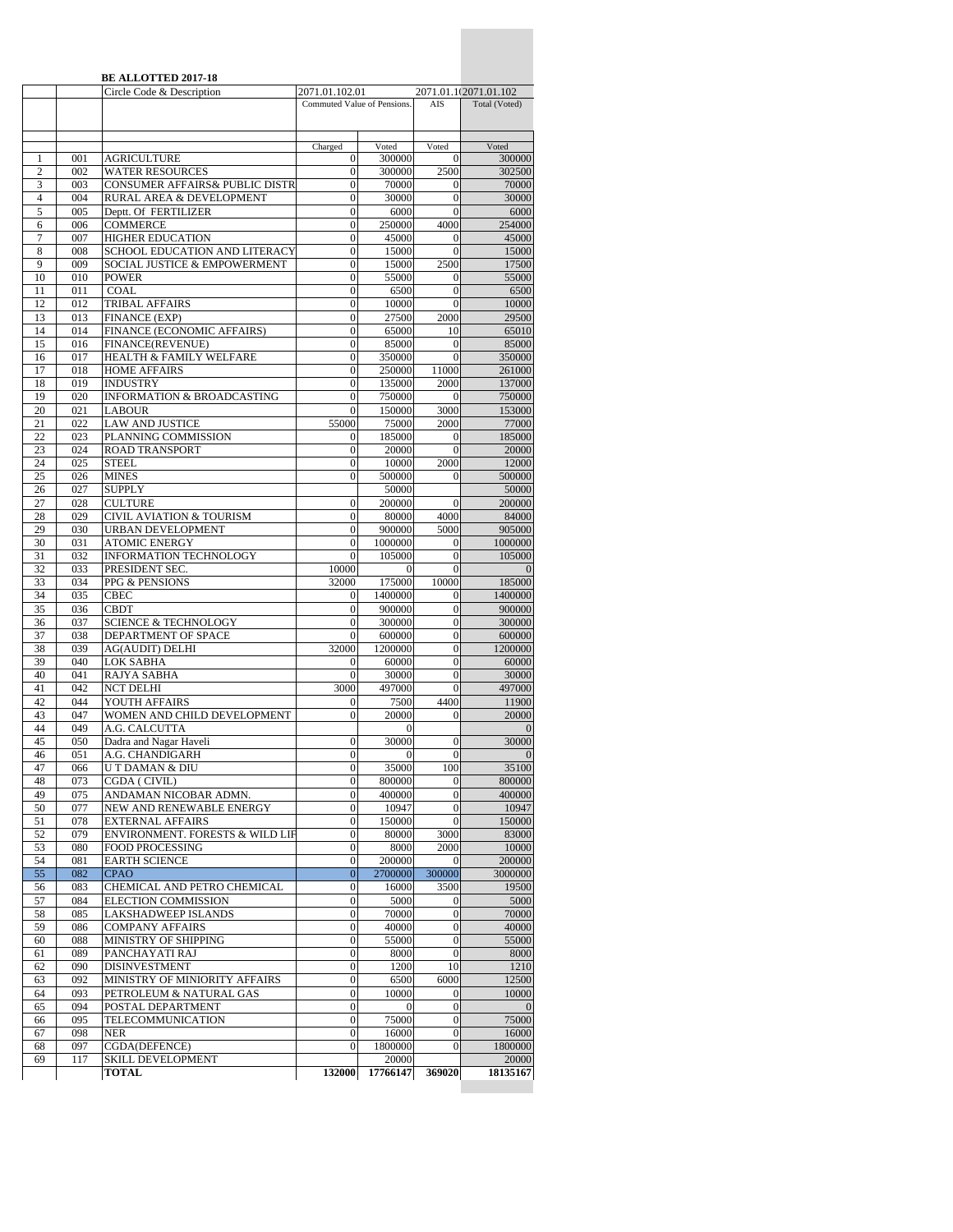|                     |            | <b>BE ALLOTTED 2017-18</b>                                            |                              |                  |                              |                                  |                                  |                              |                                |                   |
|---------------------|------------|-----------------------------------------------------------------------|------------------------------|------------------|------------------------------|----------------------------------|----------------------------------|------------------------------|--------------------------------|-------------------|
|                     |            | Circle Code & Description                                             | 2071.01.104-                 |                  | 104.04                       | 104.05                           | 104.06                           | 2071.01.104.07               |                                |                   |
|                     |            |                                                                       |                              | Gratuities       | AIS                          | <b>NPS</b>                       | <b>NPS</b>                       | ORD. PEN. (NPS)              |                                | Total             |
|                     |            |                                                                       |                              |                  |                              |                                  |                                  |                              |                                | 2071.01.104       |
|                     |            |                                                                       |                              |                  |                              |                                  |                                  |                              |                                |                   |
|                     |            |                                                                       | Charged                      | Voted            | Voted                        | Voted                            | Voted                            | Charged                      | Voted                          | Voted             |
| $\mathbf{1}$        | 001        | AGRICULTURE                                                           | $\theta$                     | 380000           | $\mathbf{0}$                 | $\boldsymbol{0}$                 | $\overline{0}$                   | $\overline{0}$               | $\boldsymbol{0}$               | 380000            |
| $\overline{c}$      | 002        | <b>WATER RESOURCES</b>                                                | $\overline{0}$               | 55000            | $\overline{0}$               | $\mathbf{0}$                     | $\overline{0}$                   | $\mathbf{0}$                 | $\mathbf{0}$                   | 55000             |
| 3<br>$\overline{4}$ | 003<br>004 | <b>CONSUMER AFFAIRS&amp; PUBLIC DISTR</b><br>RURAL AREA & DEVELOPMENT | $\theta$<br>$\theta$         | 75000<br>25000   | $\mathbf{0}$<br>$\mathbf{0}$ | $\mathbf{0}$<br>$\mathbf{0}$     | $\overline{0}$<br>$\theta$       | $\mathbf{0}$<br>$\mathbf{0}$ | $\mathbf{0}$<br>$\overline{0}$ | 75000<br>25000    |
| 5                   | 005        | Deptt. Of FERTILIZER                                                  | $\theta$                     | 6500             | $\overline{0}$               | $\mathbf{0}$                     | $\boldsymbol{0}$                 | $\mathbf{0}$                 | $\mathbf{0}$                   | 6500              |
| 6                   | 006        | <b>COMMERCE</b>                                                       | $\theta$                     | 350000           | 3000                         | $\boldsymbol{0}$                 | $\overline{0}$                   | $\theta$                     | $\overline{0}$                 | 353000            |
| $\overline{7}$      | 007        | <b>HIGHER EDUCATION</b>                                               | $\overline{0}$               | 75000            | 0                            | $\mathbf{0}$                     | $\overline{0}$                   | $\overline{0}$               | $\mathbf{0}$                   | 75000             |
| 8                   | 008        | SCHOOL EDUCATION AND LITERACY                                         | $\theta$                     | 15000            | $\boldsymbol{0}$             | $\mathbf{0}$                     | $\overline{0}$                   | $\mathbf{0}$                 | $\boldsymbol{0}$               | 15000             |
| 9                   | 009        | <b>SOCIAL JUSTICE &amp; EMPOWERMENT</b>                               | $\theta$                     | 20000            | 2000                         | $\mathbf{0}$                     | $\overline{0}$                   | $\mathbf{0}$                 | $\mathbf{0}$                   | 22000             |
| 10                  | 010        | <b>POWER</b>                                                          |                              | 55000            | $\Omega$                     | $\mathbf{0}$                     | $\overline{0}$                   | $\mathbf{0}$                 | $\mathbf{0}$                   | 55000             |
| 11                  | 011        | COAL                                                                  | $\mathbf{0}$                 | 28000            | 1000                         | $\mathbf{0}$                     | $\overline{0}$                   | $\theta$                     | $\mathbf{0}$                   | 29000             |
| 12                  | 012        | TRIBAL AFFAIRS                                                        | $\overline{0}$               | 7500             | $\mathbf{0}$                 | $\boldsymbol{0}$                 | $\overline{0}$                   | $\mathbf{0}$                 | $\mathbf{0}$                   | 7500              |
| 13                  | 013        | FINANCE (EXP)                                                         | $\overline{0}$               | 32000            | 1500                         | $\overline{0}$                   | $\overline{0}$                   | $\mathbf{0}$                 | $\overline{0}$                 | 33500             |
| 14                  | 014        | FINANCE (ECONOMIC AFFAIRS)                                            | $\overline{0}$               | 90000            | $\mathbf{0}$                 | $\boldsymbol{0}$                 | $\overline{0}$                   | $\mathbf{0}$                 | $\overline{0}$                 | 90000             |
| 15                  | 016        | FINANCE(REVENUE)                                                      | $\mathbf{0}$                 | 125000           | 10                           | $\mathbf{0}$                     | $\overline{0}$                   | $\theta$                     | $\mathbf{0}$                   | 125010            |
| 16                  | 017        | HEALTH & FAMILY WELFARE                                               | $\overline{0}$               | 550000           | $\Omega$                     | $\mathbf{0}$                     | $\theta$                         | $\mathbf{0}$                 | $\mathbf{0}$                   | 550000            |
| 17                  | 018        | <b>HOME AFFAIRS</b>                                                   | $\overline{0}$               | 6000000          | 10000                        | 27500                            | 5000                             | $\mathbf{0}$                 | $\mathbf{0}$                   | 6042500           |
| 18                  | 019        | <b>INDUSTRY</b>                                                       | $\overline{0}$               | 200000           | 2000                         | $\boldsymbol{0}$                 | $\mathbf{0}$                     | $\theta$                     | $\boldsymbol{0}$               | 202000            |
| 19                  | 020        | <b>INFORMATION &amp; BROADCASTING</b>                                 | $\overline{0}$               | 1000000          | $\mathbf{0}$                 | $\boldsymbol{0}$                 | $\overline{0}$                   | $\mathbf{0}$                 | $\mathbf{0}$                   | 1000000           |
| 20                  | 021        | <b>LABOUR</b>                                                         | $\overline{0}$               | 250000           | 2100                         | $\boldsymbol{0}$                 | $\overline{0}$                   | $\mathbf{0}$                 | $\overline{0}$                 | 252100            |
| 21                  | 022        | <b>LAW AND JUSTICE</b>                                                | 55000                        | 60000            | 3000                         | $\mathbf{0}$                     | $\overline{0}$                   | $\Omega$                     | $\mathbf{0}$                   | 63000             |
| 22                  | 023        | PLANNING COMMISSION                                                   | $\theta$                     | 220000           | $\mathbf{0}$                 | $\boldsymbol{0}$                 | $\overline{0}$                   | $\mathbf{0}$                 | $\mathbf{0}$                   | 220000            |
| 23                  | 024        | <b>ROAD TRANSPORT</b>                                                 | $\mathbf{0}$                 | 25000            | $\mathbf{0}$                 | $\mathbf{0}$                     | $\overline{0}$                   | $\theta$                     | $\mathbf{0}$                   | 25000             |
| 24                  | 025        | <b>STEEL</b>                                                          | $\mathbf{0}$                 | 11000            | 2000                         | $\mathbf{0}$                     | $\overline{0}$                   | $\theta$                     | $\mathbf{0}$                   | 13000             |
| 25                  | 026        | <b>MINES</b>                                                          | $\overline{0}$               | 500000           | $\Omega$                     | $\boldsymbol{0}$                 | $\theta$                         | $\mathbf{0}$                 | $\mathbf{0}$                   | 500000            |
| 26                  | 027        | <b>SUPPLY</b>                                                         |                              | 80000            |                              |                                  |                                  |                              |                                | 80000             |
| 27                  | 028        | <b>CULTURE</b>                                                        | $\overline{0}$               | 300000           | $\mathbf{0}$                 | $\mathbf{0}$                     | $\overline{0}$                   | $\mathbf{0}$                 | $\mathbf{0}$                   | 300000            |
| 28<br>29            | 029<br>030 | <b>CIVIL AVIATION &amp; TOURISM</b><br>URBAN DEVELOPMENT              | $\mathbf{0}$<br>$\mathbf{0}$ | 80000<br>1350000 | 3000<br>2000                 | $\mathbf{0}$<br>$\mathbf{0}$     | $\overline{0}$<br>$\overline{0}$ | $\theta$<br>$\mathbf{0}$     | $\mathbf{0}$<br>$\mathbf{0}$   | 83000<br>1352000  |
| 30                  | 031        | <b>ATOMIC ENERGY</b>                                                  | $\mathbf{0}$                 | 1100000          | $\mathbf{0}$                 | 1500                             | $\overline{0}$                   | $\theta$                     | $\mathbf{0}$                   | 1101500           |
| 31                  | 032        | INFORMATION TECHNOLOGY                                                | $\overline{0}$               | 120000           | $\mathbf{0}$                 | $\boldsymbol{0}$                 | $\overline{0}$                   | $\mathbf{0}$                 | $\mathbf{0}$                   | 120000            |
| 32                  | 033        | PRESIDENT SEC.                                                        | 14000                        | $\mathbf{0}$     | $\overline{0}$               | $\mathbf{0}$                     | $\overline{0}$                   | $\overline{0}$               | $\overline{0}$                 | $\mathbf{0}$      |
| 33                  | 034        | PPG & PENSIONS                                                        | 60000                        | 600000           | 17500                        | $\boldsymbol{0}$                 | $\overline{0}$                   | $\mathbf{0}$                 | $\mathbf{0}$                   | 617500            |
| 34                  | 035        | <b>CBEC</b>                                                           | $\theta$                     | 2200000          | $\mathbf{0}$                 | $\boldsymbol{0}$                 | $\overline{0}$                   | $\mathbf{0}$                 | $\mathbf{0}$                   | 2200000           |
| 35                  | 036        | <b>CBDT</b>                                                           | $\overline{0}$               | 1220000          | $\overline{0}$               | $\mathbf{0}$                     | $\theta$                         | $\Omega$                     | $\overline{0}$                 | 1220000           |
| 36                  | 037        | <b>SCIENCE &amp; TECHNOLOGY</b>                                       | $\mathbf{0}$                 | 360000           | $\mathbf{0}$                 | $\mathbf{0}$                     | $\overline{0}$                   | $\mathbf{0}$                 | $\overline{0}$                 | 360000            |
| 37                  | 038        | DEPARTMENT OF SPACE                                                   | $\overline{0}$               | 500000           | $\mathbf{0}$                 | $\mathbf{0}$                     | $\overline{0}$                   | $\theta$                     | $\mathbf{0}$                   | 500000            |
| 38                  | 039        | <b>AG(AUDIT) DELHI</b>                                                | 55000                        | 2000000          | $\overline{0}$               | $\mathbf{0}$                     | $\overline{0}$                   | $\overline{0}$               | $\mathbf{0}$                   | 2000000           |
| 39                  | 040        | <b>LOK SABHA</b>                                                      | $\bf{0}$                     | 60000            | 3000                         | $\mathbf{0}$                     | $\overline{0}$                   | $\theta$                     | $\overline{0}$                 | 63000             |
| 40                  | 041        | RAJYA SABHA                                                           | $\theta$                     | 20000            | $\mathbf{0}$                 | $\boldsymbol{0}$                 | $\overline{0}$                   | $\Omega$                     | $\overline{0}$                 | 20000             |
| 41                  | 042        | <b>NCT DELHI</b>                                                      | 5000                         | 695000           | $\Omega$                     | $\boldsymbol{0}$                 | $\overline{0}$                   | $\mathbf{0}$                 | $\mathbf{0}$                   | 695000            |
| 42                  | 044        | YOUTH AFFAIRS                                                         | $\theta$                     | 10000            | 2000                         | $\mathbf{0}$                     | $\overline{0}$                   | $\theta$                     | $\overline{0}$                 | 12000             |
| 43                  | 047        | WOMEN AND CHILD DEVELOPMENT                                           | $\theta$                     | 30000            | 4000                         | $\mathbf{0}$                     | $\mathbf{0}$                     | $\mathbf{0}$                 | $\overline{0}$                 | 34000             |
| 44                  | 049        | A.G. CALCUTTA                                                         |                              | 80000            |                              |                                  |                                  |                              |                                | 80000             |
| 45                  | 050        | Dadra and Nagar Haveli                                                | $\overline{0}$               | 60000            | $\boldsymbol{0}$             | $\boldsymbol{0}$                 | $\overline{0}$                   | $\mathbf{0}$                 | $\overline{0}$                 | 60000             |
| 46                  | 051        | A.G. CHANDIGARH                                                       | $\mathbf{0}$                 | 800000           | $\boldsymbol{0}$             | $\boldsymbol{0}$                 | $\boldsymbol{0}$                 | $\theta$                     | $\boldsymbol{0}$               | 800000            |
| 47                  | 066        | U T DAMAN & DIU                                                       | $\boldsymbol{0}$             | 60000            | 100                          | 100                              | 100                              | $\Omega$                     | $\overline{0}$                 | 60300             |
| 48                  | 073        | CGDA ( CIVIL)                                                         | $\mathbf{0}$                 | 122000           | $\mathbf{0}$                 | $\mathbf{0}$                     | $\mathbf{0}$                     | $\theta$                     | $\mathbf{0}$                   | 122000            |
| 49                  | 075        | ANDAMAN NICOBAR ADMN.                                                 | $\theta$                     | 500000           | $\theta$                     | $\mathbf{0}$                     | $\overline{0}$                   | $\theta$                     | $\overline{0}$                 | 500000            |
| 50                  | 077        | NEW AND RENEWABLE ENERGY                                              | $\boldsymbol{0}$             | 8000             | $\mathbf{0}$                 | $\mathbf{0}$                     | $\mathbf{0}$                     | $\mathbf{0}$                 | $\mathbf{0}$                   | 8000              |
| 51                  | 078        | <b>EXTERNAL AFFAIRS</b>                                               | $\overline{0}$               | 250000           | $\mathbf{0}$                 | $\boldsymbol{0}$                 | $\overline{0}$                   | $\overline{0}$               | $\boldsymbol{0}$               | 250000            |
| 52                  | 079        | ENVIRONMENT. FORESTS & WILD LIF                                       | $\overline{0}$               | 120000           | 5000                         | $\mathbf{0}$                     | $\overline{0}$                   | $\theta$                     | $\overline{0}$                 | 125000            |
| 53<br>54            | 080        | <b>FOOD PROCESSING</b><br><b>EARTH SCIENCE</b>                        | $\boldsymbol{0}$<br>$\theta$ | 8000<br>250000   | 3000                         | $\boldsymbol{0}$<br>$\mathbf{0}$ | $\overline{0}$<br>$\theta$       | $\mathbf{0}$<br>$\mathbf{0}$ | $\mathbf{0}$<br>$\mathbf{0}$   | 11000             |
|                     | 081<br>082 | <b>CPAO</b>                                                           | $\boldsymbol{0}$             | 1200000          | $\Omega$<br>280000           | $\mathbf{0}$                     | $\boldsymbol{0}$                 | $\mathbf{0}$                 | $\mathbf{0}$                   | 250000<br>1480000 |
| 55                  |            |                                                                       | $\mathbf{0}$                 | 15000            | 2000                         | $\mathbf{0}$                     | $\mathbf{0}$                     | $\theta$                     | $\mathbf{0}$                   | 17000             |
| 56<br>57            | 083<br>084 | CHEMICAL AND PETRO CHEMICAL<br>ELECTION COMMISSION                    | $\overline{0}$               | 4000             | 0                            | $\boldsymbol{0}$                 | 0                                | $\mathbf{0}$                 | $\overline{0}$                 | 4000              |
| 58                  | 085        | LAKSHADWEEP ISLANDS                                                   | $\boldsymbol{0}$             | 120000           | $\boldsymbol{0}$             | $\boldsymbol{0}$                 | $\overline{0}$                   | $\mathbf{0}$                 | $\boldsymbol{0}$               | 120000            |
| 59                  | 086        | <b>COMPANY AFFAIRS</b>                                                | $\overline{0}$               | 50000            | $\mathbf{0}$                 | $\boldsymbol{0}$                 | $\overline{0}$                   | $\mathbf{0}$                 | $\boldsymbol{0}$               | 50000             |
| 60                  | 088        | MINISTRY OF SHIPPING                                                  | $\boldsymbol{0}$             | 75000            | $\boldsymbol{0}$             | $\boldsymbol{0}$                 | $\overline{0}$                   | $\mathbf{0}$                 | $\boldsymbol{0}$               | 75000             |
| 61                  | 089        | PANCHAYATI RAJ                                                        | $\mathbf{0}$                 | 5500             | $\mathbf{0}$                 | $\mathbf{0}$                     | $\mathbf{0}$                     | $\theta$                     | $\mathbf{0}$                   | 5500              |
| 62                  | 090        | <b>DISINVESTMENT</b>                                                  | $\boldsymbol{0}$             | 1500             | 10                           | $\mathbf{0}$                     | $\mathbf{0}$                     | $\mathbf{0}$                 | $\mathbf{0}$                   | 1510              |
| 63                  | 092        | MINISTRY OF MINIORITY AFFAIRS                                         | $\overline{0}$               | 6000             | 2500                         | $\mathbf{0}$                     | $\theta$                         | $\overline{0}$               | $\overline{0}$                 | 8500              |
| 64                  | 093        | PETROLEUM & NATURAL GAS                                               | $\overline{0}$               | 11000            | $\boldsymbol{0}$             | $\boldsymbol{0}$                 | $\overline{0}$                   | $\mathbf{0}$                 | $\mathbf{0}$                   | 11000             |
| 65                  | 094        | POSTAL DEPARTMENT                                                     | $\boldsymbol{0}$             | $\Omega$         | $\boldsymbol{0}$             | $\boldsymbol{0}$                 | $\overline{0}$                   | $\overline{0}$               | $\boldsymbol{0}$               | $\overline{0}$    |
| 66                  | 095        | TELECOMMUNICATION                                                     | $\mathbf{0}$                 | 170000           | $\mathbf{0}$                 | $\mathbf{0}$                     | $\theta$                         | $\mathbf{0}$                 | $\overline{0}$                 | 170000            |
| 67                  | 098        | <b>NER</b>                                                            | $\mathbf{0}$                 | 15000            | $\theta$                     | $\mathbf{0}$                     | $\mathbf{0}$                     | $\mathbf{0}$                 | $\mathbf{0}$                   | 15000             |
| 68                  | 097        | CGDA(DEFENCE)                                                         | $\mathbf{0}$                 | 2200000          | $\overline{0}$               | $\boldsymbol{0}$                 | $\overline{0}$                   | $\theta$                     | $\overline{0}$                 | 2200000           |
| 69                  | 117        | SKILL DEVELOPMENT                                                     |                              | 10000            |                              |                                  |                                  |                              |                                | 10000             |
|                     |            | <b>TOTAL</b>                                                          | 189000                       | 27021000         | 350720                       | 29100                            | 5100                             | $\bf{0}$                     | $\bf{0}$                       | 27405920          |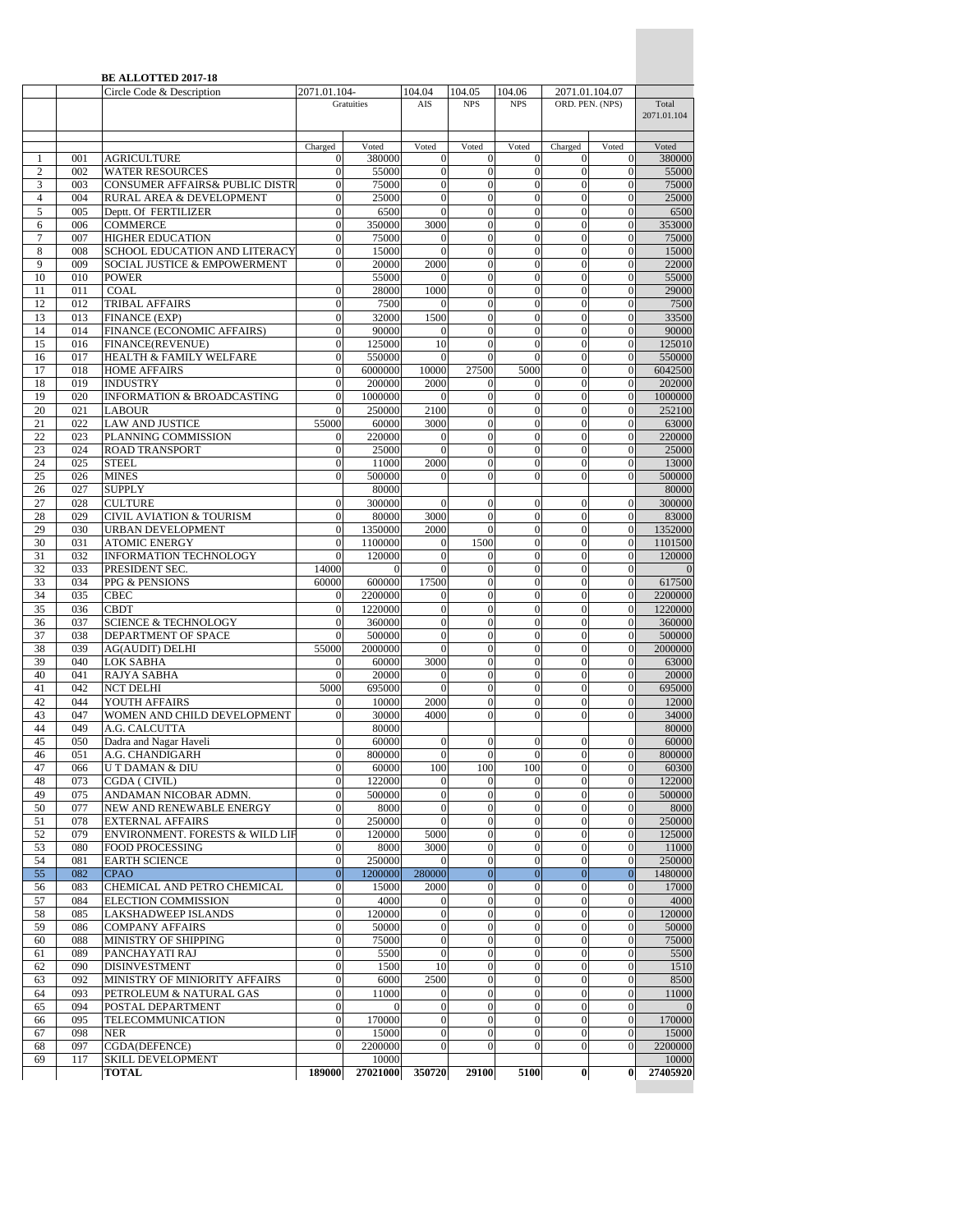|                     |            | <b>BE ALLOTTED 2017-18</b><br>Circle Code & Description  | 2071.01.105.02                   |                                      |                                  | 2071.01.1 2071.01.1 2071.01.105.06   |                                    |                                  |
|---------------------|------------|----------------------------------------------------------|----------------------------------|--------------------------------------|----------------------------------|--------------------------------------|------------------------------------|----------------------------------|
|                     |            |                                                          |                                  | Family Penson                        | AIS                              | <b>NPS</b>                           | <b>NPS</b>                         | Total<br>2071.01.105             |
|                     |            |                                                          | Charged                          | Voted                                | Voted                            | Voted                                | Voted                              | Voted                            |
| 1                   | 001        | <b>AGRICULTURE</b>                                       | 0                                | 3500                                 | $\boldsymbol{0}$                 | $\overline{0}$                       | $\mathbf{0}$                       | 3500                             |
| $\overline{2}$      | 002        | <b>WATER RESOURCES</b>                                   | $\mathbf{0}$                     | 3000                                 | $\boldsymbol{0}$                 | $\bf{0}$                             | $\mathbf{0}$                       | 3000                             |
| 3                   | 003        | CONSUMER AFFAIRS& PUBLIC DISTR                           | $\mathbf{0}$                     | 55000                                | $\mathbf{0}$                     | $\mathbf{0}$                         | $\mathbf{0}$                       | 55000                            |
| $\overline{4}$      | 004        | RURAL AREA & DEVELOPMENT                                 | $\mathbf{0}$                     | 0                                    | $\boldsymbol{0}$                 | $\bf{0}$                             | $\bf{0}$                           | $\theta$                         |
| 5                   | 005        | Deptt. Of FERTILIZER                                     | $\overline{0}$                   | $\overline{0}$                       | $\mathbf{0}$                     | $\overline{0}$                       | $\overline{0}$                     | $\overline{0}$                   |
| 6<br>$\overline{7}$ | 006<br>007 | <b>COMMERCE</b>                                          | $\mathbf{0}$<br>$\mathbf{0}$     | 1700                                 | $\theta$<br>$\mathbf{0}$         | $\overline{0}$<br>$\mathbf{0}$       | $\overline{0}$<br>$\mathbf{0}$     | 1700                             |
| 8                   | 008        | <b>HIGHER EDUCATION</b><br>SCHOOL EDUCATION AND LITERACY | $\Omega$                         | $\mathbf{0}$<br>$\overline{0}$       | $\mathbf{0}$                     | $\overline{0}$                       | $\theta$                           | $\overline{0}$<br>$\overline{0}$ |
| 9                   | 009        | <b>SOCIAL JUSTICE &amp; EMPOWERMENT</b>                  | 0                                | $\mathbf{0}$                         | $\mathbf{0}$                     | $\mathbf{0}$                         | $\theta$                           | $\theta$                         |
| 10                  | 010        | <b>POWER</b>                                             | $\mathbf{0}$                     | $\overline{0}$                       | $\mathbf{0}$                     | $\overline{0}$                       | $\theta$                           | $\overline{0}$                   |
| 11                  | 011        | COAL                                                     | $\mathbf{0}$                     | 4100                                 | $\bf{0}$                         | 0                                    | $\mathbf{0}$                       | 4100                             |
| 12                  | 012        | <b>TRIBAL AFFAIRS</b>                                    | $\mathbf{0}$                     | $\mathbf{0}$                         | $\mathbf{0}$                     | $\overline{0}$                       | $\theta$                           | $\mathbf{0}$                     |
| 13                  | 013        | <b>FINANCE (EXP)</b>                                     | $\mathbf{0}$                     | $\theta$                             | $\overline{0}$                   | $\overline{0}$                       | $\overline{0}$                     | $\overline{0}$                   |
| 14<br>15            | 014        | FINANCE (ECONOMIC AFFAIRS)                               | $\mathbf{0}$                     | 6000<br>5000                         | $\boldsymbol{0}$<br>$\theta$     | $\boldsymbol{0}$<br>$\overline{0}$   | $\boldsymbol{0}$<br>$\overline{0}$ | 6000                             |
| 16                  | 016<br>017 | <b>FINANCE(REVENUE)</b><br>HEALTH & FAMILY WELFARE       | 0<br>$\boldsymbol{0}$            | 1500                                 | $\boldsymbol{0}$                 | $\mathbf{0}$                         | $\boldsymbol{0}$                   | 5000<br>1500                     |
| 17                  | 018        | <b>HOME AFFAIRS</b>                                      | $\mathbf{0}$                     | 40000                                | $\boldsymbol{0}$                 | $\overline{0}$                       | $\theta$                           | 40000                            |
| 18                  | 019        | <b>INDUSTRY</b>                                          | $\mathbf{0}$                     | 2000                                 | $\overline{0}$                   | $\overline{0}$                       | $\overline{0}$                     | 2000                             |
| 19                  | 020        | <b>INFORMATION &amp; BROADCASTING</b>                    | $\mathbf{0}$                     | 15000                                | $\mathbf{0}$                     | $\mathbf{0}$                         | $\boldsymbol{0}$                   | 15000                            |
| 20                  | 021        | <b>LABOUR</b>                                            | $\Omega$                         | 1500                                 | $\boldsymbol{0}$                 | $\overline{0}$                       | $\theta$                           | 1500                             |
| 21                  | 022        | <b>LAW AND JUSTICE</b>                                   | $\mathbf{0}$                     | $\mathbf{0}$                         | $\mathbf{0}$                     | $\bf{0}$                             | $\mathbf{0}$                       | $\overline{0}$                   |
| 22                  | 023        | PLANNING COMMISSION                                      | $\mathbf{0}$                     | 400                                  | $\boldsymbol{0}$                 | $\overline{0}$                       | $\theta$                           | 400                              |
| 23<br>24            | 024<br>025 | <b>ROAD TRANSPORT</b><br><b>STEEL</b>                    | $\mathbf{0}$<br>$\overline{0}$   | $\mathbf{0}$<br>500                  | $\mathbf{0}$<br>$\overline{0}$   | $\bf{0}$<br>$\overline{0}$           | $\mathbf{0}$<br>$\overline{0}$     | $\overline{0}$<br>500            |
| 25                  | 026        | <b>MINES</b>                                             | $\mathbf{0}$                     | 10000                                | $\overline{0}$                   | $\overline{0}$                       | $\overline{0}$                     | 10000                            |
| 26                  | 027        | <b>SUPPLY</b>                                            |                                  | 10000                                |                                  |                                      |                                    | 10000                            |
| 27                  | 028        | <b>CULTURE</b>                                           | $\mathbf{0}$                     | 2300                                 | $\boldsymbol{0}$                 | $\bf{0}$                             | $\mathbf{0}$                       | 2300                             |
| 28                  | 029        | CIVIL AVIATION & TOURISM                                 | $\mathbf{0}$                     | 2000                                 | $\mathbf{0}$                     | $\mathbf{0}$                         | $\theta$                           | 2000                             |
| 29                  | 030        | URBAN DEVELOPMENT                                        | $\overline{0}$                   | 50000                                | $\boldsymbol{0}$                 | $\mathbf{0}$                         | $\boldsymbol{0}$                   | 50000                            |
| 30                  | 031        | <b>ATOMIC ENERGY</b>                                     | $\mathbf{0}$                     | 7000                                 | $\bf{0}$                         | $\mathbf{0}$                         | $\mathbf{0}$                       | 7000                             |
| 31<br>32            | 032<br>033 | INFORMATION TECHNOLOGY                                   | $\mathbf{0}$<br>$\Omega$         | $\mathbf{0}$<br>$\theta$             | $\mathbf{0}$<br>$\boldsymbol{0}$ | $\overline{0}$<br>$\mathbf{0}$       | $\overline{0}$<br>$\overline{0}$   | $\mathbf{0}$<br>$\overline{0}$   |
| 33                  | 034        | PRESIDENT SEC.<br>PPG & PENSIONS                         | 1000                             | 5000                                 | $\boldsymbol{0}$                 | $\mathbf{0}$                         | $\boldsymbol{0}$                   | 5000                             |
| 34                  | 035        | <b>CBEC</b>                                              | 0                                | 28000                                | $\mathbf{0}$                     | $\overline{0}$                       | $\theta$                           | 28000                            |
| 35                  | 036        | <b>CBDT</b>                                              | $\boldsymbol{0}$                 | 15000                                | $\boldsymbol{0}$                 | $\mathbf{0}$                         | $\boldsymbol{0}$                   | 15000                            |
| 36                  | 037        | <b>SCIENCE &amp; TECHNOLOGY</b>                          | $\mathbf{0}$                     | 0                                    | $\boldsymbol{0}$                 | $\overline{0}$                       | $\mathbf{0}$                       | $\mathbf{0}$                     |
| 37                  | 038        | DEPARTMENT OF SPACE                                      | $\mathbf{0}$                     | 1230                                 | $\theta$                         | $\overline{0}$                       | $\theta$                           | 1230                             |
| 38                  | 039        | <b>AG(AUDIT) DELHI</b>                                   | $\mathbf{0}$                     | 380000                               | $\boldsymbol{0}$                 | $\overline{0}$                       | $\theta$                           | 380000                           |
| 39<br>40            | 040<br>041 | LOK SABHA<br>RAJYA SABHA                                 | $\Omega$<br>$\mathbf{0}$         | $\mathbf{0}$<br>300                  | $\theta$<br>$\theta$             | $\mathbf{0}$<br>$\overline{0}$       | $\mathbf{0}$<br>$\theta$           | $\mathbf{0}$<br>300              |
| 41                  | 042        | <b>NCT DELHI</b>                                         | $\mathbf{0}$                     | 10000                                | $\boldsymbol{0}$                 | $\overline{0}$                       | $\theta$                           | 10000                            |
| 42                  | 044        | YOUTH AFFAIRS                                            | $\mathbf{0}$                     | $\mathbf{0}$                         | $\mathbf{0}$                     | $\boldsymbol{0}$                     | $\mathbf{0}$                       | $\overline{0}$                   |
| 43                  | 047        | WOMEN AND CHILD DEVELOPMENT                              | $\theta$                         | 2500                                 | 2600                             | $\overline{0}$                       | $\overline{0}$                     | 5100                             |
| 44                  | 049        | A.G. CALCUTTA                                            |                                  | 17500                                |                                  |                                      |                                    | 17500                            |
| 45                  | 050        | Dadra and Nagar Haveli                                   | $\mathbf{0}$                     | 5500                                 | $\boldsymbol{0}$                 | $\mathbf{0}$                         | $\boldsymbol{0}$                   | 5500                             |
| 46                  | 0.51       | A.G. CHANDIGARH                                          |                                  | 70000                                | $\Omega$                         | $\Omega$                             | $\Omega$                           | 70000                            |
| 47                  | 066        | U T DAMAN & DIU                                          | $\mathbf{0}$<br>$\mathbf{0}$     | 40000                                | 100                              | 100                                  | 100                                | 40300                            |
| 48<br>49            | 073<br>075 | CGDA (CIVIL)<br>ANDAMAN NICOBAR ADMN.                    | $\mathbf{0}$                     | 180000<br>4500                       | $\mathbf{0}$<br>$\boldsymbol{0}$ | $\mathbf{0}$<br>$\mathbf{0}$         | $\boldsymbol{0}$<br>$\overline{0}$ | 180000<br>4500                   |
| 50                  | 077        | NEW AND RENEWABLE ENERGY                                 | $\boldsymbol{0}$                 | $\boldsymbol{0}$                     | $\mathbf{0}$                     | $\boldsymbol{0}$                     | $\boldsymbol{0}$                   | $\mathbf{0}$                     |
| 51                  | 078        | <b>EXTERNAL AFFAIRS</b>                                  | $\mathbf{0}$                     | $\boldsymbol{0}$                     | $\boldsymbol{0}$                 | $\boldsymbol{0}$                     | $\mathbf{0}$                       | $\overline{0}$                   |
| 52                  | 079        | ENVIRONMENT. FORESTS & WILD LIF                          | $\boldsymbol{0}$                 | 7000                                 | $\boldsymbol{0}$                 | $\boldsymbol{0}$                     | $\mathbf{0}$                       | 7000                             |
| 53                  | 080        | <b>FOOD PROCESSING</b>                                   | $\mathbf{0}$                     | 0                                    | $\mathbf{0}$                     | $\boldsymbol{0}$                     | $\boldsymbol{0}$                   | $\mathbf{0}$                     |
| 54                  | 081        | <b>EARTH SCIENCE</b>                                     | $\mathbf{0}$                     | 2050                                 | $\boldsymbol{0}$                 | $\mathbf{0}$                         | $\mathbf{0}$                       | 2050                             |
| 55                  | 082        | <b>CPAO</b>                                              | 50000                            | 48000000                             | 280000                           | 490000                               | 110000                             | 48880000                         |
| 56<br>57            | 083<br>084 | CHEMICAL AND PETRO CHEMICAL<br>ELECTION COMMISSION       | $\mathbf{0}$<br>$\boldsymbol{0}$ | $\boldsymbol{0}$<br>$\boldsymbol{0}$ | $\mathbf{0}$<br>$\boldsymbol{0}$ | $\mathbf{0}$<br>$\mathbf{0}$         | $\mathbf{0}$<br>$\mathbf{0}$       | $\theta$<br>$\overline{0}$       |
| 58                  | 085        | LAKSHADWEEP ISLANDS                                      | $\mathbf{0}$                     | $\boldsymbol{0}$                     | $\boldsymbol{0}$                 | $\boldsymbol{0}$                     | $\theta$                           | $\mathbf{0}$                     |
| 59                  | 086        | <b>COMPANY AFFAIRS</b>                                   | $\boldsymbol{0}$                 | $\boldsymbol{0}$                     | $\mathbf{0}$                     | $\boldsymbol{0}$                     | $\boldsymbol{0}$                   | $\mathbf{0}$                     |
| 60                  | 088        | MINISTRY OF SHIPPING                                     | $\boldsymbol{0}$                 | 3000                                 | $\boldsymbol{0}$                 | $\mathbf{0}$                         | $\mathbf{0}$                       | 3000                             |
| 61                  | 089        | PANCHAYATI RAJ                                           | $\boldsymbol{0}$                 | $\boldsymbol{0}$                     | $\boldsymbol{0}$                 | $\boldsymbol{0}$                     | $\boldsymbol{0}$                   | $\theta$                         |
| 62                  | 090        | <b>DISINVESTMENT</b>                                     | $\boldsymbol{0}$                 | $\boldsymbol{0}$                     | $\boldsymbol{0}$                 | $\boldsymbol{0}$                     | $\overline{0}$                     | $\mathbf{0}$                     |
| 63                  | 092        | MINISTRY OF MINIORITY AFFAIRS                            | $\mathbf{0}$                     | $\boldsymbol{0}$                     | $\boldsymbol{0}$                 | $\mathbf{0}$                         | $\boldsymbol{0}$                   | $\overline{0}$                   |
| 64                  | 093        | PETROLEUM & NATURAL GAS                                  | $\boldsymbol{0}$                 | $\boldsymbol{0}$                     | $\boldsymbol{0}$                 | $\boldsymbol{0}$                     | $\boldsymbol{0}$                   | $\mathbf{0}$                     |
| 65                  | 094        | POSTAL DEPARTMENT                                        | $\mathbf{0}$                     | $\overline{0}$                       | $\mathbf{0}$                     | $\overline{0}$                       | $\overline{0}$                     | $\mathbf{0}$                     |
| 66<br>67            | 095<br>098 | TELECOMMUNICATION<br><b>NER</b>                          | $\mathbf{0}$<br>$\mathbf{0}$     | $\boldsymbol{0}$<br>$\mathbf{0}$     | $\mathbf{0}$<br>$\mathbf{0}$     | $\boldsymbol{0}$<br>$\boldsymbol{0}$ | $\boldsymbol{0}$<br>$\mathbf{0}$   | $\mathbf{0}$<br>$\overline{0}$   |
| 68                  | 097        | CGDA(DEFENCE)                                            | $\boldsymbol{0}$                 | 4850000                              | $\mathbf{0}$                     | $\mathbf{0}$                         | $\boldsymbol{0}$                   | 4850000                          |
| 69                  | 117        | <b>SKILL DEVELOPMENT</b>                                 |                                  | 500                                  |                                  |                                      |                                    | 500                              |
|                     |            | <b>TOTAL</b>                                             | 51000                            | 53842580                             | 282700                           | 490100                               | 110100                             | 54725480                         |
|                     |            |                                                          |                                  |                                      |                                  |                                      |                                    |                                  |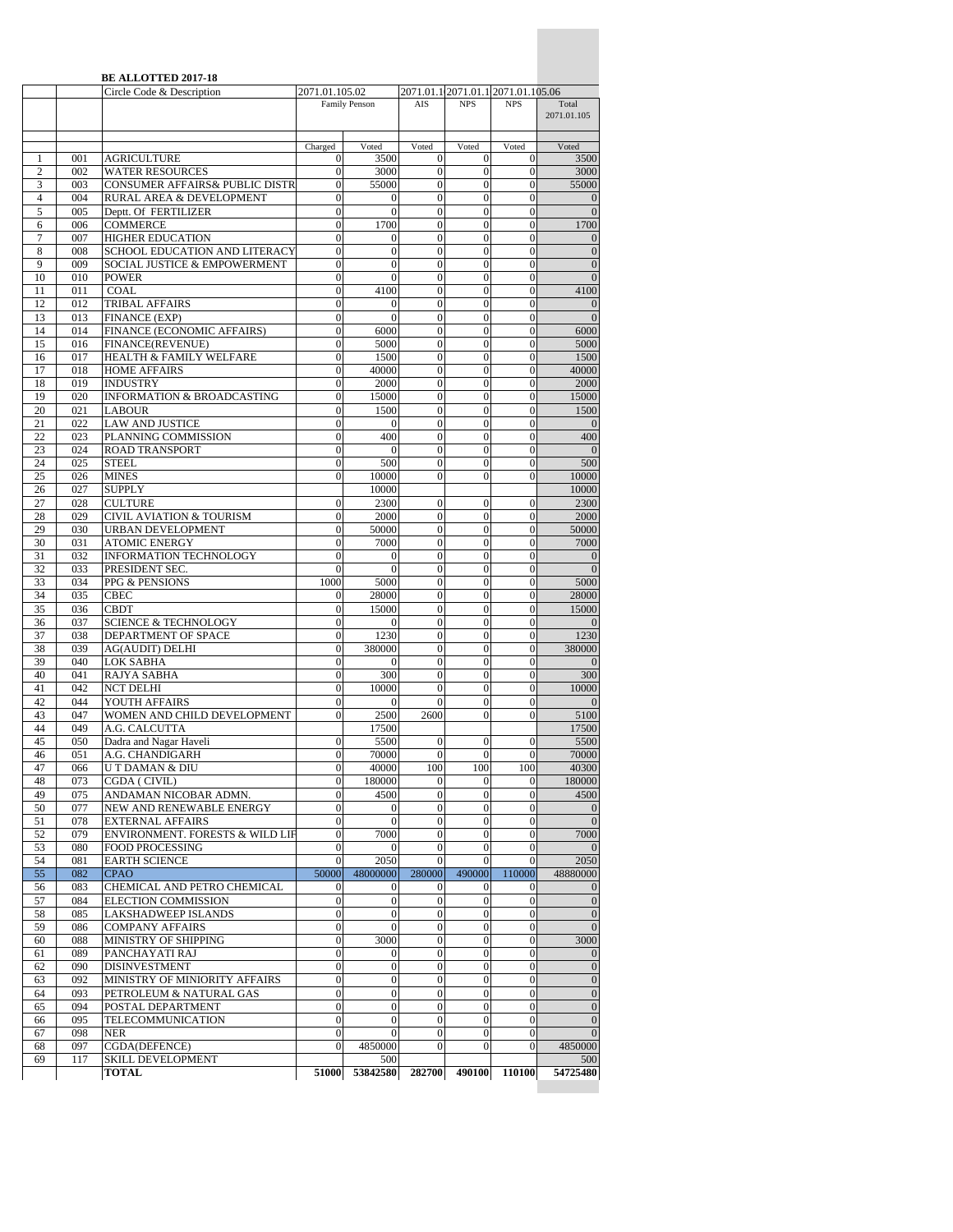|                |            | <b>BE ALLOTTED 2017-18</b>                |                                  |                                  |                                  |                       |                                  |                                    |                              |                                                 |
|----------------|------------|-------------------------------------------|----------------------------------|----------------------------------|----------------------------------|-----------------------|----------------------------------|------------------------------------|------------------------------|-------------------------------------------------|
|                |            | Circle Code & Description                 | 2071.01.1 106.03                 |                                  | 2071.01.107                      |                       | 2071.01.108                      |                                    | 2071.01.109-                 |                                                 |
|                |            |                                           |                                  | <b>High Court Judges</b>         | Gratuities                       | Cont. to Pen. And     |                                  | Contributions to<br>Provident Fund |                              | pension toEmployees of<br>State aided Education |
|                |            |                                           |                                  |                                  |                                  |                       |                                  |                                    | institutions                 |                                                 |
|                |            |                                           |                                  |                                  |                                  |                       |                                  |                                    |                              |                                                 |
|                |            |                                           | Charged                          | Charged                          | Charged                          | Voted                 | Charged                          | Voted                              | Charged                      | Voted                                           |
| 1              | 001        | <b>AGRICULTURE</b>                        | $\mathbf{0}$                     | 0                                | 0                                | 4775                  | 0                                | 0                                  | $\bf{0}$                     | $\mathbf{0}$                                    |
| 2              | 002        | <b>WATER RESOURCES</b>                    | $\mathbf{0}$                     | $\overline{0}$                   | $\theta$                         | 110                   | $\overline{0}$                   | $\overline{0}$                     | $\theta$                     | $\overline{0}$                                  |
| 3              | 003        | <b>CONSUMER AFFAIRS&amp; PUBLIC DISTR</b> | $\mathbf{0}$                     | $\overline{0}$                   | $\overline{0}$                   | $\mathbf{0}$          | $\overline{0}$                   | $\overline{0}$                     | $\overline{0}$               | $\overline{0}$                                  |
| $\overline{4}$ | 004        | RURAL AREA & DEVELOPMENT                  | $\mathbf{0}$                     | $\boldsymbol{0}$                 | $\mathbf{0}$                     | $\boldsymbol{0}$      | $\boldsymbol{0}$                 | $\overline{0}$                     | $\overline{0}$               | $\boldsymbol{0}$                                |
| $\sqrt{5}$     | 005        | Deptt. Of FERTILIZER                      | $\mathbf{0}$                     | $\overline{0}$                   | $\overline{0}$                   | $\mathbf{0}$          | $\overline{0}$                   | $\mathbf{0}$                       | $\mathbf{0}$                 | $\boldsymbol{0}$                                |
| 6              | 006        | <b>COMMERCE</b>                           | $\mathbf{0}$                     | $\overline{0}$                   | $\mathbf{0}$                     | $\mathbf{0}$          | $\mathbf{0}$                     | $\mathbf{0}$                       | $\theta$                     | $\mathbf{0}$                                    |
| 7              | 007        | <b>HIGHER EDUCATION</b>                   | $\mathbf{0}$                     | $\overline{0}$                   | $\boldsymbol{0}$                 | $\mathbf{0}$          | $\mathbf{0}$                     | $\boldsymbol{0}$                   | $\overline{0}$               | $\boldsymbol{0}$                                |
| 8              | 008        | SCHOOL EDUCATION AND LITERACY             | $\mathbf{0}$                     | $\overline{0}$                   | $\Omega$                         | $\mathbf{0}$          | $\overline{0}$                   | $\mathbf{0}$                       | $\theta$                     | $\mathbf{0}$                                    |
| 9              | 009        | SOCIAL JUSTICE & EMPOWERMENT              | $\mathbf{0}$                     | $\overline{0}$                   | $\overline{0}$                   | $\mathbf{0}$          | $\overline{0}$                   | $\mathbf{0}$                       | $\overline{0}$               | $\overline{0}$                                  |
| 10             | 010        | <b>POWER</b>                              | $\mathbf{0}$                     | $\overline{0}$                   | $\overline{0}$                   | $\mathbf{0}$          | $\mathbf{0}$                     | 1650                               | $\overline{0}$               | $\boldsymbol{0}$                                |
| 11             | 011        | <b>COAL</b>                               | $\mathbf{0}$                     | $\overline{0}$                   | $\mathbf{0}$                     | $\mathbf{0}$          | $\mathbf{0}$                     | $\Omega$                           | $\mathbf{0}$                 | $\boldsymbol{0}$                                |
| 12             | 012        | <b>TRIBAL AFFAIRS</b>                     | $\mathbf{0}$                     | $\overline{0}$                   | $\mathbf{0}$                     | $\mathbf{0}$          | $\mathbf{0}$                     | $\overline{0}$                     | $\overline{0}$               | $\boldsymbol{0}$                                |
| 13             | 013        | <b>FINANCE (EXP)</b>                      | $\mathbf{0}$                     | $\overline{0}$                   | $\mathbf{0}$                     | $\mathbf{0}$          | $\mathbf{0}$                     | $\mathbf{0}$                       | $\overline{0}$               | $\boldsymbol{0}$                                |
| 14             | 014        | FINANCE (ECONOMIC AFFAIRS)                | $\mathbf{0}$                     | $\mathbf{0}$                     | $\mathbf{0}$                     | 8000                  | $\overline{0}$                   | 1800                               | $\mathbf{0}$                 | $\mathbf{0}$                                    |
| 15             | 016        | FINANCE(REVENUE)                          | $\overline{0}$                   | $\overline{0}$                   | $\theta$                         | $\Omega$              | $\theta$                         |                                    | $\overline{0}$               | $\overline{0}$                                  |
| 16             | 017        | HEALTH & FAMILY WELFARE                   | $\mathbf{0}$                     | $\overline{0}$                   | $\overline{0}$                   | 500                   | $\overline{0}$                   | 10                                 | $\overline{0}$               | $\boldsymbol{0}$                                |
| 17             | 018        | <b>HOME AFFAIRS</b>                       | $\mathbf{0}$                     | $\overline{0}$                   | $\overline{0}$                   | $\mathbf{0}$          | $\mathbf{0}$                     | 1000                               | $\overline{0}$               | $\boldsymbol{0}$                                |
| 18             | 019        | <b>INDUSTRY</b>                           | $\mathbf{0}$                     | $\overline{0}$                   | $\overline{0}$                   | $\mathbf{0}$          | $\overline{0}$                   | 0                                  | $\theta$                     | $\overline{0}$                                  |
| 19             | 020        | <b>INFORMATION &amp; BROADCASTING</b>     | $\mathbf{0}$                     | $\overline{0}$                   | $\overline{0}$                   | $\mathbf{0}$          | $\overline{0}$                   | $\overline{0}$                     | $\overline{0}$               | $\boldsymbol{0}$                                |
| 20             | 021        | <b>LABOUR</b>                             | $\mathbf{0}$                     | $\overline{0}$                   | $\mathbf{0}$                     | 96                    | $\mathbf{0}$                     | 1000                               | $\overline{0}$               | $\mathbf{0}$                                    |
| 21             | 022        | <b>LAW AND JUSTICE</b>                    | $\overline{0}$                   | $\overline{0}$                   | $\overline{0}$                   | $\theta$              | $\overline{0}$                   | 0                                  | $\overline{0}$               | $\overline{0}$                                  |
| 22             | 023        | PLANNING COMMISSION                       | $\mathbf{0}$                     | $\overline{0}$                   | $\overline{0}$                   | 4500                  | $\overline{0}$                   | $\overline{0}$                     | $\overline{0}$               | $\overline{0}$                                  |
| 23             | 024        | <b>ROAD TRANSPORT</b>                     | $\mathbf{0}$                     | $\overline{0}$                   | $\overline{0}$                   | $\mathbf{0}$          | $\overline{0}$                   | $\boldsymbol{0}$                   | $\overline{0}$               | $\boldsymbol{0}$                                |
| 24             | 025        | <b>STEEL</b>                              | $\mathbf{0}$                     | $\theta$                         | $\theta$                         | $\Omega$              | $\overline{0}$                   | $\theta$                           | $\theta$                     | $\boldsymbol{0}$                                |
| 25             | 026        | <b>MINES</b>                              | $\mathbf{0}$                     | $\overline{0}$                   | $\mathbf{0}$                     | $\mathbf{0}$          | $\overline{0}$                   | $\mathbf{0}$                       | $\mathbf{0}$                 | $\overline{0}$                                  |
| 26             | 027        | <b>SUPPLY</b>                             |                                  |                                  |                                  |                       |                                  |                                    |                              |                                                 |
| 27             | 028        | <b>CULTURE</b>                            | $\mathbf{0}$                     | $\mathbf{0}$                     | $\mathbf{0}$                     | 500                   | 0                                | $\mathbf{0}$                       | $\theta$                     | $\Omega$                                        |
| 28             | 029        | CIVIL AVIATION & TOURISM                  | $\mathbf{0}$                     | $\overline{0}$                   | $\overline{0}$                   | $\Omega$              | $\overline{0}$                   | $\overline{0}$                     | $\overline{0}$               | $\overline{0}$                                  |
| 29             | 030        | <b>URBAN DEVELOPMENT</b>                  | $\mathbf{0}$                     | $\mathbf{0}$                     | $\overline{0}$                   | 500                   | $\mathbf{0}$                     | $\Omega$                           | $\overline{0}$               | $\boldsymbol{0}$                                |
| 30             | 031        | <b>ATOMIC ENERGY</b>                      | $\mathbf{0}$                     | $\overline{0}$                   | $\overline{0}$                   | $\mathbf{0}$          | $\boldsymbol{0}$                 | 77894                              | $\overline{0}$               | $\boldsymbol{0}$                                |
| 31             | 032        | <b>INFORMATION TECHNOLOGY</b>             | $\mathbf{0}$                     | $\overline{0}$                   | $\mathbf{0}$                     | $\mathbf{0}$          | $\mathbf{0}$                     | 2500                               | $\overline{0}$               | $\boldsymbol{0}$                                |
| 32             | 033        | PRESIDENT SEC.                            | $\mathbf{0}$                     | $\overline{0}$                   | 0                                | $\mathbf{0}$          | 120                              | 0                                  | $\boldsymbol{0}$             | $\boldsymbol{0}$                                |
| 33             | 034        | PPG & PENSIONS                            | $\mathbf{0}$                     | $\mathbf{0}$                     | $\mathbf{0}$                     | 600                   | 0                                | $\mathbf{0}$                       | $\Omega$                     | $\boldsymbol{0}$                                |
| 34             | 035        | <b>CBEC</b>                               | $\mathbf{0}$                     | $\overline{0}$                   | $\overline{0}$                   | $\overline{0}$        | $\overline{0}$                   | $\mathbf{0}$                       | $\overline{0}$               | $\overline{0}$                                  |
| 35             | 036        | <b>CBDT</b>                               | $\mathbf{0}$                     | $\overline{0}$                   | $\overline{0}$                   | $\mathbf{0}$          | $\overline{0}$                   | 110                                | $\overline{0}$               | $\boldsymbol{0}$                                |
| 36             | 037        | <b>SCIENCE &amp; TECHNOLOGY</b>           | $\mathbf{0}$                     | $\overline{0}$                   | $\mathbf{0}$                     | 800                   | $\mathbf{0}$                     | $\Omega$                           | $\mathbf{0}$                 | $\boldsymbol{0}$                                |
| 37             | 038        | DEPARTMENT OF SPACE                       | $\mathbf{0}$                     | $\mathbf{0}$                     | $\mathbf{0}$                     | 100                   | $\mathbf{0}$                     | 17155                              | $\mathbf{0}$                 | $\boldsymbol{0}$                                |
| 38             | 039        | <b>AG(AUDIT) DELHI</b>                    | $\mathbf{0}$                     | $\overline{0}$                   | $\overline{0}$                   | $\mathbf{0}$          | $\mathbf{0}$                     | $\mathbf{0}$                       | $\overline{0}$               | $\boldsymbol{0}$                                |
| 39             | 040        | <b>LOK SABHA</b>                          | $\mathbf{0}$                     | $\theta$                         | $\Omega$                         | $\mathbf{0}$          | $\Omega$                         | $\Omega$                           | $\theta$                     | $\overline{0}$                                  |
| 40             | 041        | RAJYA SABHA                               | $\mathbf{0}$                     | $\overline{0}$                   | $\overline{0}$                   | $\mathbf{0}$          | $\overline{0}$                   | 400                                | $\overline{0}$               | $\overline{0}$                                  |
| 41             | 042        | <b>NCT DELHI</b>                          | $\mathbf{0}$                     | $\overline{0}$                   | $\overline{0}$                   | $\mathbf{0}$          | $\overline{0}$                   | $\overline{0}$                     | $\overline{0}$               | $\mathbf{0}$                                    |
| 42             | 044        | YOUTH AFFAIRS                             | $\mathbf{0}$                     | $\boldsymbol{0}$                 | $\boldsymbol{0}$                 | $\boldsymbol{0}$      | $\mathbf{0}$                     | $\boldsymbol{0}$                   | $\overline{0}$               | $\boldsymbol{0}$                                |
| 43             | 047        | WOMEN AND CHILD DEVELOPMENT               | $\mathbf{0}$                     | $\theta$                         | $\theta$                         | $\mathbf{0}$          | $\theta$                         | $\theta$                           | $\theta$                     | $\overline{0}$                                  |
| 44             | 049        | A.G. CALCUTTA                             |                                  |                                  |                                  |                       |                                  |                                    |                              |                                                 |
| 45             | 050        | Dadra and Nagar Haveli                    | $\mathbf{0}$                     | $\mathbf{0}$                     | $\mathbf{0}$                     | $\mathbf{0}$          | 0                                | $\mathbf{0}$                       | $\theta$                     | $\mathbf{0}$                                    |
| 46             | 051        | A.G. CHANDIGARH                           | $\overline{0}$                   | 0                                | $\theta$                         | $\mathbf{0}$          | $\overline{0}$                   | $\overline{0}$                     | $\theta$                     | $\overline{0}$                                  |
| 47             | 066        | <b>UT DAMAN &amp; DIU</b>                 | $\overline{0}$                   | $\overline{0}$                   | $\mathbf{0}$                     | $\theta$              | $\overline{0}$                   | $\mathbf{0}$                       | $\theta$                     | 1350                                            |
| 48             | 073        | CGDA (CIVIL)                              | $\mathbf{0}$                     | $\boldsymbol{0}$                 | $\boldsymbol{0}$                 | $\mathbf{0}$          | $\boldsymbol{0}$                 | $\boldsymbol{0}$                   | $\mathbf{0}$                 | $\mathbf{0}$                                    |
| 49             | 075        | ANDAMAN NICOBAR ADMN.                     | $\mathbf{0}$                     | $\overline{0}$                   | $\mathbf{0}$                     | $\mathbf{0}$          | $\overline{0}$                   | $\mathbf{0}$                       | $\mathbf{0}$                 | $\mathbf{0}$                                    |
| 50             | 077        | <b>NEW AND RENEWABLE ENERGY</b>           | $\mathbf{0}$                     | $\mathbf{0}$                     | $\mathbf{0}$                     | $\theta$              | $\mathbf{0}$                     | 350                                | $\mathbf{0}$                 | $\mathbf{0}$                                    |
| 51             | 078        | <b>EXTERNAL AFFAIRS</b>                   | $\mathbf{0}$                     | $\boldsymbol{0}$                 | $\mathbf{0}$                     | $\mathbf{0}$          | $\boldsymbol{0}$                 | $\mathbf{0}$                       | $\boldsymbol{0}$             | $\boldsymbol{0}$                                |
| 52             | 079        | ENVIRONMENT. FORESTS & WILD LIF           | $\mathbf{0}$                     | $\overline{0}$                   | $\overline{0}$                   | 200                   | $\overline{0}$                   | 300                                | $\theta$                     | $\mathbf{0}$                                    |
| 53             | 080        | <b>FOOD PROCESSING</b>                    | $\mathbf{0}$                     | $\mathbf{0}$                     | $\mathbf{0}$                     | $\mathbf{0}$          | $\overline{0}$                   | $\boldsymbol{0}$                   | $\mathbf{0}$                 | $\boldsymbol{0}$                                |
| 54             | 081        | <b>EARTH SCIENCE</b>                      | $\mathbf{0}$                     | $\overline{0}$                   | $\boldsymbol{0}$                 | 550                   | $\overline{0}$                   | $\boldsymbol{0}$                   | $\mathbf{0}$                 | $\overline{0}$                                  |
| 55             | 082        | <b>CPAO</b>                               | 809300                           | 48600                            | $\mathbf{0}$                     | $\Omega$              | $\overline{0}$                   | $\mathbf{0}$                       | $\Omega$                     | $\boldsymbol{0}$                                |
| 56             | 083        | CHEMICAL AND PETRO CHEMICAL               | $\mathbf{0}$                     | $\boldsymbol{0}$                 | $\mathbf{0}$                     | $\mathbf{0}$          | $\boldsymbol{0}$                 | $\mathbf{0}$                       | $\bf{0}$                     | $\boldsymbol{0}$                                |
| 57             | 084        | <b>ELECTION COMMISSION</b>                | $\boldsymbol{0}$                 | $\boldsymbol{0}$                 | $\boldsymbol{0}$                 | $\mathbf{0}$          | $\boldsymbol{0}$                 | $\boldsymbol{0}$                   | $\mathbf{0}$                 | $\boldsymbol{0}$                                |
| 58             | 085        | LAKSHADWEEP ISLANDS                       | $\mathbf{0}$                     | $\boldsymbol{0}$                 | $\boldsymbol{0}$                 | $\mathbf{0}$          | $\boldsymbol{0}$                 | $\mathbf{0}$                       | $\boldsymbol{0}$             | $\boldsymbol{0}$                                |
| 59             | 086        | <b>COMPANY AFFAIRS</b>                    | $\mathbf{0}$                     | $\overline{0}$                   | $\mathbf{0}$                     | $\mathbf{0}$          | $\overline{0}$                   | 100                                | $\mathbf{0}$                 | $\boldsymbol{0}$                                |
|                | 088        |                                           | $\mathbf{0}$                     | $\boldsymbol{0}$                 | $\mathbf{0}$                     | 300                   | $\boldsymbol{0}$                 | $\mathbf{0}$                       | $\mathbf{0}$                 | $\mathbf{0}$                                    |
| 60             | 089        | MINISTRY OF SHIPPING                      | $\mathbf{0}$                     | $\boldsymbol{0}$                 | $\mathbf{0}$                     | $\overline{0}$        | $\boldsymbol{0}$                 |                                    | $\boldsymbol{0}$             | $\overline{0}$                                  |
| 61             | 090        | PANCHAYATI RAJ                            | $\mathbf{0}$                     | $\mathbf{0}$                     | $\mathbf{0}$                     | $\mathbf{0}$          | $\overline{0}$                   | $\boldsymbol{0}$<br>$\mathbf{0}$   | $\mathbf{0}$                 | $\boldsymbol{0}$                                |
| 62             |            | <b>DISINVESTMENT</b>                      |                                  |                                  |                                  |                       |                                  |                                    |                              | $\mathbf{0}$                                    |
| 63             | 092<br>093 | MINISTRY OF MINIORITY AFFAIRS             | $\boldsymbol{0}$<br>$\mathbf{0}$ | $\boldsymbol{0}$<br>$\mathbf{0}$ | $\mathbf{0}$<br>$\boldsymbol{0}$ | 500<br>$\overline{0}$ | $\boldsymbol{0}$<br>$\mathbf{0}$ | $\boldsymbol{0}$<br>$\mathbf{0}$   | $\mathbf{0}$<br>$\mathbf{0}$ | $\boldsymbol{0}$                                |
| 64             |            | PETROLEUM & NATURAL GAS                   | $\mathbf{0}$                     | $\overline{0}$                   |                                  |                       | $\overline{0}$                   |                                    |                              |                                                 |
| 65             | 094        | POSTAL DEPARTMENT                         |                                  |                                  | $\mathbf{0}$                     | $\mathbf{0}$          |                                  | $\mathbf{0}$                       | $\mathbf{0}$                 | $\boldsymbol{0}$                                |
| 66             | 095        | TELECOMMUNICATION                         | $\mathbf{0}$                     | $\mathbf{0}$                     | $\mathbf{0}$                     | $\mathbf{0}$          | $\boldsymbol{0}$                 | $\mathbf{0}$                       | $\mathbf{0}$                 | $\mathbf{0}$                                    |
| 67             | 098        | <b>NER</b>                                | $\mathbf{0}$                     | $\mathbf{0}$<br>$\Omega$         | $\mathbf{0}$<br>$\Omega$         | 200                   | $\mathbf{0}$<br>$\theta$         | $\mathbf{0}$                       | $\mathbf{0}$                 | $\boldsymbol{0}$<br>$\overline{0}$              |
| 68             | 097        | CGDA(DEFENCE)                             | $\mathbf{0}$                     |                                  |                                  | $\theta$              |                                  | $\Omega$                           | $\Omega$                     |                                                 |
| 69             | 117        | <b>SKILL DEVELOPMENT</b>                  |                                  |                                  |                                  |                       |                                  |                                    |                              |                                                 |
|                |            | <b>TOTAL</b>                              | 809300                           | 48600                            | $\bf{0}$                         | 22231                 |                                  | 120 104269                         | $\bf{0}$                     | 1350                                            |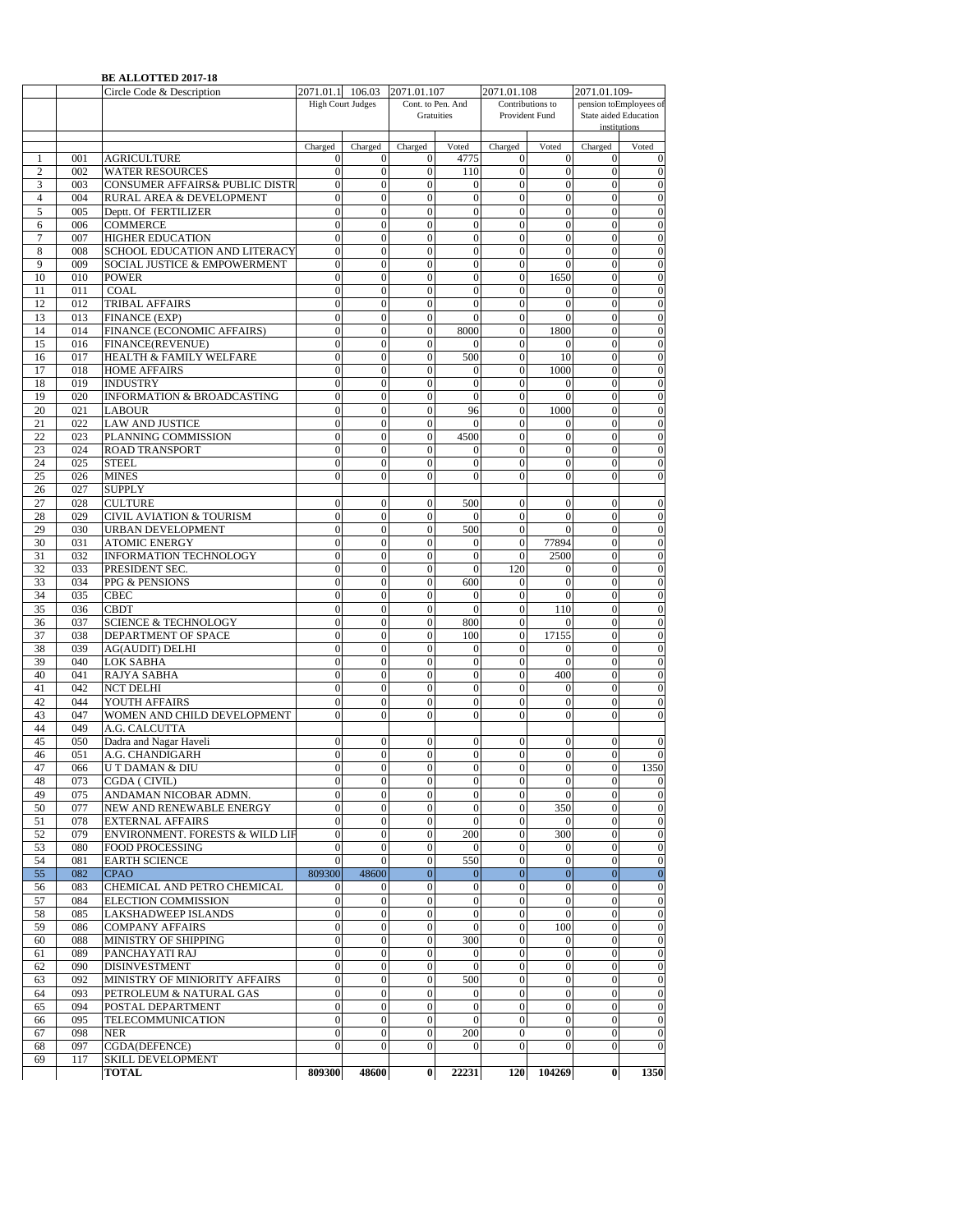|                     |            | <b>BE ALLOTTED 2017-18</b><br>Circle Code & Description  | 2071.01.111                          |                                      |                                      | 2071.01.114.01                                 |                                    | 2071.01.114.02- PenTotal             |                                    |
|---------------------|------------|----------------------------------------------------------|--------------------------------------|--------------------------------------|--------------------------------------|------------------------------------------------|------------------------------------|--------------------------------------|------------------------------------|
|                     |            |                                                          |                                      | Pension to Legislators               |                                      | Pen. & other Retd.<br>benefits of President of | other reite.<br>Benefits of        |                                      | 114                                |
|                     |            |                                                          |                                      |                                      |                                      | India                                          | the<br>President of India          |                                      |                                    |
|                     |            |                                                          | Charged                              | Voted                                | Charged                              | Voted                                          | Charged                            | Voted                                |                                    |
| 1                   | 001        | AGRICULTURE                                              | $\bf{0}$                             | 0                                    | 0                                    | 0                                              | 0                                  | 0                                    | $\overline{0}$                     |
| $\overline{2}$<br>3 | 002<br>003 | <b>WATER RESOURCES</b><br>CONSUMER AFFAIRS& PUBLIC DISTR | $\mathbf{0}$<br>$\mathbf{0}$         | $\mathbf{0}$<br>$\mathbf{0}$         | $\mathbf{0}$<br>$\mathbf{0}$         | $\overline{0}$<br>$\mathbf{0}$                 | $\overline{0}$<br>$\overline{0}$   | $\overline{0}$<br>$\overline{0}$     | $\overline{0}$<br>$\mathbf{0}$     |
| $\overline{4}$      | 004        | RURAL AREA & DEVELOPMENT                                 | $\mathbf{0}$                         | $\mathbf{0}$                         | $\mathbf{0}$                         | $\boldsymbol{0}$                               | $\boldsymbol{0}$                   | $\overline{0}$                       | $\overline{0}$                     |
| 5                   | 005        | Deptt. Of FERTILIZER                                     | $\mathbf{0}$                         | $\mathbf{0}$                         | $\mathbf{0}$                         | $\overline{0}$                                 | $\mathbf{0}$                       | $\overline{0}$                       | $\overline{0}$                     |
| 6                   | 006        | <b>COMMERCE</b>                                          | $\mathbf{0}$                         | $\mathbf{0}$                         | $\boldsymbol{0}$                     | $\boldsymbol{0}$                               | $\boldsymbol{0}$                   | $\boldsymbol{0}$                     | $\mathbf{0}$                       |
| 7<br>8              | 007<br>008 | <b>HIGHER EDUCATION</b><br>SCHOOL EDUCATION AND LITERACY | $\Omega$<br>$\Omega$                 | $\Omega$<br>$\overline{0}$           | $\mathbf{0}$<br>$\overline{0}$       | $\overline{0}$<br>$\overline{0}$               | $\overline{0}$<br>$\overline{0}$   | $\theta$<br>$\overline{0}$           | $\overline{0}$<br>$\overline{0}$   |
| 9                   | 009        | SOCIAL JUSTICE & EMPOWERMENT                             | $\mathbf{0}$                         | $\mathbf{0}$                         | $\boldsymbol{0}$                     | $\boldsymbol{0}$                               | $\overline{0}$                     | $\overline{0}$                       | $\boldsymbol{0}$                   |
| 10                  | 010        | <b>POWER</b>                                             | $\mathbf{0}$                         | $\mathbf{0}$                         | $\mathbf{0}$                         | $\overline{0}$                                 | $\mathbf{0}$                       | $\overline{0}$                       | $\mathbf{0}$                       |
| 11                  | 011        | <b>COAL</b>                                              | $\mathbf{0}$                         | $\mathbf{0}$                         | $\mathbf{0}$                         | $\overline{0}$                                 | $\overline{0}$                     | $\overline{0}$                       | $\overline{0}$                     |
| 12<br>13            | 012<br>013 | TRIBAL AFFAIRS                                           | $\mathbf{0}$<br>$\overline{0}$       | $\mathbf{0}$<br>$\overline{0}$       | $\boldsymbol{0}$<br>$\overline{0}$   | $\mathbf{0}$<br>$\overline{0}$                 | $\boldsymbol{0}$<br>$\overline{0}$ | $\overline{0}$<br>$\overline{0}$     | $\boldsymbol{0}$<br>$\mathbf{0}$   |
| 14                  | 014        | <b>FINANCE (EXP)</b><br>FINANCE (ECONOMIC AFFAIRS)       | $\theta$                             | $\overline{0}$                       | $\overline{0}$                       | $\overline{0}$                                 | $\overline{0}$                     | $\overline{0}$                       | $\overline{0}$                     |
| 15                  | 016        | FINANCE(REVENUE)                                         | $\overline{0}$                       | $\overline{0}$                       | $\boldsymbol{0}$                     | $\overline{0}$                                 | $\overline{0}$                     | $\overline{0}$                       | $\mathbf{0}$                       |
| 16                  | 017        | HEALTH & FAMILY WELFARE                                  | $\mathbf{0}$                         | $\mathbf{0}$                         | $\boldsymbol{0}$                     | $\mathbf{0}$                                   | $\boldsymbol{0}$                   | $\boldsymbol{0}$                     | $\mathbf{0}$                       |
| 17                  | 018        | <b>HOME AFFAIRS</b>                                      | $\overline{0}$                       | $\overline{0}$                       | $\overline{0}$                       | $\overline{0}$                                 | $\overline{0}$                     | $\overline{0}$                       | $\overline{0}$                     |
| 18<br>19            | 019<br>020 | <b>INDUSTRY</b><br><b>INFORMATION &amp; BROADCASTING</b> | $\mathbf{0}$<br>$\mathbf{0}$         | $\boldsymbol{0}$<br>$\overline{0}$   | $\boldsymbol{0}$<br>$\boldsymbol{0}$ | $\boldsymbol{0}$<br>$\boldsymbol{0}$           | $\boldsymbol{0}$<br>$\overline{0}$ | $\boldsymbol{0}$<br>$\overline{0}$   | $\boldsymbol{0}$<br>$\mathbf{0}$   |
| 20                  | 021        | <b>LABOUR</b>                                            | $\overline{0}$                       | 0                                    | $\mathbf{0}$                         | $\overline{0}$                                 | $\theta$                           | $\theta$                             | $\overline{0}$                     |
| 21                  | 022        | <b>LAW AND JUSTICE</b>                                   | $\mathbf{0}$                         | $\overline{0}$                       | $\boldsymbol{0}$                     | $\boldsymbol{0}$                               | $\mathbf{0}$                       | $\overline{0}$                       | $\boldsymbol{0}$                   |
| 22                  | 023        | PLANNING COMMISSION                                      | $\Omega$                             | $\overline{0}$                       | $\overline{0}$                       | $\overline{0}$                                 | $\overline{0}$                     | $\overline{0}$                       | $\mathbf{0}$                       |
| 23<br>24            | 024<br>025 | <b>ROAD TRANSPORT</b><br><b>STEEL</b>                    | $\overline{0}$<br>$\mathbf{0}$       | $\overline{0}$<br>$\mathbf{0}$       | $\boldsymbol{0}$<br>$\mathbf{0}$     | $\boldsymbol{0}$<br>$\overline{0}$             | $\boldsymbol{0}$<br>$\mathbf{0}$   | $\overline{0}$<br>$\overline{0}$     | $\overline{0}$<br>$\overline{0}$   |
| 25                  | 026        | <b>MINES</b>                                             | $\mathbf{0}$                         | $\mathbf{0}$                         | $\mathbf{0}$                         | $\mathbf{0}$                                   | $\mathbf{0}$                       | $\mathbf{0}$                         | $\mathbf{0}$                       |
| 26                  | 027        | <b>SUPPLY</b>                                            |                                      |                                      |                                      |                                                |                                    |                                      |                                    |
| 27                  | 028        | <b>CULTURE</b>                                           | $\overline{0}$                       | $\overline{0}$                       | $\overline{0}$                       | $\overline{0}$                                 | $\overline{0}$                     | $\overline{0}$                       | $\overline{0}$                     |
| 28                  | 029        | CIVIL AVIATION & TOURISM                                 | $\mathbf{0}$                         | $\overline{0}$                       | $\boldsymbol{0}$                     | $\boldsymbol{0}$                               | $\overline{0}$                     | $\overline{0}$                       | $\boldsymbol{0}$                   |
| 29<br>30            | 030<br>031 | URBAN DEVELOPMENT<br><b>ATOMIC ENERGY</b>                | $\mathbf{0}$<br>$\mathbf{0}$         | $\mathbf{0}$<br>$\mathbf{0}$         | $\mathbf{0}$<br>$\mathbf{0}$         | $\overline{0}$<br>$\mathbf{0}$                 | $\mathbf{0}$<br>$\mathbf{0}$       | $\mathbf{0}$<br>$\mathbf{0}$         | $\overline{0}$<br>$\theta$         |
| 31                  | 032        | <b>INFORMATION TECHNOLOGY</b>                            | $\mathbf{0}$                         | $\overline{0}$                       | $\boldsymbol{0}$                     | $\overline{0}$                                 | $\boldsymbol{0}$                   | $\overline{0}$                       | $\mathbf{0}$                       |
| 32                  | 033        | PRESIDENT SEC.                                           | $\Omega$                             | $\mathbf{0}$                         | $\mathbf{0}$                         | $\mathbf{0}$                                   | $\mathbf{0}$                       | $\mathbf{0}$                         | $\overline{0}$                     |
| 33                  | 034        | PPG & PENSIONS                                           | $\overline{0}$                       | $\overline{0}$                       | $\overline{0}$                       | $\overline{0}$                                 | $\overline{0}$                     | $\overline{0}$                       | $\overline{0}$                     |
| 34<br>35            | 035<br>036 | <b>CBEC</b><br><b>CBDT</b>                               | $\mathbf{0}$<br>$\mathbf{0}$         | $\mathbf{0}$<br>$\mathbf{0}$         | $\boldsymbol{0}$<br>$\boldsymbol{0}$ | $\mathbf{0}$<br>$\boldsymbol{0}$               | $\overline{0}$<br>$\boldsymbol{0}$ | $\overline{0}$<br>$\boldsymbol{0}$   | $\mathbf{0}$<br>$\boldsymbol{0}$   |
| 36                  | 037        | <b>SCIENCE &amp; TECHNOLOGY</b>                          | $\mathbf{0}$                         | $\overline{0}$                       | $\mathbf{0}$                         | $\overline{0}$                                 | $\overline{0}$                     | $\overline{0}$                       | $\overline{0}$                     |
| 37                  | 038        | DEPARTMENT OF SPACE                                      | $\boldsymbol{0}$                     | $\boldsymbol{0}$                     | $\boldsymbol{0}$                     | $\boldsymbol{0}$                               | $\boldsymbol{0}$                   | $\boldsymbol{0}$                     | $\mathbf{0}$                       |
| 38                  | 039        | <b>AG(AUDIT) DELHI</b>                                   | $\mathbf{0}$                         | $\overline{0}$                       | $\mathbf{0}$                         | $\overline{0}$                                 | $\mathbf{0}$                       | $\overline{0}$                       | $\overline{0}$                     |
| 39<br>40            | 040<br>041 | LOK SABHA<br>RAJYA SABHA                                 | $\Omega$<br>$\mathbf{0}$             | $\overline{0}$<br>$\overline{0}$     | $\mathbf{0}$<br>$\boldsymbol{0}$     | $\overline{0}$<br>$\boldsymbol{0}$             | $\overline{0}$<br>$\mathbf{0}$     | $\overline{0}$<br>$\overline{0}$     | $\overline{0}$<br>$\boldsymbol{0}$ |
| 41                  | 042        | <b>NCT DELHI</b>                                         | $\mathbf{0}$                         | $\mathbf{0}$                         | $\mathbf{0}$                         | $\overline{0}$                                 | $\overline{0}$                     | $\overline{0}$                       | $\overline{0}$                     |
| 42                  | 044        | YOUTH AFFAIRS                                            | $\mathbf{0}$                         | $\mathbf{0}$                         | $\boldsymbol{0}$                     | $\overline{0}$                                 | $\overline{0}$                     | $\overline{0}$                       | $\overline{0}$                     |
| 43                  | 047        | WOMEN AND CHILD DEVELOPMENT                              | $\mathbf{0}$                         | $\mathbf{0}$                         | $\overline{0}$                       | $\mathbf{0}$                                   | $\mathbf{0}$                       | $\overline{0}$                       | $\mathbf{0}$                       |
| 44<br>45            | 049        | A.G. CALCUTTA                                            | $\Omega$                             | 0                                    |                                      | 0                                              | $\theta$                           | $\Omega$                             | $\overline{0}$                     |
| 46                  | 050<br>051 | Dadra and Nagar Haveli<br>A.G. CHANDIGARH                | $\overline{0}$                       | $\overline{0}$                       | 0<br>$\overline{0}$                  | $\overline{0}$                                 | $\overline{0}$                     | $\overline{0}$                       | $\mathbf{0}$                       |
| 47                  | 066        | U T DAMAN & DIU                                          | $\mathbf{0}$                         | 690                                  | $\overline{0}$                       | $\boldsymbol{0}$                               | $\boldsymbol{0}$                   | $\boldsymbol{0}$                     | $\boldsymbol{0}$                   |
| 48                  | 073        | CGDA (CIVIL)                                             | $\mathbf{0}$                         | $\mathbf{0}$                         | $\boldsymbol{0}$                     | $\overline{0}$                                 | $\mathbf{0}$                       | $\overline{0}$                       | $\overline{0}$                     |
| 49                  | 075        | ANDAMAN NICOBAR ADMN.                                    | $\boldsymbol{0}$                     | $\mathbf{0}$                         | $\mathbf{0}$                         | $\theta$                                       | $\mathbf{0}$                       | $\mathbf{0}$                         | $\mathbf{0}$                       |
| 50<br>51            | 077<br>078 | NEW AND RENEWABLE ENERGY<br><b>EXTERNAL AFFAIRS</b>      | $\boldsymbol{0}$<br>$\boldsymbol{0}$ | $\boldsymbol{0}$<br>$\boldsymbol{0}$ | $\boldsymbol{0}$<br>$\boldsymbol{0}$ | $\boldsymbol{0}$<br>$\boldsymbol{0}$           | $\boldsymbol{0}$<br>$\mathbf{0}$   | $\mathbf{0}$<br>$\overline{0}$       | $\mathbf{0}$<br>$\overline{0}$     |
| 52                  | 079        | ENVIRONMENT. FORESTS & WILD LIF                          | $\boldsymbol{0}$                     | $\overline{0}$                       | $\boldsymbol{0}$                     | $\overline{0}$                                 | $\mathbf{0}$                       | $\overline{0}$                       | $\boldsymbol{0}$                   |
| 53                  | 080        | <b>FOOD PROCESSING</b>                                   | $\mathbf{0}$                         | $\mathbf{0}$                         | $\boldsymbol{0}$                     | $\boldsymbol{0}$                               | $\boldsymbol{0}$                   | $\boldsymbol{0}$                     | $\overline{0}$                     |
| 54                  | 081        | <b>EARTH SCIENCE</b>                                     | $\mathbf{0}$                         | $\mathbf{0}$                         | $\bf{0}$                             | $\mathbf{0}$                                   | $\mathbf{0}$                       | $\boldsymbol{0}$                     | $\overline{0}$                     |
| 55<br>56            | 082<br>083 | <b>CPAO</b><br>CHEMICAL AND PETRO CHEMICAL               | $\mathbf{0}$<br>$\boldsymbol{0}$     | 800000<br>$\bf{0}$                   | 3500<br>$\mathbf{0}$                 | $\overline{0}$<br>$\mathbf{0}$                 | 21500<br>$\bf{0}$                  | $\mathbf{0}$<br>$\boldsymbol{0}$     | 25000<br>$\theta$                  |
| 57                  | 084        | <b>ELECTION COMMISSION</b>                               | $\mathbf{0}$                         | $\mathbf{0}$                         | $\mathbf{0}$                         | $\mathbf{0}$                                   | $\mathbf{0}$                       | $\overline{0}$                       | $\overline{0}$                     |
| 58                  | 085        | LAKSHADWEEP ISLANDS                                      | $\mathbf{0}$                         | $\boldsymbol{0}$                     | $\boldsymbol{0}$                     | $\overline{0}$                                 | $\overline{0}$                     | $\overline{0}$                       | $\overline{0}$                     |
| 59                  | 086        | <b>COMPANY AFFAIRS</b>                                   | $\boldsymbol{0}$                     | $\boldsymbol{0}$                     | $\boldsymbol{0}$                     | $\boldsymbol{0}$                               | $\boldsymbol{0}$                   | $\mathbf{0}$                         | $\mathbf{0}$                       |
| 60<br>61            | 088<br>089 | MINISTRY OF SHIPPING<br>PANCHAYATI RAJ                   | $\mathbf{0}$<br>$\mathbf{0}$         | $\mathbf{0}$<br>$\mathbf{0}$         | $\boldsymbol{0}$<br>$\boldsymbol{0}$ | $\boldsymbol{0}$<br>$\mathbf{0}$               | $\boldsymbol{0}$<br>$\mathbf{0}$   | $\overline{0}$<br>$\overline{0}$     | $\overline{0}$<br>$\overline{0}$   |
| 62                  | 090        | <b>DISINVESTMENT</b>                                     | $\boldsymbol{0}$                     | $\mathbf{0}$                         | $\boldsymbol{0}$                     | $\boldsymbol{0}$                               | $\boldsymbol{0}$                   | $\overline{0}$                       | $\mathbf{0}$                       |
| 63                  | 092        | MINISTRY OF MINIORITY AFFAIRS                            | $\boldsymbol{0}$                     | $\boldsymbol{0}$                     | $\boldsymbol{0}$                     | $\boldsymbol{0}$                               | $\boldsymbol{0}$                   | $\boldsymbol{0}$                     | $\mathbf{0}$                       |
| 64                  | 093        | PETROLEUM & NATURAL GAS                                  | $\mathbf{0}$                         | $\overline{0}$                       | $\boldsymbol{0}$                     | $\overline{0}$                                 | $\overline{0}$                     | $\overline{0}$                       | $\overline{0}$                     |
| 65<br>66            | 094<br>095 | POSTAL DEPARTMENT<br>TELECOMMUNICATION                   | $\mathbf{0}$<br>$\boldsymbol{0}$     | $\boldsymbol{0}$<br>$\boldsymbol{0}$ | $\boldsymbol{0}$<br>$\boldsymbol{0}$ | $\boldsymbol{0}$<br>$\boldsymbol{0}$           | $\overline{0}$<br>$\boldsymbol{0}$ | $\boldsymbol{0}$<br>$\boldsymbol{0}$ | $\mathbf{0}$<br>$\boldsymbol{0}$   |
| 67                  | 098        | <b>NER</b>                                               | $\mathbf{0}$                         | $\Omega$                             | $\mathbf{0}$                         | $\mathbf{0}$                                   | $\theta$                           | $\theta$                             | $\overline{0}$                     |
| 68                  | 097        | CGDA(DEFENCE)                                            | $\mathbf{0}$                         | $\mathbf{0}$                         | $\boldsymbol{0}$                     | $\overline{0}$                                 | $\mathbf{0}$                       | $\boldsymbol{0}$                     | $\boldsymbol{0}$                   |
| 69                  | 117        | SKILL DEVELOPMENT                                        |                                      |                                      |                                      |                                                |                                    |                                      |                                    |
|                     |            | TOTAL                                                    | $\bf{0}$                             | 800690                               | 3500                                 | $\bf{0}$                                       | 21500                              | $\bf{0}$                             | 25000                              |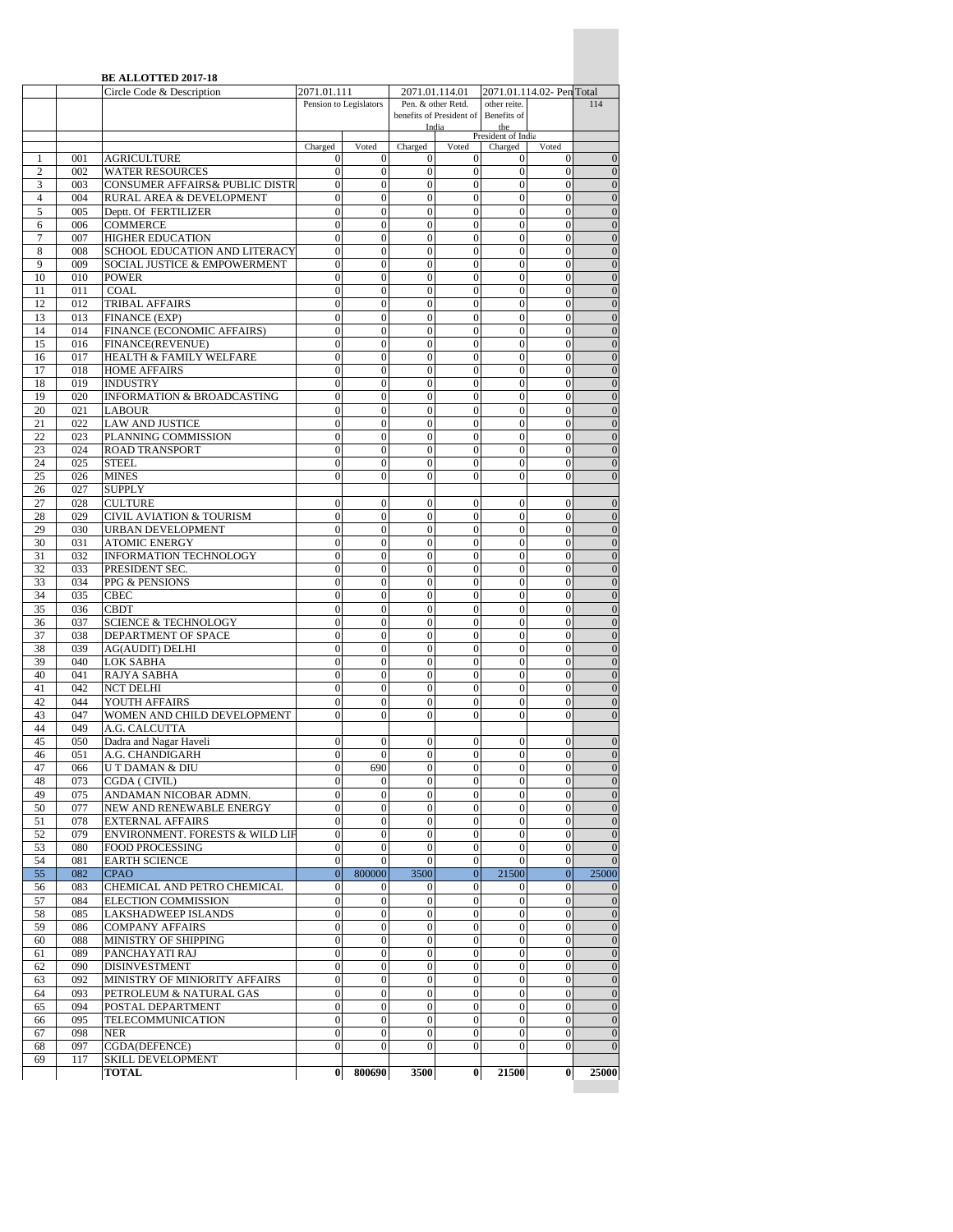| 2071.01.1 2071.01.115 2071.01.116<br>2071.01.115.01<br>Total<br>Leave Encashment<br>AIS<br>Ex-Gratia Payment<br>Govt. Contr. for defined<br>Voted<br>Voted<br>Charged<br>Voted<br>Charged<br>Charged<br>Voted<br>$\mathbf{1}$<br>001<br><b>AGRICULTURE</b><br>$\overline{0}$<br>250000<br>$\theta$<br>250000<br>$\mathbf{0}$<br>$\boldsymbol{0}$<br>$\sqrt{2}$<br><b>WATER RESOURCES</b><br>$\overline{0}$<br>350000<br>$\mathbf{0}$<br>350000<br>$\boldsymbol{0}$<br>$\boldsymbol{0}$<br>002<br>335<br>CONSUMER AFFAIRS& PUBLIC DISTR<br>$\mathbf{0}$<br>$\boldsymbol{0}$<br>3<br>003<br>$\overline{0}$<br>65000<br>65000<br>$\overline{4}$<br>004<br>20000<br>20000<br>$\overline{0}$<br>RURAL AREA & DEVELOPMENT<br>$\overline{0}$<br>$\theta$<br>$\mathbf{0}$<br>5<br>005<br>Deptt. Of FERTILIZER<br>3300<br>$\overline{0}$<br>3300<br>$\boldsymbol{0}$<br>$\boldsymbol{0}$<br>$\overline{0}$<br><b>COMMERCE</b><br>173500<br>$\mathbf{0}$<br>$\mathbf{0}$<br>006<br>$\overline{0}$<br>170000<br>3500<br>6<br>$\tau$<br>007<br><b>HIGHER EDUCATION</b><br>50000<br>50000<br>$\overline{0}$<br>$\overline{0}$<br>$\overline{0}$<br>$\boldsymbol{0}$<br>SCHOOL EDUCATION AND LITERACY<br>20000<br>$\boldsymbol{0}$<br>$\overline{0}$<br>8<br>008<br>$\overline{0}$<br>20000<br>$\mathbf{0}$<br>$\overline{0}$<br>SOCIAL JUSTICE & EMPOWERMENT<br>24000<br>$\mathbf{0}$<br>9<br>009<br>$\overline{0}$<br>20000<br>4000<br>010<br><b>POWER</b><br>$\overline{0}$<br>40000<br>40000<br>$\boldsymbol{0}$<br>$\boldsymbol{0}$<br>$\mathbf{0}$<br>10<br>$\mathbf{0}$<br>$\mathbf{0}$<br>11<br>011<br><b>COAL</b><br>$\overline{0}$<br>7500<br>$\theta$<br>7500<br>$\mathbf{0}$<br>$\mathbf{0}$<br><b>TRIBAL AFFAIRS</b><br>7500<br>$\boldsymbol{0}$<br>$\boldsymbol{0}$<br>12<br>012<br>$\overline{0}$<br>7500<br>$\mathbf{0}$<br>$\mathbf{0}$<br>$\overline{0}$<br>13<br>013<br>FINANCE (EXP)<br>$\overline{0}$<br>22000<br>2000<br>24000<br>$\overline{0}$<br>$\mathbf{0}$<br>55000<br>$\overline{0}$<br>14<br>014<br>FINANCE (ECONOMIC AFFAIRS)<br>$\overline{0}$<br>55000<br>$\overline{0}$<br>$\mathbf{0}$<br>$\mathbf{0}$<br>$\overline{0}$<br>016<br>$\overline{0}$<br>80000<br>$\mathbf{0}$<br>80000<br>$\boldsymbol{0}$<br>15<br>FINANCE(REVENUE)<br>$\mathbf{0}$<br>$\overline{0}$<br>$\overline{0}$<br>$\theta$<br>325000<br>$\overline{0}$<br>$\mathbf{0}$<br>16<br>017<br>HEALTH & FAMILY WELFARE<br>325000<br>3600000<br>3610000<br>$\overline{0}$<br>17<br>018<br><b>HOME AFFAIRS</b><br>$\mathbf{0}$<br>10000<br>$\mathbf{0}$<br>$\overline{0}$<br>18<br>019<br><b>INDUSTRY</b><br>120000<br>122000<br>$\boldsymbol{0}$<br>$\boldsymbol{0}$<br>$\mathbf{0}$<br>2000<br>$\mathbf{0}$<br>19<br>INFORMATION & BROADCASTING<br>600000<br>$\overline{0}$<br>$\overline{0}$<br>020<br>$\overline{0}$<br>600000<br>$\mathbf{0}$<br>$\mathbf{0}$<br>20<br>021<br>$\overline{0}$<br>140000<br>$\overline{0}$<br>140000<br>$\overline{0}$<br>$\mathbf{0}$<br><b>LABOUR</b><br>$\overline{0}$<br><b>LAW AND JUSTICE</b><br>53500<br>$\mathbf{0}$<br>21<br>022<br>48000<br>48000<br>5500<br>40000<br>140000<br>$\boldsymbol{0}$<br>$\mathbf{0}$<br>22<br>023<br>PLANNING COMMISSION<br>140000<br>$\theta$<br>$\mathbf{0}$<br>23<br>17500<br>17500<br>$\mathbf{0}$<br>$\overline{0}$<br>024<br><b>ROAD TRANSPORT</b><br>$\mathbf{0}$<br>$\mathbf{0}$<br>24<br><b>STEEL</b><br>10000<br>2000<br>12000<br>$\boldsymbol{0}$<br>$\boldsymbol{0}$<br>025<br>$\mathbf{0}$<br>$\mathbf{0}$<br>$\theta$<br>25<br>026<br><b>MINES</b><br>$\theta$<br>400000<br>400000<br>$\mathbf{0}$<br>027<br><b>SUPPLY</b><br>40000<br>40000<br>26<br>27<br>028<br><b>CULTURE</b><br>$\overline{0}$<br>160000<br>$\overline{0}$<br>160000<br>$\mathbf{0}$<br>$\mathbf{0}$<br>$\overline{0}$<br>63500<br>$\mathbf{0}$<br>28<br>029<br><b>CIVIL AVIATION &amp; TOURISM</b><br>$\mathbf{0}$<br>60000<br>3500<br>29<br>URBAN DEVELOPMENT<br>750000<br>3000<br>753000<br>$\mathbf{0}$<br>030<br>$\mathbf{0}$<br>$\mathbf{0}$<br>$\mathbf{0}$<br>$\overline{0}$<br>30<br>031<br><b>ATOMIC ENERGY</b><br>$\overline{0}$<br>750000<br>750000<br>$\mathbf{0}$<br>$\mathbf{0}$<br>$\boldsymbol{0}$<br>INFORMATION TECHNOLOGY<br>100000<br>$\overline{0}$<br>31<br>032<br>$\overline{0}$<br>100000<br>$\mathbf{0}$<br>$\mathbf{0}$<br>$\mathbf{0}$<br>32<br>033<br>PRESIDENT SEC.<br>7000<br>$\overline{0}$<br>$\overline{0}$<br>5000<br>$\mathbf{0}$<br>$\Omega$<br>33<br>234000<br>$\overline{0}$<br>034<br>PPG & PENSIONS<br>28000<br>220000<br>14000<br>$\boldsymbol{0}$<br>10000<br>$\mathbf{0}$<br>34<br>1300000<br>1300000<br>$\boldsymbol{0}$<br>035<br><b>CBEC</b><br>$\theta$<br>$\mathbf{0}$<br>$\mathbf{0}$<br>$\overline{0}$<br>35<br><b>CBDT</b><br>$\overline{0}$<br>750000<br>$\mathbf{0}$<br>$\mathbf{0}$<br>036<br>$\mathbf{0}$<br>750000<br><b>SCIENCE &amp; TECHNOLOGY</b><br>180000<br>180000<br>36<br>037<br>$\mathbf{0}$<br>$\boldsymbol{0}$<br>$\boldsymbol{0}$<br>$\mathbf{0}$<br>$\mathbf{0}$<br>380000<br>$\mathbf{0}$<br>$\mathbf{0}$<br>37<br>038<br>DEPARTMENT OF SPACE<br>$\overline{0}$<br>380000<br>$\mathbf{0}$<br>$\mathbf{0}$<br>039<br><b>AG(AUDIT) DELHI</b><br>1150000<br>1150000<br>$\overline{0}$<br>$\overline{0}$<br>22000<br>38<br>39000<br>$\mathbf{0}$<br>39<br>$\boldsymbol{0}$<br>040<br><b>LOK SABHA</b><br>60000<br>$\mathbf{0}$<br>60000<br>$\boldsymbol{0}$<br>$\boldsymbol{0}$<br>$\overline{0}$<br>40<br>$\overline{0}$<br>15000<br>$\mathbf{0}$<br>041<br>RAJYA SABHA<br>$\Omega$<br>15000<br>042<br><b>NCT DELHI</b><br>$\mathbf{0}$<br>293750<br>$\boldsymbol{0}$<br>$\boldsymbol{0}$<br>41<br>6250<br>293750<br>42<br>8800<br>$\mathbf{0}$<br>$\mathbf{0}$<br>044<br>YOUTH AFFAIRS<br>2300<br>$\mathbf{0}$<br>6500<br>WOMEN AND CHILD DEVELOPMENT<br>4000<br>43<br>047<br>15000<br>19000<br>$\overline{0}$<br>$\overline{0}$<br>$\mathbf{0}$<br>44<br>049<br>A.G. CALCUTTA<br>$\mathbf{0}$<br>$\Omega$<br>Dadra and Nagar Haveli<br>45000<br>$\overline{0}$<br>45<br>050<br>$\overline{0}$<br>45000<br>$\boldsymbol{0}$<br>$\mathbf{0}$<br>46<br>A.G. CHANDIGARH<br>$\overline{0}$<br>$\mathbf{0}$<br>360000<br>$\boldsymbol{0}$<br>$\boldsymbol{0}$<br>051<br>360000<br>100<br>$\overline{0}$<br>47<br>$\boldsymbol{0}$<br>40000<br>40100<br>$\Omega$<br>066<br>U T DAMAN & DIU<br>$\mathbf{0}$<br>$\mathbf{0}$<br>$\mathbf{0}$<br>$\mathbf{0}$<br>48<br>073<br>CGDA ( CIVIL)<br>65000<br>65000<br>ANDAMAN NICOBAR ADMN.<br>$\mathbf{0}$<br>49<br>075<br>$\boldsymbol{0}$<br>220000<br>$\mathbf{0}$<br>220000<br>$\mathbf{0}$<br>$\overline{0}$<br>6000<br>$\boldsymbol{0}$<br>50<br>077<br>NEW AND RENEWABLE ENERGY<br>$\boldsymbol{0}$<br>6000<br>$\mathbf{0}$<br>$\boldsymbol{0}$<br>$\mathbf{0}$<br>$\overline{0}$<br>$\boldsymbol{0}$<br>$\overline{0}$<br>51<br>078<br><b>EXTERNAL AFFAIRS</b><br>160000<br>$\mathbf{0}$<br>160000<br>$\mathbf{0}$<br>88000<br>$\boldsymbol{0}$<br>$\boldsymbol{0}$<br>$\mathbf{0}$<br>52<br>079<br>ENVIRONMENT. FORESTS & WILD LIF<br>$\overline{0}$<br>85000<br>3000<br>$\boldsymbol{0}$<br>53<br>080<br><b>FOOD PROCESSING</b><br>$\boldsymbol{0}$<br>6000<br>3000<br>9000<br>$\boldsymbol{0}$<br>$\mathbf{0}$<br>54<br>081<br><b>EARTH SCIENCE</b><br>$\mathbf{0}$<br>110000<br>110000<br>$\mathbf{0}$<br>$\mathbf{0}$<br>$\mathbf{0}$<br>$\mathbf{0}$<br>$\boldsymbol{0}$<br>270000<br>273100<br>$\mathbf{0}$<br> 0 <br>$\mathbf{0}$<br>55<br>082<br><b>CPAO</b><br>3100<br>$\boldsymbol{0}$<br>083<br>CHEMICAL AND PETRO CHEMICAL<br>$\mathbf{0}$<br>8000<br>2400<br>10400<br>$\mathbf{0}$<br>$\theta$<br>56<br>6000<br>57<br>084<br>ELECTION COMMISSION<br>6000<br>$\boldsymbol{0}$<br>$\overline{0}$<br>$\mathbf{0}$<br>$\theta$<br>$\mathbf{0}$<br>58<br>085<br>LAKSHADWEEP ISLANDS<br>$\boldsymbol{0}$<br>60000<br>$\boldsymbol{0}$<br>60000<br>$\boldsymbol{0}$<br>$\boldsymbol{0}$<br>$\mathbf{0}$<br>$\boldsymbol{0}$<br>59<br><b>COMPANY AFFAIRS</b><br>$\overline{0}$<br>35000<br>$\mathbf{0}$<br>35000<br>$\mathbf{0}$<br>086<br>$\boldsymbol{0}$<br>088<br>MINISTRY OF SHIPPING<br>$\boldsymbol{0}$<br>52500<br>$\boldsymbol{0}$<br>52500<br>$\mathbf{0}$<br>60<br>089<br>PANCHAYATI RAJ<br>$\boldsymbol{0}$<br>4000<br>$\boldsymbol{0}$<br>4000<br>$\boldsymbol{0}$<br>$\mathbf{0}$<br>61<br><b>DISINVESTMENT</b><br>10<br>1010<br>$\boldsymbol{0}$<br>$\boldsymbol{0}$<br>62<br>090<br>$\boldsymbol{0}$<br>1000<br>3000<br>$\overline{0}$<br>092<br>MINISTRY OF MINIORITY AFFAIRS<br>$\overline{0}$<br>3000<br>6000<br>$\mathbf{0}$<br>63<br>093<br>PETROLEUM & NATURAL GAS<br>$\overline{0}$<br>8000<br>$\boldsymbol{0}$<br>8000<br>$\boldsymbol{0}$<br>$\boldsymbol{0}$<br>64<br>$\boldsymbol{0}$<br>094<br>POSTAL DEPARTMENT<br>$\boldsymbol{0}$<br>$\boldsymbol{0}$<br>$\Omega$<br>$\boldsymbol{0}$<br>65<br>$\Omega$<br>$\boldsymbol{0}$<br>095<br>TELECOMMUNICATION<br>$\mathbf{0}$<br>55000<br>$\mathbf{0}$<br>55000<br>$\mathbf{0}$<br>66<br>10000<br>10000<br>$\boldsymbol{0}$<br>098<br><b>NER</b><br>$\mathbf{0}$<br>$\mathbf{0}$<br>$\theta$<br>67<br>CGDA(DEFENCE)<br>$\boldsymbol{0}$<br>097<br>$\mathbf{0}$<br>900000<br>$\mathbf{0}$<br>900000<br>$\mathbf{0}$<br>68 |    |     | <b>BE ALLOTTED 2017-18</b> |       |       |  |                  |                                   |
|------------------------------------------------------------------------------------------------------------------------------------------------------------------------------------------------------------------------------------------------------------------------------------------------------------------------------------------------------------------------------------------------------------------------------------------------------------------------------------------------------------------------------------------------------------------------------------------------------------------------------------------------------------------------------------------------------------------------------------------------------------------------------------------------------------------------------------------------------------------------------------------------------------------------------------------------------------------------------------------------------------------------------------------------------------------------------------------------------------------------------------------------------------------------------------------------------------------------------------------------------------------------------------------------------------------------------------------------------------------------------------------------------------------------------------------------------------------------------------------------------------------------------------------------------------------------------------------------------------------------------------------------------------------------------------------------------------------------------------------------------------------------------------------------------------------------------------------------------------------------------------------------------------------------------------------------------------------------------------------------------------------------------------------------------------------------------------------------------------------------------------------------------------------------------------------------------------------------------------------------------------------------------------------------------------------------------------------------------------------------------------------------------------------------------------------------------------------------------------------------------------------------------------------------------------------------------------------------------------------------------------------------------------------------------------------------------------------------------------------------------------------------------------------------------------------------------------------------------------------------------------------------------------------------------------------------------------------------------------------------------------------------------------------------------------------------------------------------------------------------------------------------------------------------------------------------------------------------------------------------------------------------------------------------------------------------------------------------------------------------------------------------------------------------------------------------------------------------------------------------------------------------------------------------------------------------------------------------------------------------------------------------------------------------------------------------------------------------------------------------------------------------------------------------------------------------------------------------------------------------------------------------------------------------------------------------------------------------------------------------------------------------------------------------------------------------------------------------------------------------------------------------------------------------------------------------------------------------------------------------------------------------------------------------------------------------------------------------------------------------------------------------------------------------------------------------------------------------------------------------------------------------------------------------------------------------------------------------------------------------------------------------------------------------------------------------------------------------------------------------------------------------------------------------------------------------------------------------------------------------------------------------------------------------------------------------------------------------------------------------------------------------------------------------------------------------------------------------------------------------------------------------------------------------------------------------------------------------------------------------------------------------------------------------------------------------------------------------------------------------------------------------------------------------------------------------------------------------------------------------------------------------------------------------------------------------------------------------------------------------------------------------------------------------------------------------------------------------------------------------------------------------------------------------------------------------------------------------------------------------------------------------------------------------------------------------------------------------------------------------------------------------------------------------------------------------------------------------------------------------------------------------------------------------------------------------------------------------------------------------------------------------------------------------------------------------------------------------------------------------------------------------------------------------------------------------------------------------------------------------------------------------------------------------------------------------------------------------------------------------------------------------------------------------------------------------------------------------------------------------------------------------------------------------------------------------------------------------------------------------------------------------------------------------------------------------------------------------------------------------------------------------------------------------------------------------------------------------------------------------------------------------------------------------------------------------------------------------------------------------------------------------------------------------------------------------------------------------------------------------------------------------------------------------------------------------------------------------------------------------------------------------------------------------------------------------------------------------------------------------------------------------------------------------------------------------------------------------------------------------------------------------------------------------------------------------------------------------------------------------------------------------------------------------------------------------------------------------------------------------------------------------------------------------------------------------------------------------------------------------------------------------------------------------------------------------------------------------------------------------------------------------------------------------------------------------------------------------------------------------------------------------------------------------------------------------------------------------------------------------------------------------------------------------------------------------------------------------------------------------------------------------------------------------------------------------------------------------------------------------------------------------------------------------------------------------------------------------------------------------------------------------------------------------------------------------------------------------------------------------------------------------------------------------------------------------------------------------------------------------------------------------------------------------|----|-----|----------------------------|-------|-------|--|------------------|-----------------------------------|
|                                                                                                                                                                                                                                                                                                                                                                                                                                                                                                                                                                                                                                                                                                                                                                                                                                                                                                                                                                                                                                                                                                                                                                                                                                                                                                                                                                                                                                                                                                                                                                                                                                                                                                                                                                                                                                                                                                                                                                                                                                                                                                                                                                                                                                                                                                                                                                                                                                                                                                                                                                                                                                                                                                                                                                                                                                                                                                                                                                                                                                                                                                                                                                                                                                                                                                                                                                                                                                                                                                                                                                                                                                                                                                                                                                                                                                                                                                                                                                                                                                                                                                                                                                                                                                                                                                                                                                                                                                                                                                                                                                                                                                                                                                                                                                                                                                                                                                                                                                                                                                                                                                                                                                                                                                                                                                                                                                                                                                                                                                                                                                                                                                                                                                                                                                                                                                                                                                                                                                                                                                                                                                                                                                                                                                                                                                                                                                                                                                                                                                                                                                                                                                                                                                                                                                                                                                                                                                                                                                                                                                                                                                                                                                                                                                                                                                                                                                                                                                                                                                                                                                                                                                                                                                                                                                                                                                                                                                                                                                                                                                                                                                                                                                                                                                                                                                                                                                                                                                                                                                                                                                                                                                                                                                                                                                                                                                                                                                                                                                                                                                                                                                                                                                        |    |     | Circle Code & Description  |       |       |  | 2071.01.117      |                                   |
|                                                                                                                                                                                                                                                                                                                                                                                                                                                                                                                                                                                                                                                                                                                                                                                                                                                                                                                                                                                                                                                                                                                                                                                                                                                                                                                                                                                                                                                                                                                                                                                                                                                                                                                                                                                                                                                                                                                                                                                                                                                                                                                                                                                                                                                                                                                                                                                                                                                                                                                                                                                                                                                                                                                                                                                                                                                                                                                                                                                                                                                                                                                                                                                                                                                                                                                                                                                                                                                                                                                                                                                                                                                                                                                                                                                                                                                                                                                                                                                                                                                                                                                                                                                                                                                                                                                                                                                                                                                                                                                                                                                                                                                                                                                                                                                                                                                                                                                                                                                                                                                                                                                                                                                                                                                                                                                                                                                                                                                                                                                                                                                                                                                                                                                                                                                                                                                                                                                                                                                                                                                                                                                                                                                                                                                                                                                                                                                                                                                                                                                                                                                                                                                                                                                                                                                                                                                                                                                                                                                                                                                                                                                                                                                                                                                                                                                                                                                                                                                                                                                                                                                                                                                                                                                                                                                                                                                                                                                                                                                                                                                                                                                                                                                                                                                                                                                                                                                                                                                                                                                                                                                                                                                                                                                                                                                                                                                                                                                                                                                                                                                                                                                                                                        |    |     |                            |       |       |  |                  | Contr. Pen. Scheme                |
|                                                                                                                                                                                                                                                                                                                                                                                                                                                                                                                                                                                                                                                                                                                                                                                                                                                                                                                                                                                                                                                                                                                                                                                                                                                                                                                                                                                                                                                                                                                                                                                                                                                                                                                                                                                                                                                                                                                                                                                                                                                                                                                                                                                                                                                                                                                                                                                                                                                                                                                                                                                                                                                                                                                                                                                                                                                                                                                                                                                                                                                                                                                                                                                                                                                                                                                                                                                                                                                                                                                                                                                                                                                                                                                                                                                                                                                                                                                                                                                                                                                                                                                                                                                                                                                                                                                                                                                                                                                                                                                                                                                                                                                                                                                                                                                                                                                                                                                                                                                                                                                                                                                                                                                                                                                                                                                                                                                                                                                                                                                                                                                                                                                                                                                                                                                                                                                                                                                                                                                                                                                                                                                                                                                                                                                                                                                                                                                                                                                                                                                                                                                                                                                                                                                                                                                                                                                                                                                                                                                                                                                                                                                                                                                                                                                                                                                                                                                                                                                                                                                                                                                                                                                                                                                                                                                                                                                                                                                                                                                                                                                                                                                                                                                                                                                                                                                                                                                                                                                                                                                                                                                                                                                                                                                                                                                                                                                                                                                                                                                                                                                                                                                                                                        |    |     |                            |       |       |  |                  |                                   |
|                                                                                                                                                                                                                                                                                                                                                                                                                                                                                                                                                                                                                                                                                                                                                                                                                                                                                                                                                                                                                                                                                                                                                                                                                                                                                                                                                                                                                                                                                                                                                                                                                                                                                                                                                                                                                                                                                                                                                                                                                                                                                                                                                                                                                                                                                                                                                                                                                                                                                                                                                                                                                                                                                                                                                                                                                                                                                                                                                                                                                                                                                                                                                                                                                                                                                                                                                                                                                                                                                                                                                                                                                                                                                                                                                                                                                                                                                                                                                                                                                                                                                                                                                                                                                                                                                                                                                                                                                                                                                                                                                                                                                                                                                                                                                                                                                                                                                                                                                                                                                                                                                                                                                                                                                                                                                                                                                                                                                                                                                                                                                                                                                                                                                                                                                                                                                                                                                                                                                                                                                                                                                                                                                                                                                                                                                                                                                                                                                                                                                                                                                                                                                                                                                                                                                                                                                                                                                                                                                                                                                                                                                                                                                                                                                                                                                                                                                                                                                                                                                                                                                                                                                                                                                                                                                                                                                                                                                                                                                                                                                                                                                                                                                                                                                                                                                                                                                                                                                                                                                                                                                                                                                                                                                                                                                                                                                                                                                                                                                                                                                                                                                                                                                                        |    |     |                            |       |       |  |                  | Voted                             |
|                                                                                                                                                                                                                                                                                                                                                                                                                                                                                                                                                                                                                                                                                                                                                                                                                                                                                                                                                                                                                                                                                                                                                                                                                                                                                                                                                                                                                                                                                                                                                                                                                                                                                                                                                                                                                                                                                                                                                                                                                                                                                                                                                                                                                                                                                                                                                                                                                                                                                                                                                                                                                                                                                                                                                                                                                                                                                                                                                                                                                                                                                                                                                                                                                                                                                                                                                                                                                                                                                                                                                                                                                                                                                                                                                                                                                                                                                                                                                                                                                                                                                                                                                                                                                                                                                                                                                                                                                                                                                                                                                                                                                                                                                                                                                                                                                                                                                                                                                                                                                                                                                                                                                                                                                                                                                                                                                                                                                                                                                                                                                                                                                                                                                                                                                                                                                                                                                                                                                                                                                                                                                                                                                                                                                                                                                                                                                                                                                                                                                                                                                                                                                                                                                                                                                                                                                                                                                                                                                                                                                                                                                                                                                                                                                                                                                                                                                                                                                                                                                                                                                                                                                                                                                                                                                                                                                                                                                                                                                                                                                                                                                                                                                                                                                                                                                                                                                                                                                                                                                                                                                                                                                                                                                                                                                                                                                                                                                                                                                                                                                                                                                                                                                                        |    |     |                            |       |       |  | $\mathbf{0}$     | 55000                             |
|                                                                                                                                                                                                                                                                                                                                                                                                                                                                                                                                                                                                                                                                                                                                                                                                                                                                                                                                                                                                                                                                                                                                                                                                                                                                                                                                                                                                                                                                                                                                                                                                                                                                                                                                                                                                                                                                                                                                                                                                                                                                                                                                                                                                                                                                                                                                                                                                                                                                                                                                                                                                                                                                                                                                                                                                                                                                                                                                                                                                                                                                                                                                                                                                                                                                                                                                                                                                                                                                                                                                                                                                                                                                                                                                                                                                                                                                                                                                                                                                                                                                                                                                                                                                                                                                                                                                                                                                                                                                                                                                                                                                                                                                                                                                                                                                                                                                                                                                                                                                                                                                                                                                                                                                                                                                                                                                                                                                                                                                                                                                                                                                                                                                                                                                                                                                                                                                                                                                                                                                                                                                                                                                                                                                                                                                                                                                                                                                                                                                                                                                                                                                                                                                                                                                                                                                                                                                                                                                                                                                                                                                                                                                                                                                                                                                                                                                                                                                                                                                                                                                                                                                                                                                                                                                                                                                                                                                                                                                                                                                                                                                                                                                                                                                                                                                                                                                                                                                                                                                                                                                                                                                                                                                                                                                                                                                                                                                                                                                                                                                                                                                                                                                                                        |    |     |                            |       |       |  | $\mathbf{0}$     | 160000                            |
|                                                                                                                                                                                                                                                                                                                                                                                                                                                                                                                                                                                                                                                                                                                                                                                                                                                                                                                                                                                                                                                                                                                                                                                                                                                                                                                                                                                                                                                                                                                                                                                                                                                                                                                                                                                                                                                                                                                                                                                                                                                                                                                                                                                                                                                                                                                                                                                                                                                                                                                                                                                                                                                                                                                                                                                                                                                                                                                                                                                                                                                                                                                                                                                                                                                                                                                                                                                                                                                                                                                                                                                                                                                                                                                                                                                                                                                                                                                                                                                                                                                                                                                                                                                                                                                                                                                                                                                                                                                                                                                                                                                                                                                                                                                                                                                                                                                                                                                                                                                                                                                                                                                                                                                                                                                                                                                                                                                                                                                                                                                                                                                                                                                                                                                                                                                                                                                                                                                                                                                                                                                                                                                                                                                                                                                                                                                                                                                                                                                                                                                                                                                                                                                                                                                                                                                                                                                                                                                                                                                                                                                                                                                                                                                                                                                                                                                                                                                                                                                                                                                                                                                                                                                                                                                                                                                                                                                                                                                                                                                                                                                                                                                                                                                                                                                                                                                                                                                                                                                                                                                                                                                                                                                                                                                                                                                                                                                                                                                                                                                                                                                                                                                                                                        |    |     |                            |       |       |  | $\mathbf{0}$     | 16000                             |
|                                                                                                                                                                                                                                                                                                                                                                                                                                                                                                                                                                                                                                                                                                                                                                                                                                                                                                                                                                                                                                                                                                                                                                                                                                                                                                                                                                                                                                                                                                                                                                                                                                                                                                                                                                                                                                                                                                                                                                                                                                                                                                                                                                                                                                                                                                                                                                                                                                                                                                                                                                                                                                                                                                                                                                                                                                                                                                                                                                                                                                                                                                                                                                                                                                                                                                                                                                                                                                                                                                                                                                                                                                                                                                                                                                                                                                                                                                                                                                                                                                                                                                                                                                                                                                                                                                                                                                                                                                                                                                                                                                                                                                                                                                                                                                                                                                                                                                                                                                                                                                                                                                                                                                                                                                                                                                                                                                                                                                                                                                                                                                                                                                                                                                                                                                                                                                                                                                                                                                                                                                                                                                                                                                                                                                                                                                                                                                                                                                                                                                                                                                                                                                                                                                                                                                                                                                                                                                                                                                                                                                                                                                                                                                                                                                                                                                                                                                                                                                                                                                                                                                                                                                                                                                                                                                                                                                                                                                                                                                                                                                                                                                                                                                                                                                                                                                                                                                                                                                                                                                                                                                                                                                                                                                                                                                                                                                                                                                                                                                                                                                                                                                                                                                        |    |     |                            |       |       |  | $\mathbf{0}$     | 8000                              |
|                                                                                                                                                                                                                                                                                                                                                                                                                                                                                                                                                                                                                                                                                                                                                                                                                                                                                                                                                                                                                                                                                                                                                                                                                                                                                                                                                                                                                                                                                                                                                                                                                                                                                                                                                                                                                                                                                                                                                                                                                                                                                                                                                                                                                                                                                                                                                                                                                                                                                                                                                                                                                                                                                                                                                                                                                                                                                                                                                                                                                                                                                                                                                                                                                                                                                                                                                                                                                                                                                                                                                                                                                                                                                                                                                                                                                                                                                                                                                                                                                                                                                                                                                                                                                                                                                                                                                                                                                                                                                                                                                                                                                                                                                                                                                                                                                                                                                                                                                                                                                                                                                                                                                                                                                                                                                                                                                                                                                                                                                                                                                                                                                                                                                                                                                                                                                                                                                                                                                                                                                                                                                                                                                                                                                                                                                                                                                                                                                                                                                                                                                                                                                                                                                                                                                                                                                                                                                                                                                                                                                                                                                                                                                                                                                                                                                                                                                                                                                                                                                                                                                                                                                                                                                                                                                                                                                                                                                                                                                                                                                                                                                                                                                                                                                                                                                                                                                                                                                                                                                                                                                                                                                                                                                                                                                                                                                                                                                                                                                                                                                                                                                                                                                                        |    |     |                            |       |       |  | $\mathbf{0}$     | 2500                              |
|                                                                                                                                                                                                                                                                                                                                                                                                                                                                                                                                                                                                                                                                                                                                                                                                                                                                                                                                                                                                                                                                                                                                                                                                                                                                                                                                                                                                                                                                                                                                                                                                                                                                                                                                                                                                                                                                                                                                                                                                                                                                                                                                                                                                                                                                                                                                                                                                                                                                                                                                                                                                                                                                                                                                                                                                                                                                                                                                                                                                                                                                                                                                                                                                                                                                                                                                                                                                                                                                                                                                                                                                                                                                                                                                                                                                                                                                                                                                                                                                                                                                                                                                                                                                                                                                                                                                                                                                                                                                                                                                                                                                                                                                                                                                                                                                                                                                                                                                                                                                                                                                                                                                                                                                                                                                                                                                                                                                                                                                                                                                                                                                                                                                                                                                                                                                                                                                                                                                                                                                                                                                                                                                                                                                                                                                                                                                                                                                                                                                                                                                                                                                                                                                                                                                                                                                                                                                                                                                                                                                                                                                                                                                                                                                                                                                                                                                                                                                                                                                                                                                                                                                                                                                                                                                                                                                                                                                                                                                                                                                                                                                                                                                                                                                                                                                                                                                                                                                                                                                                                                                                                                                                                                                                                                                                                                                                                                                                                                                                                                                                                                                                                                                                                        |    |     |                            |       |       |  | $\mathbf{0}$     | 40000                             |
|                                                                                                                                                                                                                                                                                                                                                                                                                                                                                                                                                                                                                                                                                                                                                                                                                                                                                                                                                                                                                                                                                                                                                                                                                                                                                                                                                                                                                                                                                                                                                                                                                                                                                                                                                                                                                                                                                                                                                                                                                                                                                                                                                                                                                                                                                                                                                                                                                                                                                                                                                                                                                                                                                                                                                                                                                                                                                                                                                                                                                                                                                                                                                                                                                                                                                                                                                                                                                                                                                                                                                                                                                                                                                                                                                                                                                                                                                                                                                                                                                                                                                                                                                                                                                                                                                                                                                                                                                                                                                                                                                                                                                                                                                                                                                                                                                                                                                                                                                                                                                                                                                                                                                                                                                                                                                                                                                                                                                                                                                                                                                                                                                                                                                                                                                                                                                                                                                                                                                                                                                                                                                                                                                                                                                                                                                                                                                                                                                                                                                                                                                                                                                                                                                                                                                                                                                                                                                                                                                                                                                                                                                                                                                                                                                                                                                                                                                                                                                                                                                                                                                                                                                                                                                                                                                                                                                                                                                                                                                                                                                                                                                                                                                                                                                                                                                                                                                                                                                                                                                                                                                                                                                                                                                                                                                                                                                                                                                                                                                                                                                                                                                                                                                                        |    |     |                            |       |       |  | $\mathbf{0}$     | 750                               |
|                                                                                                                                                                                                                                                                                                                                                                                                                                                                                                                                                                                                                                                                                                                                                                                                                                                                                                                                                                                                                                                                                                                                                                                                                                                                                                                                                                                                                                                                                                                                                                                                                                                                                                                                                                                                                                                                                                                                                                                                                                                                                                                                                                                                                                                                                                                                                                                                                                                                                                                                                                                                                                                                                                                                                                                                                                                                                                                                                                                                                                                                                                                                                                                                                                                                                                                                                                                                                                                                                                                                                                                                                                                                                                                                                                                                                                                                                                                                                                                                                                                                                                                                                                                                                                                                                                                                                                                                                                                                                                                                                                                                                                                                                                                                                                                                                                                                                                                                                                                                                                                                                                                                                                                                                                                                                                                                                                                                                                                                                                                                                                                                                                                                                                                                                                                                                                                                                                                                                                                                                                                                                                                                                                                                                                                                                                                                                                                                                                                                                                                                                                                                                                                                                                                                                                                                                                                                                                                                                                                                                                                                                                                                                                                                                                                                                                                                                                                                                                                                                                                                                                                                                                                                                                                                                                                                                                                                                                                                                                                                                                                                                                                                                                                                                                                                                                                                                                                                                                                                                                                                                                                                                                                                                                                                                                                                                                                                                                                                                                                                                                                                                                                                                                        |    |     |                            |       |       |  | $\mathbf{0}$     | 1500                              |
|                                                                                                                                                                                                                                                                                                                                                                                                                                                                                                                                                                                                                                                                                                                                                                                                                                                                                                                                                                                                                                                                                                                                                                                                                                                                                                                                                                                                                                                                                                                                                                                                                                                                                                                                                                                                                                                                                                                                                                                                                                                                                                                                                                                                                                                                                                                                                                                                                                                                                                                                                                                                                                                                                                                                                                                                                                                                                                                                                                                                                                                                                                                                                                                                                                                                                                                                                                                                                                                                                                                                                                                                                                                                                                                                                                                                                                                                                                                                                                                                                                                                                                                                                                                                                                                                                                                                                                                                                                                                                                                                                                                                                                                                                                                                                                                                                                                                                                                                                                                                                                                                                                                                                                                                                                                                                                                                                                                                                                                                                                                                                                                                                                                                                                                                                                                                                                                                                                                                                                                                                                                                                                                                                                                                                                                                                                                                                                                                                                                                                                                                                                                                                                                                                                                                                                                                                                                                                                                                                                                                                                                                                                                                                                                                                                                                                                                                                                                                                                                                                                                                                                                                                                                                                                                                                                                                                                                                                                                                                                                                                                                                                                                                                                                                                                                                                                                                                                                                                                                                                                                                                                                                                                                                                                                                                                                                                                                                                                                                                                                                                                                                                                                                                                        |    |     |                            |       |       |  | $\mathbf{0}$     | 4000                              |
|                                                                                                                                                                                                                                                                                                                                                                                                                                                                                                                                                                                                                                                                                                                                                                                                                                                                                                                                                                                                                                                                                                                                                                                                                                                                                                                                                                                                                                                                                                                                                                                                                                                                                                                                                                                                                                                                                                                                                                                                                                                                                                                                                                                                                                                                                                                                                                                                                                                                                                                                                                                                                                                                                                                                                                                                                                                                                                                                                                                                                                                                                                                                                                                                                                                                                                                                                                                                                                                                                                                                                                                                                                                                                                                                                                                                                                                                                                                                                                                                                                                                                                                                                                                                                                                                                                                                                                                                                                                                                                                                                                                                                                                                                                                                                                                                                                                                                                                                                                                                                                                                                                                                                                                                                                                                                                                                                                                                                                                                                                                                                                                                                                                                                                                                                                                                                                                                                                                                                                                                                                                                                                                                                                                                                                                                                                                                                                                                                                                                                                                                                                                                                                                                                                                                                                                                                                                                                                                                                                                                                                                                                                                                                                                                                                                                                                                                                                                                                                                                                                                                                                                                                                                                                                                                                                                                                                                                                                                                                                                                                                                                                                                                                                                                                                                                                                                                                                                                                                                                                                                                                                                                                                                                                                                                                                                                                                                                                                                                                                                                                                                                                                                                                                        |    |     |                            |       |       |  |                  | 9500                              |
|                                                                                                                                                                                                                                                                                                                                                                                                                                                                                                                                                                                                                                                                                                                                                                                                                                                                                                                                                                                                                                                                                                                                                                                                                                                                                                                                                                                                                                                                                                                                                                                                                                                                                                                                                                                                                                                                                                                                                                                                                                                                                                                                                                                                                                                                                                                                                                                                                                                                                                                                                                                                                                                                                                                                                                                                                                                                                                                                                                                                                                                                                                                                                                                                                                                                                                                                                                                                                                                                                                                                                                                                                                                                                                                                                                                                                                                                                                                                                                                                                                                                                                                                                                                                                                                                                                                                                                                                                                                                                                                                                                                                                                                                                                                                                                                                                                                                                                                                                                                                                                                                                                                                                                                                                                                                                                                                                                                                                                                                                                                                                                                                                                                                                                                                                                                                                                                                                                                                                                                                                                                                                                                                                                                                                                                                                                                                                                                                                                                                                                                                                                                                                                                                                                                                                                                                                                                                                                                                                                                                                                                                                                                                                                                                                                                                                                                                                                                                                                                                                                                                                                                                                                                                                                                                                                                                                                                                                                                                                                                                                                                                                                                                                                                                                                                                                                                                                                                                                                                                                                                                                                                                                                                                                                                                                                                                                                                                                                                                                                                                                                                                                                                                                                        |    |     |                            |       |       |  |                  | 1500                              |
|                                                                                                                                                                                                                                                                                                                                                                                                                                                                                                                                                                                                                                                                                                                                                                                                                                                                                                                                                                                                                                                                                                                                                                                                                                                                                                                                                                                                                                                                                                                                                                                                                                                                                                                                                                                                                                                                                                                                                                                                                                                                                                                                                                                                                                                                                                                                                                                                                                                                                                                                                                                                                                                                                                                                                                                                                                                                                                                                                                                                                                                                                                                                                                                                                                                                                                                                                                                                                                                                                                                                                                                                                                                                                                                                                                                                                                                                                                                                                                                                                                                                                                                                                                                                                                                                                                                                                                                                                                                                                                                                                                                                                                                                                                                                                                                                                                                                                                                                                                                                                                                                                                                                                                                                                                                                                                                                                                                                                                                                                                                                                                                                                                                                                                                                                                                                                                                                                                                                                                                                                                                                                                                                                                                                                                                                                                                                                                                                                                                                                                                                                                                                                                                                                                                                                                                                                                                                                                                                                                                                                                                                                                                                                                                                                                                                                                                                                                                                                                                                                                                                                                                                                                                                                                                                                                                                                                                                                                                                                                                                                                                                                                                                                                                                                                                                                                                                                                                                                                                                                                                                                                                                                                                                                                                                                                                                                                                                                                                                                                                                                                                                                                                                                                        |    |     |                            |       |       |  |                  | 3000                              |
|                                                                                                                                                                                                                                                                                                                                                                                                                                                                                                                                                                                                                                                                                                                                                                                                                                                                                                                                                                                                                                                                                                                                                                                                                                                                                                                                                                                                                                                                                                                                                                                                                                                                                                                                                                                                                                                                                                                                                                                                                                                                                                                                                                                                                                                                                                                                                                                                                                                                                                                                                                                                                                                                                                                                                                                                                                                                                                                                                                                                                                                                                                                                                                                                                                                                                                                                                                                                                                                                                                                                                                                                                                                                                                                                                                                                                                                                                                                                                                                                                                                                                                                                                                                                                                                                                                                                                                                                                                                                                                                                                                                                                                                                                                                                                                                                                                                                                                                                                                                                                                                                                                                                                                                                                                                                                                                                                                                                                                                                                                                                                                                                                                                                                                                                                                                                                                                                                                                                                                                                                                                                                                                                                                                                                                                                                                                                                                                                                                                                                                                                                                                                                                                                                                                                                                                                                                                                                                                                                                                                                                                                                                                                                                                                                                                                                                                                                                                                                                                                                                                                                                                                                                                                                                                                                                                                                                                                                                                                                                                                                                                                                                                                                                                                                                                                                                                                                                                                                                                                                                                                                                                                                                                                                                                                                                                                                                                                                                                                                                                                                                                                                                                                                                        |    |     |                            |       |       |  |                  | 10000                             |
|                                                                                                                                                                                                                                                                                                                                                                                                                                                                                                                                                                                                                                                                                                                                                                                                                                                                                                                                                                                                                                                                                                                                                                                                                                                                                                                                                                                                                                                                                                                                                                                                                                                                                                                                                                                                                                                                                                                                                                                                                                                                                                                                                                                                                                                                                                                                                                                                                                                                                                                                                                                                                                                                                                                                                                                                                                                                                                                                                                                                                                                                                                                                                                                                                                                                                                                                                                                                                                                                                                                                                                                                                                                                                                                                                                                                                                                                                                                                                                                                                                                                                                                                                                                                                                                                                                                                                                                                                                                                                                                                                                                                                                                                                                                                                                                                                                                                                                                                                                                                                                                                                                                                                                                                                                                                                                                                                                                                                                                                                                                                                                                                                                                                                                                                                                                                                                                                                                                                                                                                                                                                                                                                                                                                                                                                                                                                                                                                                                                                                                                                                                                                                                                                                                                                                                                                                                                                                                                                                                                                                                                                                                                                                                                                                                                                                                                                                                                                                                                                                                                                                                                                                                                                                                                                                                                                                                                                                                                                                                                                                                                                                                                                                                                                                                                                                                                                                                                                                                                                                                                                                                                                                                                                                                                                                                                                                                                                                                                                                                                                                                                                                                                                                                        |    |     |                            |       |       |  |                  | 22000<br>25000                    |
|                                                                                                                                                                                                                                                                                                                                                                                                                                                                                                                                                                                                                                                                                                                                                                                                                                                                                                                                                                                                                                                                                                                                                                                                                                                                                                                                                                                                                                                                                                                                                                                                                                                                                                                                                                                                                                                                                                                                                                                                                                                                                                                                                                                                                                                                                                                                                                                                                                                                                                                                                                                                                                                                                                                                                                                                                                                                                                                                                                                                                                                                                                                                                                                                                                                                                                                                                                                                                                                                                                                                                                                                                                                                                                                                                                                                                                                                                                                                                                                                                                                                                                                                                                                                                                                                                                                                                                                                                                                                                                                                                                                                                                                                                                                                                                                                                                                                                                                                                                                                                                                                                                                                                                                                                                                                                                                                                                                                                                                                                                                                                                                                                                                                                                                                                                                                                                                                                                                                                                                                                                                                                                                                                                                                                                                                                                                                                                                                                                                                                                                                                                                                                                                                                                                                                                                                                                                                                                                                                                                                                                                                                                                                                                                                                                                                                                                                                                                                                                                                                                                                                                                                                                                                                                                                                                                                                                                                                                                                                                                                                                                                                                                                                                                                                                                                                                                                                                                                                                                                                                                                                                                                                                                                                                                                                                                                                                                                                                                                                                                                                                                                                                                                                                        |    |     |                            |       |       |  |                  | 250000                            |
|                                                                                                                                                                                                                                                                                                                                                                                                                                                                                                                                                                                                                                                                                                                                                                                                                                                                                                                                                                                                                                                                                                                                                                                                                                                                                                                                                                                                                                                                                                                                                                                                                                                                                                                                                                                                                                                                                                                                                                                                                                                                                                                                                                                                                                                                                                                                                                                                                                                                                                                                                                                                                                                                                                                                                                                                                                                                                                                                                                                                                                                                                                                                                                                                                                                                                                                                                                                                                                                                                                                                                                                                                                                                                                                                                                                                                                                                                                                                                                                                                                                                                                                                                                                                                                                                                                                                                                                                                                                                                                                                                                                                                                                                                                                                                                                                                                                                                                                                                                                                                                                                                                                                                                                                                                                                                                                                                                                                                                                                                                                                                                                                                                                                                                                                                                                                                                                                                                                                                                                                                                                                                                                                                                                                                                                                                                                                                                                                                                                                                                                                                                                                                                                                                                                                                                                                                                                                                                                                                                                                                                                                                                                                                                                                                                                                                                                                                                                                                                                                                                                                                                                                                                                                                                                                                                                                                                                                                                                                                                                                                                                                                                                                                                                                                                                                                                                                                                                                                                                                                                                                                                                                                                                                                                                                                                                                                                                                                                                                                                                                                                                                                                                                                                        |    |     |                            |       |       |  |                  | 16500000                          |
|                                                                                                                                                                                                                                                                                                                                                                                                                                                                                                                                                                                                                                                                                                                                                                                                                                                                                                                                                                                                                                                                                                                                                                                                                                                                                                                                                                                                                                                                                                                                                                                                                                                                                                                                                                                                                                                                                                                                                                                                                                                                                                                                                                                                                                                                                                                                                                                                                                                                                                                                                                                                                                                                                                                                                                                                                                                                                                                                                                                                                                                                                                                                                                                                                                                                                                                                                                                                                                                                                                                                                                                                                                                                                                                                                                                                                                                                                                                                                                                                                                                                                                                                                                                                                                                                                                                                                                                                                                                                                                                                                                                                                                                                                                                                                                                                                                                                                                                                                                                                                                                                                                                                                                                                                                                                                                                                                                                                                                                                                                                                                                                                                                                                                                                                                                                                                                                                                                                                                                                                                                                                                                                                                                                                                                                                                                                                                                                                                                                                                                                                                                                                                                                                                                                                                                                                                                                                                                                                                                                                                                                                                                                                                                                                                                                                                                                                                                                                                                                                                                                                                                                                                                                                                                                                                                                                                                                                                                                                                                                                                                                                                                                                                                                                                                                                                                                                                                                                                                                                                                                                                                                                                                                                                                                                                                                                                                                                                                                                                                                                                                                                                                                                                                        |    |     |                            |       |       |  |                  | 50000                             |
|                                                                                                                                                                                                                                                                                                                                                                                                                                                                                                                                                                                                                                                                                                                                                                                                                                                                                                                                                                                                                                                                                                                                                                                                                                                                                                                                                                                                                                                                                                                                                                                                                                                                                                                                                                                                                                                                                                                                                                                                                                                                                                                                                                                                                                                                                                                                                                                                                                                                                                                                                                                                                                                                                                                                                                                                                                                                                                                                                                                                                                                                                                                                                                                                                                                                                                                                                                                                                                                                                                                                                                                                                                                                                                                                                                                                                                                                                                                                                                                                                                                                                                                                                                                                                                                                                                                                                                                                                                                                                                                                                                                                                                                                                                                                                                                                                                                                                                                                                                                                                                                                                                                                                                                                                                                                                                                                                                                                                                                                                                                                                                                                                                                                                                                                                                                                                                                                                                                                                                                                                                                                                                                                                                                                                                                                                                                                                                                                                                                                                                                                                                                                                                                                                                                                                                                                                                                                                                                                                                                                                                                                                                                                                                                                                                                                                                                                                                                                                                                                                                                                                                                                                                                                                                                                                                                                                                                                                                                                                                                                                                                                                                                                                                                                                                                                                                                                                                                                                                                                                                                                                                                                                                                                                                                                                                                                                                                                                                                                                                                                                                                                                                                                                                        |    |     |                            |       |       |  |                  | 25000                             |
|                                                                                                                                                                                                                                                                                                                                                                                                                                                                                                                                                                                                                                                                                                                                                                                                                                                                                                                                                                                                                                                                                                                                                                                                                                                                                                                                                                                                                                                                                                                                                                                                                                                                                                                                                                                                                                                                                                                                                                                                                                                                                                                                                                                                                                                                                                                                                                                                                                                                                                                                                                                                                                                                                                                                                                                                                                                                                                                                                                                                                                                                                                                                                                                                                                                                                                                                                                                                                                                                                                                                                                                                                                                                                                                                                                                                                                                                                                                                                                                                                                                                                                                                                                                                                                                                                                                                                                                                                                                                                                                                                                                                                                                                                                                                                                                                                                                                                                                                                                                                                                                                                                                                                                                                                                                                                                                                                                                                                                                                                                                                                                                                                                                                                                                                                                                                                                                                                                                                                                                                                                                                                                                                                                                                                                                                                                                                                                                                                                                                                                                                                                                                                                                                                                                                                                                                                                                                                                                                                                                                                                                                                                                                                                                                                                                                                                                                                                                                                                                                                                                                                                                                                                                                                                                                                                                                                                                                                                                                                                                                                                                                                                                                                                                                                                                                                                                                                                                                                                                                                                                                                                                                                                                                                                                                                                                                                                                                                                                                                                                                                                                                                                                                                                        |    |     |                            |       |       |  | $\mathbf{0}$     | 50000                             |
|                                                                                                                                                                                                                                                                                                                                                                                                                                                                                                                                                                                                                                                                                                                                                                                                                                                                                                                                                                                                                                                                                                                                                                                                                                                                                                                                                                                                                                                                                                                                                                                                                                                                                                                                                                                                                                                                                                                                                                                                                                                                                                                                                                                                                                                                                                                                                                                                                                                                                                                                                                                                                                                                                                                                                                                                                                                                                                                                                                                                                                                                                                                                                                                                                                                                                                                                                                                                                                                                                                                                                                                                                                                                                                                                                                                                                                                                                                                                                                                                                                                                                                                                                                                                                                                                                                                                                                                                                                                                                                                                                                                                                                                                                                                                                                                                                                                                                                                                                                                                                                                                                                                                                                                                                                                                                                                                                                                                                                                                                                                                                                                                                                                                                                                                                                                                                                                                                                                                                                                                                                                                                                                                                                                                                                                                                                                                                                                                                                                                                                                                                                                                                                                                                                                                                                                                                                                                                                                                                                                                                                                                                                                                                                                                                                                                                                                                                                                                                                                                                                                                                                                                                                                                                                                                                                                                                                                                                                                                                                                                                                                                                                                                                                                                                                                                                                                                                                                                                                                                                                                                                                                                                                                                                                                                                                                                                                                                                                                                                                                                                                                                                                                                                                        |    |     |                            |       |       |  |                  | 38000                             |
|                                                                                                                                                                                                                                                                                                                                                                                                                                                                                                                                                                                                                                                                                                                                                                                                                                                                                                                                                                                                                                                                                                                                                                                                                                                                                                                                                                                                                                                                                                                                                                                                                                                                                                                                                                                                                                                                                                                                                                                                                                                                                                                                                                                                                                                                                                                                                                                                                                                                                                                                                                                                                                                                                                                                                                                                                                                                                                                                                                                                                                                                                                                                                                                                                                                                                                                                                                                                                                                                                                                                                                                                                                                                                                                                                                                                                                                                                                                                                                                                                                                                                                                                                                                                                                                                                                                                                                                                                                                                                                                                                                                                                                                                                                                                                                                                                                                                                                                                                                                                                                                                                                                                                                                                                                                                                                                                                                                                                                                                                                                                                                                                                                                                                                                                                                                                                                                                                                                                                                                                                                                                                                                                                                                                                                                                                                                                                                                                                                                                                                                                                                                                                                                                                                                                                                                                                                                                                                                                                                                                                                                                                                                                                                                                                                                                                                                                                                                                                                                                                                                                                                                                                                                                                                                                                                                                                                                                                                                                                                                                                                                                                                                                                                                                                                                                                                                                                                                                                                                                                                                                                                                                                                                                                                                                                                                                                                                                                                                                                                                                                                                                                                                                                                        |    |     |                            |       |       |  | $\mathbf{0}$     | 95000                             |
|                                                                                                                                                                                                                                                                                                                                                                                                                                                                                                                                                                                                                                                                                                                                                                                                                                                                                                                                                                                                                                                                                                                                                                                                                                                                                                                                                                                                                                                                                                                                                                                                                                                                                                                                                                                                                                                                                                                                                                                                                                                                                                                                                                                                                                                                                                                                                                                                                                                                                                                                                                                                                                                                                                                                                                                                                                                                                                                                                                                                                                                                                                                                                                                                                                                                                                                                                                                                                                                                                                                                                                                                                                                                                                                                                                                                                                                                                                                                                                                                                                                                                                                                                                                                                                                                                                                                                                                                                                                                                                                                                                                                                                                                                                                                                                                                                                                                                                                                                                                                                                                                                                                                                                                                                                                                                                                                                                                                                                                                                                                                                                                                                                                                                                                                                                                                                                                                                                                                                                                                                                                                                                                                                                                                                                                                                                                                                                                                                                                                                                                                                                                                                                                                                                                                                                                                                                                                                                                                                                                                                                                                                                                                                                                                                                                                                                                                                                                                                                                                                                                                                                                                                                                                                                                                                                                                                                                                                                                                                                                                                                                                                                                                                                                                                                                                                                                                                                                                                                                                                                                                                                                                                                                                                                                                                                                                                                                                                                                                                                                                                                                                                                                                                                        |    |     |                            |       |       |  | $\mathbf{0}$     | 11000                             |
|                                                                                                                                                                                                                                                                                                                                                                                                                                                                                                                                                                                                                                                                                                                                                                                                                                                                                                                                                                                                                                                                                                                                                                                                                                                                                                                                                                                                                                                                                                                                                                                                                                                                                                                                                                                                                                                                                                                                                                                                                                                                                                                                                                                                                                                                                                                                                                                                                                                                                                                                                                                                                                                                                                                                                                                                                                                                                                                                                                                                                                                                                                                                                                                                                                                                                                                                                                                                                                                                                                                                                                                                                                                                                                                                                                                                                                                                                                                                                                                                                                                                                                                                                                                                                                                                                                                                                                                                                                                                                                                                                                                                                                                                                                                                                                                                                                                                                                                                                                                                                                                                                                                                                                                                                                                                                                                                                                                                                                                                                                                                                                                                                                                                                                                                                                                                                                                                                                                                                                                                                                                                                                                                                                                                                                                                                                                                                                                                                                                                                                                                                                                                                                                                                                                                                                                                                                                                                                                                                                                                                                                                                                                                                                                                                                                                                                                                                                                                                                                                                                                                                                                                                                                                                                                                                                                                                                                                                                                                                                                                                                                                                                                                                                                                                                                                                                                                                                                                                                                                                                                                                                                                                                                                                                                                                                                                                                                                                                                                                                                                                                                                                                                                                                        |    |     |                            |       |       |  | $\mathbf{0}$     | 2500                              |
|                                                                                                                                                                                                                                                                                                                                                                                                                                                                                                                                                                                                                                                                                                                                                                                                                                                                                                                                                                                                                                                                                                                                                                                                                                                                                                                                                                                                                                                                                                                                                                                                                                                                                                                                                                                                                                                                                                                                                                                                                                                                                                                                                                                                                                                                                                                                                                                                                                                                                                                                                                                                                                                                                                                                                                                                                                                                                                                                                                                                                                                                                                                                                                                                                                                                                                                                                                                                                                                                                                                                                                                                                                                                                                                                                                                                                                                                                                                                                                                                                                                                                                                                                                                                                                                                                                                                                                                                                                                                                                                                                                                                                                                                                                                                                                                                                                                                                                                                                                                                                                                                                                                                                                                                                                                                                                                                                                                                                                                                                                                                                                                                                                                                                                                                                                                                                                                                                                                                                                                                                                                                                                                                                                                                                                                                                                                                                                                                                                                                                                                                                                                                                                                                                                                                                                                                                                                                                                                                                                                                                                                                                                                                                                                                                                                                                                                                                                                                                                                                                                                                                                                                                                                                                                                                                                                                                                                                                                                                                                                                                                                                                                                                                                                                                                                                                                                                                                                                                                                                                                                                                                                                                                                                                                                                                                                                                                                                                                                                                                                                                                                                                                                                                                        |    |     |                            |       |       |  | $\mathbf{0}$     | 145000                            |
|                                                                                                                                                                                                                                                                                                                                                                                                                                                                                                                                                                                                                                                                                                                                                                                                                                                                                                                                                                                                                                                                                                                                                                                                                                                                                                                                                                                                                                                                                                                                                                                                                                                                                                                                                                                                                                                                                                                                                                                                                                                                                                                                                                                                                                                                                                                                                                                                                                                                                                                                                                                                                                                                                                                                                                                                                                                                                                                                                                                                                                                                                                                                                                                                                                                                                                                                                                                                                                                                                                                                                                                                                                                                                                                                                                                                                                                                                                                                                                                                                                                                                                                                                                                                                                                                                                                                                                                                                                                                                                                                                                                                                                                                                                                                                                                                                                                                                                                                                                                                                                                                                                                                                                                                                                                                                                                                                                                                                                                                                                                                                                                                                                                                                                                                                                                                                                                                                                                                                                                                                                                                                                                                                                                                                                                                                                                                                                                                                                                                                                                                                                                                                                                                                                                                                                                                                                                                                                                                                                                                                                                                                                                                                                                                                                                                                                                                                                                                                                                                                                                                                                                                                                                                                                                                                                                                                                                                                                                                                                                                                                                                                                                                                                                                                                                                                                                                                                                                                                                                                                                                                                                                                                                                                                                                                                                                                                                                                                                                                                                                                                                                                                                                                                        |    |     |                            |       |       |  |                  | 10000                             |
|                                                                                                                                                                                                                                                                                                                                                                                                                                                                                                                                                                                                                                                                                                                                                                                                                                                                                                                                                                                                                                                                                                                                                                                                                                                                                                                                                                                                                                                                                                                                                                                                                                                                                                                                                                                                                                                                                                                                                                                                                                                                                                                                                                                                                                                                                                                                                                                                                                                                                                                                                                                                                                                                                                                                                                                                                                                                                                                                                                                                                                                                                                                                                                                                                                                                                                                                                                                                                                                                                                                                                                                                                                                                                                                                                                                                                                                                                                                                                                                                                                                                                                                                                                                                                                                                                                                                                                                                                                                                                                                                                                                                                                                                                                                                                                                                                                                                                                                                                                                                                                                                                                                                                                                                                                                                                                                                                                                                                                                                                                                                                                                                                                                                                                                                                                                                                                                                                                                                                                                                                                                                                                                                                                                                                                                                                                                                                                                                                                                                                                                                                                                                                                                                                                                                                                                                                                                                                                                                                                                                                                                                                                                                                                                                                                                                                                                                                                                                                                                                                                                                                                                                                                                                                                                                                                                                                                                                                                                                                                                                                                                                                                                                                                                                                                                                                                                                                                                                                                                                                                                                                                                                                                                                                                                                                                                                                                                                                                                                                                                                                                                                                                                                                                        |    |     |                            |       |       |  | $\mathbf{0}$     | 40000                             |
|                                                                                                                                                                                                                                                                                                                                                                                                                                                                                                                                                                                                                                                                                                                                                                                                                                                                                                                                                                                                                                                                                                                                                                                                                                                                                                                                                                                                                                                                                                                                                                                                                                                                                                                                                                                                                                                                                                                                                                                                                                                                                                                                                                                                                                                                                                                                                                                                                                                                                                                                                                                                                                                                                                                                                                                                                                                                                                                                                                                                                                                                                                                                                                                                                                                                                                                                                                                                                                                                                                                                                                                                                                                                                                                                                                                                                                                                                                                                                                                                                                                                                                                                                                                                                                                                                                                                                                                                                                                                                                                                                                                                                                                                                                                                                                                                                                                                                                                                                                                                                                                                                                                                                                                                                                                                                                                                                                                                                                                                                                                                                                                                                                                                                                                                                                                                                                                                                                                                                                                                                                                                                                                                                                                                                                                                                                                                                                                                                                                                                                                                                                                                                                                                                                                                                                                                                                                                                                                                                                                                                                                                                                                                                                                                                                                                                                                                                                                                                                                                                                                                                                                                                                                                                                                                                                                                                                                                                                                                                                                                                                                                                                                                                                                                                                                                                                                                                                                                                                                                                                                                                                                                                                                                                                                                                                                                                                                                                                                                                                                                                                                                                                                                                                        |    |     |                            |       |       |  | $\Omega$         | 35000                             |
|                                                                                                                                                                                                                                                                                                                                                                                                                                                                                                                                                                                                                                                                                                                                                                                                                                                                                                                                                                                                                                                                                                                                                                                                                                                                                                                                                                                                                                                                                                                                                                                                                                                                                                                                                                                                                                                                                                                                                                                                                                                                                                                                                                                                                                                                                                                                                                                                                                                                                                                                                                                                                                                                                                                                                                                                                                                                                                                                                                                                                                                                                                                                                                                                                                                                                                                                                                                                                                                                                                                                                                                                                                                                                                                                                                                                                                                                                                                                                                                                                                                                                                                                                                                                                                                                                                                                                                                                                                                                                                                                                                                                                                                                                                                                                                                                                                                                                                                                                                                                                                                                                                                                                                                                                                                                                                                                                                                                                                                                                                                                                                                                                                                                                                                                                                                                                                                                                                                                                                                                                                                                                                                                                                                                                                                                                                                                                                                                                                                                                                                                                                                                                                                                                                                                                                                                                                                                                                                                                                                                                                                                                                                                                                                                                                                                                                                                                                                                                                                                                                                                                                                                                                                                                                                                                                                                                                                                                                                                                                                                                                                                                                                                                                                                                                                                                                                                                                                                                                                                                                                                                                                                                                                                                                                                                                                                                                                                                                                                                                                                                                                                                                                                                                        |    |     |                            |       |       |  |                  | 250000                            |
|                                                                                                                                                                                                                                                                                                                                                                                                                                                                                                                                                                                                                                                                                                                                                                                                                                                                                                                                                                                                                                                                                                                                                                                                                                                                                                                                                                                                                                                                                                                                                                                                                                                                                                                                                                                                                                                                                                                                                                                                                                                                                                                                                                                                                                                                                                                                                                                                                                                                                                                                                                                                                                                                                                                                                                                                                                                                                                                                                                                                                                                                                                                                                                                                                                                                                                                                                                                                                                                                                                                                                                                                                                                                                                                                                                                                                                                                                                                                                                                                                                                                                                                                                                                                                                                                                                                                                                                                                                                                                                                                                                                                                                                                                                                                                                                                                                                                                                                                                                                                                                                                                                                                                                                                                                                                                                                                                                                                                                                                                                                                                                                                                                                                                                                                                                                                                                                                                                                                                                                                                                                                                                                                                                                                                                                                                                                                                                                                                                                                                                                                                                                                                                                                                                                                                                                                                                                                                                                                                                                                                                                                                                                                                                                                                                                                                                                                                                                                                                                                                                                                                                                                                                                                                                                                                                                                                                                                                                                                                                                                                                                                                                                                                                                                                                                                                                                                                                                                                                                                                                                                                                                                                                                                                                                                                                                                                                                                                                                                                                                                                                                                                                                                                                        |    |     |                            |       |       |  |                  | 400000                            |
|                                                                                                                                                                                                                                                                                                                                                                                                                                                                                                                                                                                                                                                                                                                                                                                                                                                                                                                                                                                                                                                                                                                                                                                                                                                                                                                                                                                                                                                                                                                                                                                                                                                                                                                                                                                                                                                                                                                                                                                                                                                                                                                                                                                                                                                                                                                                                                                                                                                                                                                                                                                                                                                                                                                                                                                                                                                                                                                                                                                                                                                                                                                                                                                                                                                                                                                                                                                                                                                                                                                                                                                                                                                                                                                                                                                                                                                                                                                                                                                                                                                                                                                                                                                                                                                                                                                                                                                                                                                                                                                                                                                                                                                                                                                                                                                                                                                                                                                                                                                                                                                                                                                                                                                                                                                                                                                                                                                                                                                                                                                                                                                                                                                                                                                                                                                                                                                                                                                                                                                                                                                                                                                                                                                                                                                                                                                                                                                                                                                                                                                                                                                                                                                                                                                                                                                                                                                                                                                                                                                                                                                                                                                                                                                                                                                                                                                                                                                                                                                                                                                                                                                                                                                                                                                                                                                                                                                                                                                                                                                                                                                                                                                                                                                                                                                                                                                                                                                                                                                                                                                                                                                                                                                                                                                                                                                                                                                                                                                                                                                                                                                                                                                                                                        |    |     |                            |       |       |  |                  | 90000                             |
|                                                                                                                                                                                                                                                                                                                                                                                                                                                                                                                                                                                                                                                                                                                                                                                                                                                                                                                                                                                                                                                                                                                                                                                                                                                                                                                                                                                                                                                                                                                                                                                                                                                                                                                                                                                                                                                                                                                                                                                                                                                                                                                                                                                                                                                                                                                                                                                                                                                                                                                                                                                                                                                                                                                                                                                                                                                                                                                                                                                                                                                                                                                                                                                                                                                                                                                                                                                                                                                                                                                                                                                                                                                                                                                                                                                                                                                                                                                                                                                                                                                                                                                                                                                                                                                                                                                                                                                                                                                                                                                                                                                                                                                                                                                                                                                                                                                                                                                                                                                                                                                                                                                                                                                                                                                                                                                                                                                                                                                                                                                                                                                                                                                                                                                                                                                                                                                                                                                                                                                                                                                                                                                                                                                                                                                                                                                                                                                                                                                                                                                                                                                                                                                                                                                                                                                                                                                                                                                                                                                                                                                                                                                                                                                                                                                                                                                                                                                                                                                                                                                                                                                                                                                                                                                                                                                                                                                                                                                                                                                                                                                                                                                                                                                                                                                                                                                                                                                                                                                                                                                                                                                                                                                                                                                                                                                                                                                                                                                                                                                                                                                                                                                                                                        |    |     |                            |       |       |  |                  | $\boldsymbol{0}$                  |
|                                                                                                                                                                                                                                                                                                                                                                                                                                                                                                                                                                                                                                                                                                                                                                                                                                                                                                                                                                                                                                                                                                                                                                                                                                                                                                                                                                                                                                                                                                                                                                                                                                                                                                                                                                                                                                                                                                                                                                                                                                                                                                                                                                                                                                                                                                                                                                                                                                                                                                                                                                                                                                                                                                                                                                                                                                                                                                                                                                                                                                                                                                                                                                                                                                                                                                                                                                                                                                                                                                                                                                                                                                                                                                                                                                                                                                                                                                                                                                                                                                                                                                                                                                                                                                                                                                                                                                                                                                                                                                                                                                                                                                                                                                                                                                                                                                                                                                                                                                                                                                                                                                                                                                                                                                                                                                                                                                                                                                                                                                                                                                                                                                                                                                                                                                                                                                                                                                                                                                                                                                                                                                                                                                                                                                                                                                                                                                                                                                                                                                                                                                                                                                                                                                                                                                                                                                                                                                                                                                                                                                                                                                                                                                                                                                                                                                                                                                                                                                                                                                                                                                                                                                                                                                                                                                                                                                                                                                                                                                                                                                                                                                                                                                                                                                                                                                                                                                                                                                                                                                                                                                                                                                                                                                                                                                                                                                                                                                                                                                                                                                                                                                                                                                        |    |     |                            |       |       |  |                  | 160000<br>850000                  |
|                                                                                                                                                                                                                                                                                                                                                                                                                                                                                                                                                                                                                                                                                                                                                                                                                                                                                                                                                                                                                                                                                                                                                                                                                                                                                                                                                                                                                                                                                                                                                                                                                                                                                                                                                                                                                                                                                                                                                                                                                                                                                                                                                                                                                                                                                                                                                                                                                                                                                                                                                                                                                                                                                                                                                                                                                                                                                                                                                                                                                                                                                                                                                                                                                                                                                                                                                                                                                                                                                                                                                                                                                                                                                                                                                                                                                                                                                                                                                                                                                                                                                                                                                                                                                                                                                                                                                                                                                                                                                                                                                                                                                                                                                                                                                                                                                                                                                                                                                                                                                                                                                                                                                                                                                                                                                                                                                                                                                                                                                                                                                                                                                                                                                                                                                                                                                                                                                                                                                                                                                                                                                                                                                                                                                                                                                                                                                                                                                                                                                                                                                                                                                                                                                                                                                                                                                                                                                                                                                                                                                                                                                                                                                                                                                                                                                                                                                                                                                                                                                                                                                                                                                                                                                                                                                                                                                                                                                                                                                                                                                                                                                                                                                                                                                                                                                                                                                                                                                                                                                                                                                                                                                                                                                                                                                                                                                                                                                                                                                                                                                                                                                                                                                                        |    |     |                            |       |       |  |                  | 750000                            |
|                                                                                                                                                                                                                                                                                                                                                                                                                                                                                                                                                                                                                                                                                                                                                                                                                                                                                                                                                                                                                                                                                                                                                                                                                                                                                                                                                                                                                                                                                                                                                                                                                                                                                                                                                                                                                                                                                                                                                                                                                                                                                                                                                                                                                                                                                                                                                                                                                                                                                                                                                                                                                                                                                                                                                                                                                                                                                                                                                                                                                                                                                                                                                                                                                                                                                                                                                                                                                                                                                                                                                                                                                                                                                                                                                                                                                                                                                                                                                                                                                                                                                                                                                                                                                                                                                                                                                                                                                                                                                                                                                                                                                                                                                                                                                                                                                                                                                                                                                                                                                                                                                                                                                                                                                                                                                                                                                                                                                                                                                                                                                                                                                                                                                                                                                                                                                                                                                                                                                                                                                                                                                                                                                                                                                                                                                                                                                                                                                                                                                                                                                                                                                                                                                                                                                                                                                                                                                                                                                                                                                                                                                                                                                                                                                                                                                                                                                                                                                                                                                                                                                                                                                                                                                                                                                                                                                                                                                                                                                                                                                                                                                                                                                                                                                                                                                                                                                                                                                                                                                                                                                                                                                                                                                                                                                                                                                                                                                                                                                                                                                                                                                                                                                                        |    |     |                            |       |       |  |                  | 45000                             |
|                                                                                                                                                                                                                                                                                                                                                                                                                                                                                                                                                                                                                                                                                                                                                                                                                                                                                                                                                                                                                                                                                                                                                                                                                                                                                                                                                                                                                                                                                                                                                                                                                                                                                                                                                                                                                                                                                                                                                                                                                                                                                                                                                                                                                                                                                                                                                                                                                                                                                                                                                                                                                                                                                                                                                                                                                                                                                                                                                                                                                                                                                                                                                                                                                                                                                                                                                                                                                                                                                                                                                                                                                                                                                                                                                                                                                                                                                                                                                                                                                                                                                                                                                                                                                                                                                                                                                                                                                                                                                                                                                                                                                                                                                                                                                                                                                                                                                                                                                                                                                                                                                                                                                                                                                                                                                                                                                                                                                                                                                                                                                                                                                                                                                                                                                                                                                                                                                                                                                                                                                                                                                                                                                                                                                                                                                                                                                                                                                                                                                                                                                                                                                                                                                                                                                                                                                                                                                                                                                                                                                                                                                                                                                                                                                                                                                                                                                                                                                                                                                                                                                                                                                                                                                                                                                                                                                                                                                                                                                                                                                                                                                                                                                                                                                                                                                                                                                                                                                                                                                                                                                                                                                                                                                                                                                                                                                                                                                                                                                                                                                                                                                                                                                                        |    |     |                            |       |       |  |                  | 500000                            |
|                                                                                                                                                                                                                                                                                                                                                                                                                                                                                                                                                                                                                                                                                                                                                                                                                                                                                                                                                                                                                                                                                                                                                                                                                                                                                                                                                                                                                                                                                                                                                                                                                                                                                                                                                                                                                                                                                                                                                                                                                                                                                                                                                                                                                                                                                                                                                                                                                                                                                                                                                                                                                                                                                                                                                                                                                                                                                                                                                                                                                                                                                                                                                                                                                                                                                                                                                                                                                                                                                                                                                                                                                                                                                                                                                                                                                                                                                                                                                                                                                                                                                                                                                                                                                                                                                                                                                                                                                                                                                                                                                                                                                                                                                                                                                                                                                                                                                                                                                                                                                                                                                                                                                                                                                                                                                                                                                                                                                                                                                                                                                                                                                                                                                                                                                                                                                                                                                                                                                                                                                                                                                                                                                                                                                                                                                                                                                                                                                                                                                                                                                                                                                                                                                                                                                                                                                                                                                                                                                                                                                                                                                                                                                                                                                                                                                                                                                                                                                                                                                                                                                                                                                                                                                                                                                                                                                                                                                                                                                                                                                                                                                                                                                                                                                                                                                                                                                                                                                                                                                                                                                                                                                                                                                                                                                                                                                                                                                                                                                                                                                                                                                                                                                                        |    |     |                            |       |       |  |                  | 650000                            |
|                                                                                                                                                                                                                                                                                                                                                                                                                                                                                                                                                                                                                                                                                                                                                                                                                                                                                                                                                                                                                                                                                                                                                                                                                                                                                                                                                                                                                                                                                                                                                                                                                                                                                                                                                                                                                                                                                                                                                                                                                                                                                                                                                                                                                                                                                                                                                                                                                                                                                                                                                                                                                                                                                                                                                                                                                                                                                                                                                                                                                                                                                                                                                                                                                                                                                                                                                                                                                                                                                                                                                                                                                                                                                                                                                                                                                                                                                                                                                                                                                                                                                                                                                                                                                                                                                                                                                                                                                                                                                                                                                                                                                                                                                                                                                                                                                                                                                                                                                                                                                                                                                                                                                                                                                                                                                                                                                                                                                                                                                                                                                                                                                                                                                                                                                                                                                                                                                                                                                                                                                                                                                                                                                                                                                                                                                                                                                                                                                                                                                                                                                                                                                                                                                                                                                                                                                                                                                                                                                                                                                                                                                                                                                                                                                                                                                                                                                                                                                                                                                                                                                                                                                                                                                                                                                                                                                                                                                                                                                                                                                                                                                                                                                                                                                                                                                                                                                                                                                                                                                                                                                                                                                                                                                                                                                                                                                                                                                                                                                                                                                                                                                                                                                                        |    |     |                            |       |       |  | $\mathbf{0}$     | 50000                             |
|                                                                                                                                                                                                                                                                                                                                                                                                                                                                                                                                                                                                                                                                                                                                                                                                                                                                                                                                                                                                                                                                                                                                                                                                                                                                                                                                                                                                                                                                                                                                                                                                                                                                                                                                                                                                                                                                                                                                                                                                                                                                                                                                                                                                                                                                                                                                                                                                                                                                                                                                                                                                                                                                                                                                                                                                                                                                                                                                                                                                                                                                                                                                                                                                                                                                                                                                                                                                                                                                                                                                                                                                                                                                                                                                                                                                                                                                                                                                                                                                                                                                                                                                                                                                                                                                                                                                                                                                                                                                                                                                                                                                                                                                                                                                                                                                                                                                                                                                                                                                                                                                                                                                                                                                                                                                                                                                                                                                                                                                                                                                                                                                                                                                                                                                                                                                                                                                                                                                                                                                                                                                                                                                                                                                                                                                                                                                                                                                                                                                                                                                                                                                                                                                                                                                                                                                                                                                                                                                                                                                                                                                                                                                                                                                                                                                                                                                                                                                                                                                                                                                                                                                                                                                                                                                                                                                                                                                                                                                                                                                                                                                                                                                                                                                                                                                                                                                                                                                                                                                                                                                                                                                                                                                                                                                                                                                                                                                                                                                                                                                                                                                                                                                                                        |    |     |                            |       |       |  | $\mathbf{0}$     | 20000                             |
|                                                                                                                                                                                                                                                                                                                                                                                                                                                                                                                                                                                                                                                                                                                                                                                                                                                                                                                                                                                                                                                                                                                                                                                                                                                                                                                                                                                                                                                                                                                                                                                                                                                                                                                                                                                                                                                                                                                                                                                                                                                                                                                                                                                                                                                                                                                                                                                                                                                                                                                                                                                                                                                                                                                                                                                                                                                                                                                                                                                                                                                                                                                                                                                                                                                                                                                                                                                                                                                                                                                                                                                                                                                                                                                                                                                                                                                                                                                                                                                                                                                                                                                                                                                                                                                                                                                                                                                                                                                                                                                                                                                                                                                                                                                                                                                                                                                                                                                                                                                                                                                                                                                                                                                                                                                                                                                                                                                                                                                                                                                                                                                                                                                                                                                                                                                                                                                                                                                                                                                                                                                                                                                                                                                                                                                                                                                                                                                                                                                                                                                                                                                                                                                                                                                                                                                                                                                                                                                                                                                                                                                                                                                                                                                                                                                                                                                                                                                                                                                                                                                                                                                                                                                                                                                                                                                                                                                                                                                                                                                                                                                                                                                                                                                                                                                                                                                                                                                                                                                                                                                                                                                                                                                                                                                                                                                                                                                                                                                                                                                                                                                                                                                                                                        |    |     |                            |       |       |  | $\mathbf{0}$     | 300000                            |
|                                                                                                                                                                                                                                                                                                                                                                                                                                                                                                                                                                                                                                                                                                                                                                                                                                                                                                                                                                                                                                                                                                                                                                                                                                                                                                                                                                                                                                                                                                                                                                                                                                                                                                                                                                                                                                                                                                                                                                                                                                                                                                                                                                                                                                                                                                                                                                                                                                                                                                                                                                                                                                                                                                                                                                                                                                                                                                                                                                                                                                                                                                                                                                                                                                                                                                                                                                                                                                                                                                                                                                                                                                                                                                                                                                                                                                                                                                                                                                                                                                                                                                                                                                                                                                                                                                                                                                                                                                                                                                                                                                                                                                                                                                                                                                                                                                                                                                                                                                                                                                                                                                                                                                                                                                                                                                                                                                                                                                                                                                                                                                                                                                                                                                                                                                                                                                                                                                                                                                                                                                                                                                                                                                                                                                                                                                                                                                                                                                                                                                                                                                                                                                                                                                                                                                                                                                                                                                                                                                                                                                                                                                                                                                                                                                                                                                                                                                                                                                                                                                                                                                                                                                                                                                                                                                                                                                                                                                                                                                                                                                                                                                                                                                                                                                                                                                                                                                                                                                                                                                                                                                                                                                                                                                                                                                                                                                                                                                                                                                                                                                                                                                                                                                        |    |     |                            |       |       |  | $\mathbf{0}$     | 1500                              |
|                                                                                                                                                                                                                                                                                                                                                                                                                                                                                                                                                                                                                                                                                                                                                                                                                                                                                                                                                                                                                                                                                                                                                                                                                                                                                                                                                                                                                                                                                                                                                                                                                                                                                                                                                                                                                                                                                                                                                                                                                                                                                                                                                                                                                                                                                                                                                                                                                                                                                                                                                                                                                                                                                                                                                                                                                                                                                                                                                                                                                                                                                                                                                                                                                                                                                                                                                                                                                                                                                                                                                                                                                                                                                                                                                                                                                                                                                                                                                                                                                                                                                                                                                                                                                                                                                                                                                                                                                                                                                                                                                                                                                                                                                                                                                                                                                                                                                                                                                                                                                                                                                                                                                                                                                                                                                                                                                                                                                                                                                                                                                                                                                                                                                                                                                                                                                                                                                                                                                                                                                                                                                                                                                                                                                                                                                                                                                                                                                                                                                                                                                                                                                                                                                                                                                                                                                                                                                                                                                                                                                                                                                                                                                                                                                                                                                                                                                                                                                                                                                                                                                                                                                                                                                                                                                                                                                                                                                                                                                                                                                                                                                                                                                                                                                                                                                                                                                                                                                                                                                                                                                                                                                                                                                                                                                                                                                                                                                                                                                                                                                                                                                                                                                                        |    |     |                            |       |       |  | $\mathbf{0}$     | 3500                              |
|                                                                                                                                                                                                                                                                                                                                                                                                                                                                                                                                                                                                                                                                                                                                                                                                                                                                                                                                                                                                                                                                                                                                                                                                                                                                                                                                                                                                                                                                                                                                                                                                                                                                                                                                                                                                                                                                                                                                                                                                                                                                                                                                                                                                                                                                                                                                                                                                                                                                                                                                                                                                                                                                                                                                                                                                                                                                                                                                                                                                                                                                                                                                                                                                                                                                                                                                                                                                                                                                                                                                                                                                                                                                                                                                                                                                                                                                                                                                                                                                                                                                                                                                                                                                                                                                                                                                                                                                                                                                                                                                                                                                                                                                                                                                                                                                                                                                                                                                                                                                                                                                                                                                                                                                                                                                                                                                                                                                                                                                                                                                                                                                                                                                                                                                                                                                                                                                                                                                                                                                                                                                                                                                                                                                                                                                                                                                                                                                                                                                                                                                                                                                                                                                                                                                                                                                                                                                                                                                                                                                                                                                                                                                                                                                                                                                                                                                                                                                                                                                                                                                                                                                                                                                                                                                                                                                                                                                                                                                                                                                                                                                                                                                                                                                                                                                                                                                                                                                                                                                                                                                                                                                                                                                                                                                                                                                                                                                                                                                                                                                                                                                                                                                                                        |    |     |                            |       |       |  |                  | $\boldsymbol{0}$                  |
|                                                                                                                                                                                                                                                                                                                                                                                                                                                                                                                                                                                                                                                                                                                                                                                                                                                                                                                                                                                                                                                                                                                                                                                                                                                                                                                                                                                                                                                                                                                                                                                                                                                                                                                                                                                                                                                                                                                                                                                                                                                                                                                                                                                                                                                                                                                                                                                                                                                                                                                                                                                                                                                                                                                                                                                                                                                                                                                                                                                                                                                                                                                                                                                                                                                                                                                                                                                                                                                                                                                                                                                                                                                                                                                                                                                                                                                                                                                                                                                                                                                                                                                                                                                                                                                                                                                                                                                                                                                                                                                                                                                                                                                                                                                                                                                                                                                                                                                                                                                                                                                                                                                                                                                                                                                                                                                                                                                                                                                                                                                                                                                                                                                                                                                                                                                                                                                                                                                                                                                                                                                                                                                                                                                                                                                                                                                                                                                                                                                                                                                                                                                                                                                                                                                                                                                                                                                                                                                                                                                                                                                                                                                                                                                                                                                                                                                                                                                                                                                                                                                                                                                                                                                                                                                                                                                                                                                                                                                                                                                                                                                                                                                                                                                                                                                                                                                                                                                                                                                                                                                                                                                                                                                                                                                                                                                                                                                                                                                                                                                                                                                                                                                                                                        |    |     |                            |       |       |  | $\mathbf{0}$     | 40000                             |
|                                                                                                                                                                                                                                                                                                                                                                                                                                                                                                                                                                                                                                                                                                                                                                                                                                                                                                                                                                                                                                                                                                                                                                                                                                                                                                                                                                                                                                                                                                                                                                                                                                                                                                                                                                                                                                                                                                                                                                                                                                                                                                                                                                                                                                                                                                                                                                                                                                                                                                                                                                                                                                                                                                                                                                                                                                                                                                                                                                                                                                                                                                                                                                                                                                                                                                                                                                                                                                                                                                                                                                                                                                                                                                                                                                                                                                                                                                                                                                                                                                                                                                                                                                                                                                                                                                                                                                                                                                                                                                                                                                                                                                                                                                                                                                                                                                                                                                                                                                                                                                                                                                                                                                                                                                                                                                                                                                                                                                                                                                                                                                                                                                                                                                                                                                                                                                                                                                                                                                                                                                                                                                                                                                                                                                                                                                                                                                                                                                                                                                                                                                                                                                                                                                                                                                                                                                                                                                                                                                                                                                                                                                                                                                                                                                                                                                                                                                                                                                                                                                                                                                                                                                                                                                                                                                                                                                                                                                                                                                                                                                                                                                                                                                                                                                                                                                                                                                                                                                                                                                                                                                                                                                                                                                                                                                                                                                                                                                                                                                                                                                                                                                                                                                        |    |     |                            |       |       |  | $\mathbf{0}$     | 380000                            |
|                                                                                                                                                                                                                                                                                                                                                                                                                                                                                                                                                                                                                                                                                                                                                                                                                                                                                                                                                                                                                                                                                                                                                                                                                                                                                                                                                                                                                                                                                                                                                                                                                                                                                                                                                                                                                                                                                                                                                                                                                                                                                                                                                                                                                                                                                                                                                                                                                                                                                                                                                                                                                                                                                                                                                                                                                                                                                                                                                                                                                                                                                                                                                                                                                                                                                                                                                                                                                                                                                                                                                                                                                                                                                                                                                                                                                                                                                                                                                                                                                                                                                                                                                                                                                                                                                                                                                                                                                                                                                                                                                                                                                                                                                                                                                                                                                                                                                                                                                                                                                                                                                                                                                                                                                                                                                                                                                                                                                                                                                                                                                                                                                                                                                                                                                                                                                                                                                                                                                                                                                                                                                                                                                                                                                                                                                                                                                                                                                                                                                                                                                                                                                                                                                                                                                                                                                                                                                                                                                                                                                                                                                                                                                                                                                                                                                                                                                                                                                                                                                                                                                                                                                                                                                                                                                                                                                                                                                                                                                                                                                                                                                                                                                                                                                                                                                                                                                                                                                                                                                                                                                                                                                                                                                                                                                                                                                                                                                                                                                                                                                                                                                                                                                                        |    |     |                            |       |       |  | $\boldsymbol{0}$ | 25000                             |
|                                                                                                                                                                                                                                                                                                                                                                                                                                                                                                                                                                                                                                                                                                                                                                                                                                                                                                                                                                                                                                                                                                                                                                                                                                                                                                                                                                                                                                                                                                                                                                                                                                                                                                                                                                                                                                                                                                                                                                                                                                                                                                                                                                                                                                                                                                                                                                                                                                                                                                                                                                                                                                                                                                                                                                                                                                                                                                                                                                                                                                                                                                                                                                                                                                                                                                                                                                                                                                                                                                                                                                                                                                                                                                                                                                                                                                                                                                                                                                                                                                                                                                                                                                                                                                                                                                                                                                                                                                                                                                                                                                                                                                                                                                                                                                                                                                                                                                                                                                                                                                                                                                                                                                                                                                                                                                                                                                                                                                                                                                                                                                                                                                                                                                                                                                                                                                                                                                                                                                                                                                                                                                                                                                                                                                                                                                                                                                                                                                                                                                                                                                                                                                                                                                                                                                                                                                                                                                                                                                                                                                                                                                                                                                                                                                                                                                                                                                                                                                                                                                                                                                                                                                                                                                                                                                                                                                                                                                                                                                                                                                                                                                                                                                                                                                                                                                                                                                                                                                                                                                                                                                                                                                                                                                                                                                                                                                                                                                                                                                                                                                                                                                                                                                        |    |     |                            |       |       |  | $\overline{0}$   | 35000                             |
|                                                                                                                                                                                                                                                                                                                                                                                                                                                                                                                                                                                                                                                                                                                                                                                                                                                                                                                                                                                                                                                                                                                                                                                                                                                                                                                                                                                                                                                                                                                                                                                                                                                                                                                                                                                                                                                                                                                                                                                                                                                                                                                                                                                                                                                                                                                                                                                                                                                                                                                                                                                                                                                                                                                                                                                                                                                                                                                                                                                                                                                                                                                                                                                                                                                                                                                                                                                                                                                                                                                                                                                                                                                                                                                                                                                                                                                                                                                                                                                                                                                                                                                                                                                                                                                                                                                                                                                                                                                                                                                                                                                                                                                                                                                                                                                                                                                                                                                                                                                                                                                                                                                                                                                                                                                                                                                                                                                                                                                                                                                                                                                                                                                                                                                                                                                                                                                                                                                                                                                                                                                                                                                                                                                                                                                                                                                                                                                                                                                                                                                                                                                                                                                                                                                                                                                                                                                                                                                                                                                                                                                                                                                                                                                                                                                                                                                                                                                                                                                                                                                                                                                                                                                                                                                                                                                                                                                                                                                                                                                                                                                                                                                                                                                                                                                                                                                                                                                                                                                                                                                                                                                                                                                                                                                                                                                                                                                                                                                                                                                                                                                                                                                                                                        |    |     |                            |       |       |  |                  | 325000                            |
|                                                                                                                                                                                                                                                                                                                                                                                                                                                                                                                                                                                                                                                                                                                                                                                                                                                                                                                                                                                                                                                                                                                                                                                                                                                                                                                                                                                                                                                                                                                                                                                                                                                                                                                                                                                                                                                                                                                                                                                                                                                                                                                                                                                                                                                                                                                                                                                                                                                                                                                                                                                                                                                                                                                                                                                                                                                                                                                                                                                                                                                                                                                                                                                                                                                                                                                                                                                                                                                                                                                                                                                                                                                                                                                                                                                                                                                                                                                                                                                                                                                                                                                                                                                                                                                                                                                                                                                                                                                                                                                                                                                                                                                                                                                                                                                                                                                                                                                                                                                                                                                                                                                                                                                                                                                                                                                                                                                                                                                                                                                                                                                                                                                                                                                                                                                                                                                                                                                                                                                                                                                                                                                                                                                                                                                                                                                                                                                                                                                                                                                                                                                                                                                                                                                                                                                                                                                                                                                                                                                                                                                                                                                                                                                                                                                                                                                                                                                                                                                                                                                                                                                                                                                                                                                                                                                                                                                                                                                                                                                                                                                                                                                                                                                                                                                                                                                                                                                                                                                                                                                                                                                                                                                                                                                                                                                                                                                                                                                                                                                                                                                                                                                                                                        |    |     |                            |       |       |  |                  | 2500                              |
|                                                                                                                                                                                                                                                                                                                                                                                                                                                                                                                                                                                                                                                                                                                                                                                                                                                                                                                                                                                                                                                                                                                                                                                                                                                                                                                                                                                                                                                                                                                                                                                                                                                                                                                                                                                                                                                                                                                                                                                                                                                                                                                                                                                                                                                                                                                                                                                                                                                                                                                                                                                                                                                                                                                                                                                                                                                                                                                                                                                                                                                                                                                                                                                                                                                                                                                                                                                                                                                                                                                                                                                                                                                                                                                                                                                                                                                                                                                                                                                                                                                                                                                                                                                                                                                                                                                                                                                                                                                                                                                                                                                                                                                                                                                                                                                                                                                                                                                                                                                                                                                                                                                                                                                                                                                                                                                                                                                                                                                                                                                                                                                                                                                                                                                                                                                                                                                                                                                                                                                                                                                                                                                                                                                                                                                                                                                                                                                                                                                                                                                                                                                                                                                                                                                                                                                                                                                                                                                                                                                                                                                                                                                                                                                                                                                                                                                                                                                                                                                                                                                                                                                                                                                                                                                                                                                                                                                                                                                                                                                                                                                                                                                                                                                                                                                                                                                                                                                                                                                                                                                                                                                                                                                                                                                                                                                                                                                                                                                                                                                                                                                                                                                                                                        |    |     |                            |       |       |  |                  | 75000                             |
|                                                                                                                                                                                                                                                                                                                                                                                                                                                                                                                                                                                                                                                                                                                                                                                                                                                                                                                                                                                                                                                                                                                                                                                                                                                                                                                                                                                                                                                                                                                                                                                                                                                                                                                                                                                                                                                                                                                                                                                                                                                                                                                                                                                                                                                                                                                                                                                                                                                                                                                                                                                                                                                                                                                                                                                                                                                                                                                                                                                                                                                                                                                                                                                                                                                                                                                                                                                                                                                                                                                                                                                                                                                                                                                                                                                                                                                                                                                                                                                                                                                                                                                                                                                                                                                                                                                                                                                                                                                                                                                                                                                                                                                                                                                                                                                                                                                                                                                                                                                                                                                                                                                                                                                                                                                                                                                                                                                                                                                                                                                                                                                                                                                                                                                                                                                                                                                                                                                                                                                                                                                                                                                                                                                                                                                                                                                                                                                                                                                                                                                                                                                                                                                                                                                                                                                                                                                                                                                                                                                                                                                                                                                                                                                                                                                                                                                                                                                                                                                                                                                                                                                                                                                                                                                                                                                                                                                                                                                                                                                                                                                                                                                                                                                                                                                                                                                                                                                                                                                                                                                                                                                                                                                                                                                                                                                                                                                                                                                                                                                                                                                                                                                                                                        |    |     |                            |       |       |  |                  | 45000                             |
|                                                                                                                                                                                                                                                                                                                                                                                                                                                                                                                                                                                                                                                                                                                                                                                                                                                                                                                                                                                                                                                                                                                                                                                                                                                                                                                                                                                                                                                                                                                                                                                                                                                                                                                                                                                                                                                                                                                                                                                                                                                                                                                                                                                                                                                                                                                                                                                                                                                                                                                                                                                                                                                                                                                                                                                                                                                                                                                                                                                                                                                                                                                                                                                                                                                                                                                                                                                                                                                                                                                                                                                                                                                                                                                                                                                                                                                                                                                                                                                                                                                                                                                                                                                                                                                                                                                                                                                                                                                                                                                                                                                                                                                                                                                                                                                                                                                                                                                                                                                                                                                                                                                                                                                                                                                                                                                                                                                                                                                                                                                                                                                                                                                                                                                                                                                                                                                                                                                                                                                                                                                                                                                                                                                                                                                                                                                                                                                                                                                                                                                                                                                                                                                                                                                                                                                                                                                                                                                                                                                                                                                                                                                                                                                                                                                                                                                                                                                                                                                                                                                                                                                                                                                                                                                                                                                                                                                                                                                                                                                                                                                                                                                                                                                                                                                                                                                                                                                                                                                                                                                                                                                                                                                                                                                                                                                                                                                                                                                                                                                                                                                                                                                                                                        |    |     |                            |       |       |  |                  | 1500                              |
|                                                                                                                                                                                                                                                                                                                                                                                                                                                                                                                                                                                                                                                                                                                                                                                                                                                                                                                                                                                                                                                                                                                                                                                                                                                                                                                                                                                                                                                                                                                                                                                                                                                                                                                                                                                                                                                                                                                                                                                                                                                                                                                                                                                                                                                                                                                                                                                                                                                                                                                                                                                                                                                                                                                                                                                                                                                                                                                                                                                                                                                                                                                                                                                                                                                                                                                                                                                                                                                                                                                                                                                                                                                                                                                                                                                                                                                                                                                                                                                                                                                                                                                                                                                                                                                                                                                                                                                                                                                                                                                                                                                                                                                                                                                                                                                                                                                                                                                                                                                                                                                                                                                                                                                                                                                                                                                                                                                                                                                                                                                                                                                                                                                                                                                                                                                                                                                                                                                                                                                                                                                                                                                                                                                                                                                                                                                                                                                                                                                                                                                                                                                                                                                                                                                                                                                                                                                                                                                                                                                                                                                                                                                                                                                                                                                                                                                                                                                                                                                                                                                                                                                                                                                                                                                                                                                                                                                                                                                                                                                                                                                                                                                                                                                                                                                                                                                                                                                                                                                                                                                                                                                                                                                                                                                                                                                                                                                                                                                                                                                                                                                                                                                                                                        |    |     |                            |       |       |  |                  | 35000<br>$\overline{\phantom{0}}$ |
|                                                                                                                                                                                                                                                                                                                                                                                                                                                                                                                                                                                                                                                                                                                                                                                                                                                                                                                                                                                                                                                                                                                                                                                                                                                                                                                                                                                                                                                                                                                                                                                                                                                                                                                                                                                                                                                                                                                                                                                                                                                                                                                                                                                                                                                                                                                                                                                                                                                                                                                                                                                                                                                                                                                                                                                                                                                                                                                                                                                                                                                                                                                                                                                                                                                                                                                                                                                                                                                                                                                                                                                                                                                                                                                                                                                                                                                                                                                                                                                                                                                                                                                                                                                                                                                                                                                                                                                                                                                                                                                                                                                                                                                                                                                                                                                                                                                                                                                                                                                                                                                                                                                                                                                                                                                                                                                                                                                                                                                                                                                                                                                                                                                                                                                                                                                                                                                                                                                                                                                                                                                                                                                                                                                                                                                                                                                                                                                                                                                                                                                                                                                                                                                                                                                                                                                                                                                                                                                                                                                                                                                                                                                                                                                                                                                                                                                                                                                                                                                                                                                                                                                                                                                                                                                                                                                                                                                                                                                                                                                                                                                                                                                                                                                                                                                                                                                                                                                                                                                                                                                                                                                                                                                                                                                                                                                                                                                                                                                                                                                                                                                                                                                                                                        |    |     |                            |       |       |  |                  | 2500                              |
|                                                                                                                                                                                                                                                                                                                                                                                                                                                                                                                                                                                                                                                                                                                                                                                                                                                                                                                                                                                                                                                                                                                                                                                                                                                                                                                                                                                                                                                                                                                                                                                                                                                                                                                                                                                                                                                                                                                                                                                                                                                                                                                                                                                                                                                                                                                                                                                                                                                                                                                                                                                                                                                                                                                                                                                                                                                                                                                                                                                                                                                                                                                                                                                                                                                                                                                                                                                                                                                                                                                                                                                                                                                                                                                                                                                                                                                                                                                                                                                                                                                                                                                                                                                                                                                                                                                                                                                                                                                                                                                                                                                                                                                                                                                                                                                                                                                                                                                                                                                                                                                                                                                                                                                                                                                                                                                                                                                                                                                                                                                                                                                                                                                                                                                                                                                                                                                                                                                                                                                                                                                                                                                                                                                                                                                                                                                                                                                                                                                                                                                                                                                                                                                                                                                                                                                                                                                                                                                                                                                                                                                                                                                                                                                                                                                                                                                                                                                                                                                                                                                                                                                                                                                                                                                                                                                                                                                                                                                                                                                                                                                                                                                                                                                                                                                                                                                                                                                                                                                                                                                                                                                                                                                                                                                                                                                                                                                                                                                                                                                                                                                                                                                                                                        |    |     |                            |       |       |  |                  | 9000                              |
|                                                                                                                                                                                                                                                                                                                                                                                                                                                                                                                                                                                                                                                                                                                                                                                                                                                                                                                                                                                                                                                                                                                                                                                                                                                                                                                                                                                                                                                                                                                                                                                                                                                                                                                                                                                                                                                                                                                                                                                                                                                                                                                                                                                                                                                                                                                                                                                                                                                                                                                                                                                                                                                                                                                                                                                                                                                                                                                                                                                                                                                                                                                                                                                                                                                                                                                                                                                                                                                                                                                                                                                                                                                                                                                                                                                                                                                                                                                                                                                                                                                                                                                                                                                                                                                                                                                                                                                                                                                                                                                                                                                                                                                                                                                                                                                                                                                                                                                                                                                                                                                                                                                                                                                                                                                                                                                                                                                                                                                                                                                                                                                                                                                                                                                                                                                                                                                                                                                                                                                                                                                                                                                                                                                                                                                                                                                                                                                                                                                                                                                                                                                                                                                                                                                                                                                                                                                                                                                                                                                                                                                                                                                                                                                                                                                                                                                                                                                                                                                                                                                                                                                                                                                                                                                                                                                                                                                                                                                                                                                                                                                                                                                                                                                                                                                                                                                                                                                                                                                                                                                                                                                                                                                                                                                                                                                                                                                                                                                                                                                                                                                                                                                                                                        |    |     |                            |       |       |  |                  | 30000                             |
|                                                                                                                                                                                                                                                                                                                                                                                                                                                                                                                                                                                                                                                                                                                                                                                                                                                                                                                                                                                                                                                                                                                                                                                                                                                                                                                                                                                                                                                                                                                                                                                                                                                                                                                                                                                                                                                                                                                                                                                                                                                                                                                                                                                                                                                                                                                                                                                                                                                                                                                                                                                                                                                                                                                                                                                                                                                                                                                                                                                                                                                                                                                                                                                                                                                                                                                                                                                                                                                                                                                                                                                                                                                                                                                                                                                                                                                                                                                                                                                                                                                                                                                                                                                                                                                                                                                                                                                                                                                                                                                                                                                                                                                                                                                                                                                                                                                                                                                                                                                                                                                                                                                                                                                                                                                                                                                                                                                                                                                                                                                                                                                                                                                                                                                                                                                                                                                                                                                                                                                                                                                                                                                                                                                                                                                                                                                                                                                                                                                                                                                                                                                                                                                                                                                                                                                                                                                                                                                                                                                                                                                                                                                                                                                                                                                                                                                                                                                                                                                                                                                                                                                                                                                                                                                                                                                                                                                                                                                                                                                                                                                                                                                                                                                                                                                                                                                                                                                                                                                                                                                                                                                                                                                                                                                                                                                                                                                                                                                                                                                                                                                                                                                                                                        |    |     |                            |       |       |  | $\theta$         | 17500                             |
|                                                                                                                                                                                                                                                                                                                                                                                                                                                                                                                                                                                                                                                                                                                                                                                                                                                                                                                                                                                                                                                                                                                                                                                                                                                                                                                                                                                                                                                                                                                                                                                                                                                                                                                                                                                                                                                                                                                                                                                                                                                                                                                                                                                                                                                                                                                                                                                                                                                                                                                                                                                                                                                                                                                                                                                                                                                                                                                                                                                                                                                                                                                                                                                                                                                                                                                                                                                                                                                                                                                                                                                                                                                                                                                                                                                                                                                                                                                                                                                                                                                                                                                                                                                                                                                                                                                                                                                                                                                                                                                                                                                                                                                                                                                                                                                                                                                                                                                                                                                                                                                                                                                                                                                                                                                                                                                                                                                                                                                                                                                                                                                                                                                                                                                                                                                                                                                                                                                                                                                                                                                                                                                                                                                                                                                                                                                                                                                                                                                                                                                                                                                                                                                                                                                                                                                                                                                                                                                                                                                                                                                                                                                                                                                                                                                                                                                                                                                                                                                                                                                                                                                                                                                                                                                                                                                                                                                                                                                                                                                                                                                                                                                                                                                                                                                                                                                                                                                                                                                                                                                                                                                                                                                                                                                                                                                                                                                                                                                                                                                                                                                                                                                                                                        |    |     |                            |       |       |  | $\theta$         | 30000                             |
|                                                                                                                                                                                                                                                                                                                                                                                                                                                                                                                                                                                                                                                                                                                                                                                                                                                                                                                                                                                                                                                                                                                                                                                                                                                                                                                                                                                                                                                                                                                                                                                                                                                                                                                                                                                                                                                                                                                                                                                                                                                                                                                                                                                                                                                                                                                                                                                                                                                                                                                                                                                                                                                                                                                                                                                                                                                                                                                                                                                                                                                                                                                                                                                                                                                                                                                                                                                                                                                                                                                                                                                                                                                                                                                                                                                                                                                                                                                                                                                                                                                                                                                                                                                                                                                                                                                                                                                                                                                                                                                                                                                                                                                                                                                                                                                                                                                                                                                                                                                                                                                                                                                                                                                                                                                                                                                                                                                                                                                                                                                                                                                                                                                                                                                                                                                                                                                                                                                                                                                                                                                                                                                                                                                                                                                                                                                                                                                                                                                                                                                                                                                                                                                                                                                                                                                                                                                                                                                                                                                                                                                                                                                                                                                                                                                                                                                                                                                                                                                                                                                                                                                                                                                                                                                                                                                                                                                                                                                                                                                                                                                                                                                                                                                                                                                                                                                                                                                                                                                                                                                                                                                                                                                                                                                                                                                                                                                                                                                                                                                                                                                                                                                                                                        |    |     |                            |       |       |  | $\overline{0}$   | 1000                              |
|                                                                                                                                                                                                                                                                                                                                                                                                                                                                                                                                                                                                                                                                                                                                                                                                                                                                                                                                                                                                                                                                                                                                                                                                                                                                                                                                                                                                                                                                                                                                                                                                                                                                                                                                                                                                                                                                                                                                                                                                                                                                                                                                                                                                                                                                                                                                                                                                                                                                                                                                                                                                                                                                                                                                                                                                                                                                                                                                                                                                                                                                                                                                                                                                                                                                                                                                                                                                                                                                                                                                                                                                                                                                                                                                                                                                                                                                                                                                                                                                                                                                                                                                                                                                                                                                                                                                                                                                                                                                                                                                                                                                                                                                                                                                                                                                                                                                                                                                                                                                                                                                                                                                                                                                                                                                                                                                                                                                                                                                                                                                                                                                                                                                                                                                                                                                                                                                                                                                                                                                                                                                                                                                                                                                                                                                                                                                                                                                                                                                                                                                                                                                                                                                                                                                                                                                                                                                                                                                                                                                                                                                                                                                                                                                                                                                                                                                                                                                                                                                                                                                                                                                                                                                                                                                                                                                                                                                                                                                                                                                                                                                                                                                                                                                                                                                                                                                                                                                                                                                                                                                                                                                                                                                                                                                                                                                                                                                                                                                                                                                                                                                                                                                                                        |    |     |                            |       |       |  | $\mathbf{0}$     | 700                               |
|                                                                                                                                                                                                                                                                                                                                                                                                                                                                                                                                                                                                                                                                                                                                                                                                                                                                                                                                                                                                                                                                                                                                                                                                                                                                                                                                                                                                                                                                                                                                                                                                                                                                                                                                                                                                                                                                                                                                                                                                                                                                                                                                                                                                                                                                                                                                                                                                                                                                                                                                                                                                                                                                                                                                                                                                                                                                                                                                                                                                                                                                                                                                                                                                                                                                                                                                                                                                                                                                                                                                                                                                                                                                                                                                                                                                                                                                                                                                                                                                                                                                                                                                                                                                                                                                                                                                                                                                                                                                                                                                                                                                                                                                                                                                                                                                                                                                                                                                                                                                                                                                                                                                                                                                                                                                                                                                                                                                                                                                                                                                                                                                                                                                                                                                                                                                                                                                                                                                                                                                                                                                                                                                                                                                                                                                                                                                                                                                                                                                                                                                                                                                                                                                                                                                                                                                                                                                                                                                                                                                                                                                                                                                                                                                                                                                                                                                                                                                                                                                                                                                                                                                                                                                                                                                                                                                                                                                                                                                                                                                                                                                                                                                                                                                                                                                                                                                                                                                                                                                                                                                                                                                                                                                                                                                                                                                                                                                                                                                                                                                                                                                                                                                                                        |    |     |                            |       |       |  | $\mathbf{0}$     | 3000                              |
|                                                                                                                                                                                                                                                                                                                                                                                                                                                                                                                                                                                                                                                                                                                                                                                                                                                                                                                                                                                                                                                                                                                                                                                                                                                                                                                                                                                                                                                                                                                                                                                                                                                                                                                                                                                                                                                                                                                                                                                                                                                                                                                                                                                                                                                                                                                                                                                                                                                                                                                                                                                                                                                                                                                                                                                                                                                                                                                                                                                                                                                                                                                                                                                                                                                                                                                                                                                                                                                                                                                                                                                                                                                                                                                                                                                                                                                                                                                                                                                                                                                                                                                                                                                                                                                                                                                                                                                                                                                                                                                                                                                                                                                                                                                                                                                                                                                                                                                                                                                                                                                                                                                                                                                                                                                                                                                                                                                                                                                                                                                                                                                                                                                                                                                                                                                                                                                                                                                                                                                                                                                                                                                                                                                                                                                                                                                                                                                                                                                                                                                                                                                                                                                                                                                                                                                                                                                                                                                                                                                                                                                                                                                                                                                                                                                                                                                                                                                                                                                                                                                                                                                                                                                                                                                                                                                                                                                                                                                                                                                                                                                                                                                                                                                                                                                                                                                                                                                                                                                                                                                                                                                                                                                                                                                                                                                                                                                                                                                                                                                                                                                                                                                                                                        |    |     |                            |       |       |  | $\mathbf{0}$     | 3200                              |
|                                                                                                                                                                                                                                                                                                                                                                                                                                                                                                                                                                                                                                                                                                                                                                                                                                                                                                                                                                                                                                                                                                                                                                                                                                                                                                                                                                                                                                                                                                                                                                                                                                                                                                                                                                                                                                                                                                                                                                                                                                                                                                                                                                                                                                                                                                                                                                                                                                                                                                                                                                                                                                                                                                                                                                                                                                                                                                                                                                                                                                                                                                                                                                                                                                                                                                                                                                                                                                                                                                                                                                                                                                                                                                                                                                                                                                                                                                                                                                                                                                                                                                                                                                                                                                                                                                                                                                                                                                                                                                                                                                                                                                                                                                                                                                                                                                                                                                                                                                                                                                                                                                                                                                                                                                                                                                                                                                                                                                                                                                                                                                                                                                                                                                                                                                                                                                                                                                                                                                                                                                                                                                                                                                                                                                                                                                                                                                                                                                                                                                                                                                                                                                                                                                                                                                                                                                                                                                                                                                                                                                                                                                                                                                                                                                                                                                                                                                                                                                                                                                                                                                                                                                                                                                                                                                                                                                                                                                                                                                                                                                                                                                                                                                                                                                                                                                                                                                                                                                                                                                                                                                                                                                                                                                                                                                                                                                                                                                                                                                                                                                                                                                                                                                        |    |     |                            |       |       |  | $\mathbf{0}$     | $\boldsymbol{0}$                  |
|                                                                                                                                                                                                                                                                                                                                                                                                                                                                                                                                                                                                                                                                                                                                                                                                                                                                                                                                                                                                                                                                                                                                                                                                                                                                                                                                                                                                                                                                                                                                                                                                                                                                                                                                                                                                                                                                                                                                                                                                                                                                                                                                                                                                                                                                                                                                                                                                                                                                                                                                                                                                                                                                                                                                                                                                                                                                                                                                                                                                                                                                                                                                                                                                                                                                                                                                                                                                                                                                                                                                                                                                                                                                                                                                                                                                                                                                                                                                                                                                                                                                                                                                                                                                                                                                                                                                                                                                                                                                                                                                                                                                                                                                                                                                                                                                                                                                                                                                                                                                                                                                                                                                                                                                                                                                                                                                                                                                                                                                                                                                                                                                                                                                                                                                                                                                                                                                                                                                                                                                                                                                                                                                                                                                                                                                                                                                                                                                                                                                                                                                                                                                                                                                                                                                                                                                                                                                                                                                                                                                                                                                                                                                                                                                                                                                                                                                                                                                                                                                                                                                                                                                                                                                                                                                                                                                                                                                                                                                                                                                                                                                                                                                                                                                                                                                                                                                                                                                                                                                                                                                                                                                                                                                                                                                                                                                                                                                                                                                                                                                                                                                                                                                                                        |    |     |                            |       |       |  | $\theta$         | $\boldsymbol{0}$                  |
|                                                                                                                                                                                                                                                                                                                                                                                                                                                                                                                                                                                                                                                                                                                                                                                                                                                                                                                                                                                                                                                                                                                                                                                                                                                                                                                                                                                                                                                                                                                                                                                                                                                                                                                                                                                                                                                                                                                                                                                                                                                                                                                                                                                                                                                                                                                                                                                                                                                                                                                                                                                                                                                                                                                                                                                                                                                                                                                                                                                                                                                                                                                                                                                                                                                                                                                                                                                                                                                                                                                                                                                                                                                                                                                                                                                                                                                                                                                                                                                                                                                                                                                                                                                                                                                                                                                                                                                                                                                                                                                                                                                                                                                                                                                                                                                                                                                                                                                                                                                                                                                                                                                                                                                                                                                                                                                                                                                                                                                                                                                                                                                                                                                                                                                                                                                                                                                                                                                                                                                                                                                                                                                                                                                                                                                                                                                                                                                                                                                                                                                                                                                                                                                                                                                                                                                                                                                                                                                                                                                                                                                                                                                                                                                                                                                                                                                                                                                                                                                                                                                                                                                                                                                                                                                                                                                                                                                                                                                                                                                                                                                                                                                                                                                                                                                                                                                                                                                                                                                                                                                                                                                                                                                                                                                                                                                                                                                                                                                                                                                                                                                                                                                                                                        |    |     |                            |       |       |  | $\overline{0}$   | 4200                              |
|                                                                                                                                                                                                                                                                                                                                                                                                                                                                                                                                                                                                                                                                                                                                                                                                                                                                                                                                                                                                                                                                                                                                                                                                                                                                                                                                                                                                                                                                                                                                                                                                                                                                                                                                                                                                                                                                                                                                                                                                                                                                                                                                                                                                                                                                                                                                                                                                                                                                                                                                                                                                                                                                                                                                                                                                                                                                                                                                                                                                                                                                                                                                                                                                                                                                                                                                                                                                                                                                                                                                                                                                                                                                                                                                                                                                                                                                                                                                                                                                                                                                                                                                                                                                                                                                                                                                                                                                                                                                                                                                                                                                                                                                                                                                                                                                                                                                                                                                                                                                                                                                                                                                                                                                                                                                                                                                                                                                                                                                                                                                                                                                                                                                                                                                                                                                                                                                                                                                                                                                                                                                                                                                                                                                                                                                                                                                                                                                                                                                                                                                                                                                                                                                                                                                                                                                                                                                                                                                                                                                                                                                                                                                                                                                                                                                                                                                                                                                                                                                                                                                                                                                                                                                                                                                                                                                                                                                                                                                                                                                                                                                                                                                                                                                                                                                                                                                                                                                                                                                                                                                                                                                                                                                                                                                                                                                                                                                                                                                                                                                                                                                                                                                                                        |    |     |                            |       |       |  | $\theta$         | 6500000                           |
|                                                                                                                                                                                                                                                                                                                                                                                                                                                                                                                                                                                                                                                                                                                                                                                                                                                                                                                                                                                                                                                                                                                                                                                                                                                                                                                                                                                                                                                                                                                                                                                                                                                                                                                                                                                                                                                                                                                                                                                                                                                                                                                                                                                                                                                                                                                                                                                                                                                                                                                                                                                                                                                                                                                                                                                                                                                                                                                                                                                                                                                                                                                                                                                                                                                                                                                                                                                                                                                                                                                                                                                                                                                                                                                                                                                                                                                                                                                                                                                                                                                                                                                                                                                                                                                                                                                                                                                                                                                                                                                                                                                                                                                                                                                                                                                                                                                                                                                                                                                                                                                                                                                                                                                                                                                                                                                                                                                                                                                                                                                                                                                                                                                                                                                                                                                                                                                                                                                                                                                                                                                                                                                                                                                                                                                                                                                                                                                                                                                                                                                                                                                                                                                                                                                                                                                                                                                                                                                                                                                                                                                                                                                                                                                                                                                                                                                                                                                                                                                                                                                                                                                                                                                                                                                                                                                                                                                                                                                                                                                                                                                                                                                                                                                                                                                                                                                                                                                                                                                                                                                                                                                                                                                                                                                                                                                                                                                                                                                                                                                                                                                                                                                                                                        | 69 | 117 | <b>SKILL DEVELOPMENT</b>   | 21995 | 21995 |  |                  | 2500                              |
| 128250 15055645 337310<br>$\bf{0}$<br>335<br><b>TOTAL</b><br>15392955                                                                                                                                                                                                                                                                                                                                                                                                                                                                                                                                                                                                                                                                                                                                                                                                                                                                                                                                                                                                                                                                                                                                                                                                                                                                                                                                                                                                                                                                                                                                                                                                                                                                                                                                                                                                                                                                                                                                                                                                                                                                                                                                                                                                                                                                                                                                                                                                                                                                                                                                                                                                                                                                                                                                                                                                                                                                                                                                                                                                                                                                                                                                                                                                                                                                                                                                                                                                                                                                                                                                                                                                                                                                                                                                                                                                                                                                                                                                                                                                                                                                                                                                                                                                                                                                                                                                                                                                                                                                                                                                                                                                                                                                                                                                                                                                                                                                                                                                                                                                                                                                                                                                                                                                                                                                                                                                                                                                                                                                                                                                                                                                                                                                                                                                                                                                                                                                                                                                                                                                                                                                                                                                                                                                                                                                                                                                                                                                                                                                                                                                                                                                                                                                                                                                                                                                                                                                                                                                                                                                                                                                                                                                                                                                                                                                                                                                                                                                                                                                                                                                                                                                                                                                                                                                                                                                                                                                                                                                                                                                                                                                                                                                                                                                                                                                                                                                                                                                                                                                                                                                                                                                                                                                                                                                                                                                                                                                                                                                                                                                                                                                                                  |    |     |                            |       |       |  | 77000            | 29247850                          |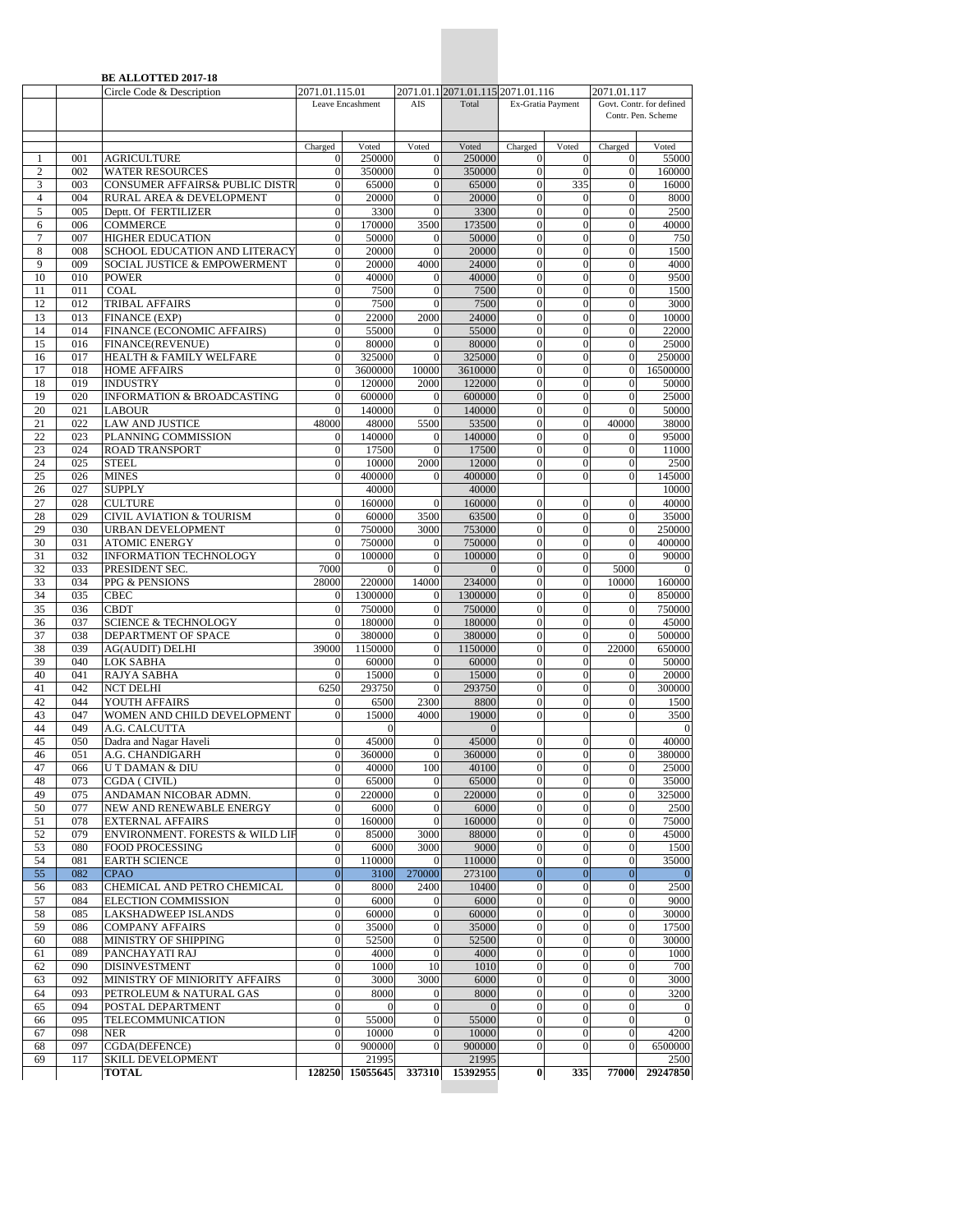|                |     | <b>BE ALLOTTED 2017-18</b>                |                   |                        |                  |                  |                  |                  |                       |                                                |                  |
|----------------|-----|-------------------------------------------|-------------------|------------------------|------------------|------------------|------------------|------------------|-----------------------|------------------------------------------------|------------------|
|                |     | Circle Code & Description                 |                   | 2071.01.200            |                  | 2071.01.200.08   |                  | 2071.01.800.01-  |                       | 2235.60.102                                    |                  |
|                |     |                                           |                   | Other Pen. (Ex-gratia  | 200.02           | 200.05           | 200.08           |                  |                       | Other Expenditure (Cost Pensioner Under Social |                  |
|                |     |                                           | CPF beneficiaries | payment to families of |                  |                  |                  |                  | of Remittance of pen. |                                                | Security Schemes |
|                |     |                                           |                   |                        |                  |                  |                  |                  |                       |                                                |                  |
|                |     |                                           | Charged           | Voted                  | Voted            | Voted            | Voted            | Charged          | Voted                 | Charged                                        | Voted            |
| 1              | 001 | <b>AGRICULTURE</b>                        | $\mathbf{0}$      | $\mathbf{0}$           | $\mathbf{0}$     | $\mathbf{0}$     | $\mathbf{0}$     | 0                | $\mathbf{0}$          | 0                                              | 200              |
| $\mathfrak{2}$ | 002 | <b>WATER RESOURCES</b>                    | $\mathbf{0}$      | $\overline{0}$         | $\mathbf{0}$     | $\overline{0}$   | $\mathbf{0}$     | $\mathbf{0}$     | $\mathbf{0}$          | $\theta$                                       | $\mathbf{0}$     |
| 3              | 003 | <b>CONSUMER AFFAIRS&amp; PUBLIC DISTR</b> | $\mathbf{0}$      | $\overline{0}$         | $\mathbf{0}$     | $\overline{0}$   | $\mathbf{0}$     | $\mathbf{0}$     | $\mathbf{0}$          | $\overline{0}$                                 | $\theta$         |
| $\overline{4}$ | 004 | RURAL AREA & DEVELOPMENT                  | $\boldsymbol{0}$  | $\mathbf{0}$           | $\boldsymbol{0}$ | $\boldsymbol{0}$ | $\boldsymbol{0}$ | $\mathbf{0}$     | $\mathbf{0}$          | $\mathbf{0}$                                   | $\boldsymbol{0}$ |
| 5              | 005 | Deptt. Of FERTILIZER                      | $\overline{0}$    | $\mathbf{0}$           | $\mathbf{0}$     | $\overline{0}$   | $\mathbf{0}$     | $\mathbf{0}$     | $\mathbf{0}$          | $\Omega$                                       | $\boldsymbol{0}$ |
| 6              | 006 | <b>COMMERCE</b>                           | $\mathbf{0}$      | $\mathbf{0}$           | $\mathbf{0}$     | $\mathbf{0}$     | $\mathbf{0}$     | $\mathbf{0}$     | $\mathbf{0}$          | $\mathbf{0}$                                   | $\mathbf{0}$     |
| $\tau$         | 007 | <b>HIGHER EDUCATION</b>                   | $\boldsymbol{0}$  | $\boldsymbol{0}$       | $\boldsymbol{0}$ | $\boldsymbol{0}$ | $\boldsymbol{0}$ | $\boldsymbol{0}$ | $\boldsymbol{0}$      | $\mathbf{0}$                                   | $\boldsymbol{0}$ |
| 8              | 008 | SCHOOL EDUCATION AND LITERACY             | $\boldsymbol{0}$  | $\mathbf{0}$           | $\mathbf{0}$     | $\mathbf{0}$     | $\mathbf{0}$     | $\mathbf{0}$     | $\mathbf{0}$          | $\mathbf{0}$                                   | $\boldsymbol{0}$ |
| 9              | 009 | SOCIAL JUSTICE & EMPOWERMENT              | $\mathbf{0}$      | $\overline{0}$         | $\boldsymbol{0}$ | $\overline{0}$   | $\mathbf{0}$     | $\overline{0}$   | $\mathbf{0}$          | $\theta$                                       | $\boldsymbol{0}$ |
| 10             | 010 | <b>POWER</b>                              | $\mathbf{0}$      | $\overline{0}$         | $\mathbf{0}$     | $\overline{0}$   | $\mathbf{0}$     | $\mathbf{0}$     | $\mathbf{0}$          | $\mathbf{0}$                                   | $\boldsymbol{0}$ |
| 11             | 011 | <b>COAL</b>                               | $\boldsymbol{0}$  | $\overline{0}$         | $\overline{0}$   | $\overline{0}$   | $\mathbf{0}$     | $\mathbf{0}$     | $\mathbf{0}$          | $\mathbf{0}$                                   | $\boldsymbol{0}$ |
| 12             | 012 | TRIBAL AFFAIRS                            | $\mathbf{0}$      | $\mathbf{0}$           | $\mathbf{0}$     | $\overline{0}$   | $\mathbf{0}$     | $\mathbf{0}$     | $\mathbf{0}$          | $\mathbf{0}$                                   | $\mathbf{0}$     |
| 13             | 013 | <b>FINANCE (EXP)</b>                      | $\boldsymbol{0}$  | $\mathbf{0}$           | $\mathbf{0}$     | $\mathbf{0}$     | $\mathbf{0}$     | $\mathbf{0}$     | $\mathbf{0}$          | $\mathbf{0}$                                   | $\boldsymbol{0}$ |
| 14             | 014 | FINANCE (ECONOMIC AFFAIRS)                | $\boldsymbol{0}$  | $\mathbf{0}$           | 10               | $\overline{0}$   | $\mathbf{0}$     | $\mathbf{0}$     | $\mathbf{0}$          | $\mathbf{0}$                                   | $\boldsymbol{0}$ |
| 15             | 016 | FINANCE(REVENUE)                          | $\mathbf{0}$      | $\overline{0}$         | $\boldsymbol{0}$ | $\overline{0}$   | $\mathbf{0}$     | $\mathbf{0}$     | $\mathbf{0}$          | $\theta$                                       | $\overline{0}$   |
| 16             | 017 | HEALTH & FAMILY WELFARE                   | $\mathbf{0}$      | $\overline{0}$         | $\mathbf{0}$     | $\overline{0}$   | $\mathbf{0}$     | $\mathbf{0}$     | $\mathbf{0}$          | $\theta$                                       | $\mathbf{0}$     |
| 17             | 018 | <b>HOME AFFAIRS</b>                       | $\mathbf{0}$      | $\overline{0}$         | $\mathbf{0}$     | $\overline{0}$   | $\mathbf{0}$     | $\mathbf{0}$     | $\mathbf{0}$          | $\theta$                                       | $\mathbf{0}$     |
| 18             | 019 | <b>INDUSTRY</b>                           | $\mathbf{0}$      | $\mathbf{0}$           | $\mathbf{0}$     | $\overline{0}$   | $\mathbf{0}$     | $\mathbf{0}$     | $\mathbf{0}$          | $\mathbf{0}$                                   | $\mathbf{0}$     |
| 19             | 020 | <b>INFORMATION &amp; BROADCASTING</b>     | $\mathbf{0}$      | $\mathbf{0}$           | $\mathbf{0}$     | $\overline{0}$   | $\mathbf{0}$     | $\mathbf{0}$     | $\boldsymbol{0}$      | $\mathbf{0}$                                   | $\boldsymbol{0}$ |
| 20             | 021 | <b>LABOUR</b>                             | $\boldsymbol{0}$  | $\mathbf{0}$           | $\mathbf{0}$     | $\overline{0}$   | $\mathbf{0}$     | $\mathbf{0}$     | $\mathbf{0}$          | $\mathbf{0}$                                   | $\boldsymbol{0}$ |
| 21             | 022 | <b>LAW AND JUSTICE</b>                    | $\mathbf{0}$      | $\overline{0}$         | $\boldsymbol{0}$ | $\overline{0}$   | $\mathbf{0}$     | $\overline{0}$   | $\mathbf{0}$          | $\overline{0}$                                 | $\mathbf{0}$     |
| 22             | 023 | PLANNING COMMISSION                       | $\mathbf{0}$      | $\mathbf{0}$           | $\mathbf{0}$     | $\overline{0}$   | $\mathbf{0}$     | $\mathbf{0}$     | $\mathbf{0}$          | $\theta$                                       | $\boldsymbol{0}$ |
| 23             | 024 | <b>ROAD TRANSPORT</b>                     | $\boldsymbol{0}$  | $\mathbf{0}$           | $\boldsymbol{0}$ | $\boldsymbol{0}$ | $\boldsymbol{0}$ | $\mathbf{0}$     | $\mathbf{0}$          | $\theta$                                       | $\boldsymbol{0}$ |
| 24             | 025 | <b>STEEL</b>                              | $\overline{0}$    | $\overline{0}$         | $\theta$         | $\theta$         | $\Omega$         | $\Omega$         | $\mathbf{0}$          | $\Omega$                                       | $\boldsymbol{0}$ |
| 25             | 026 | <b>MINES</b>                              | $\mathbf{0}$      | $\mathbf{0}$           | $\mathbf{0}$     | $\mathbf{0}$     | $\mathbf{0}$     | $\mathbf{0}$     | $\boldsymbol{0}$      | $\mathbf{0}$                                   | $\boldsymbol{0}$ |
| 26             | 027 | <b>SUPPLY</b>                             |                   |                        |                  |                  |                  |                  |                       |                                                |                  |
| 27             | 028 | <b>CULTURE</b>                            | $\mathbf{0}$      | $\mathbf{0}$           | $\mathbf{0}$     | $\mathbf{0}$     | $\mathbf{0}$     | $\mathbf{0}$     | $\mathbf{0}$          | $\mathbf{0}$                                   | $\overline{0}$   |
| 28             | 029 | <b>CIVIL AVIATION &amp; TOURISM</b>       | $\mathbf{0}$      | $\mathbf{0}$           | $\boldsymbol{0}$ | $\overline{0}$   | $\overline{0}$   | $\mathbf{0}$     | $\mathbf{0}$          | $\mathbf{0}$                                   | $\boldsymbol{0}$ |
| 29             | 030 | <b>URBAN DEVELOPMENT</b>                  | $\mathbf{0}$      | $\mathbf{0}$           | $\mathbf{0}$     | $\mathbf{0}$     | $\mathbf{0}$     | $\mathbf{0}$     | $\mathbf{0}$          | $\Omega$                                       | $\boldsymbol{0}$ |
| 30             | 031 | <b>ATOMIC ENERGY</b>                      | $\boldsymbol{0}$  | $\mathbf{0}$           | $\mathbf{0}$     | $\overline{0}$   | $\mathbf{0}$     | $\mathbf{0}$     | $\mathbf{0}$          | $\mathbf{0}$                                   | $\boldsymbol{0}$ |
| 31             | 032 | INFORMATION TECHNOLOGY                    | $\mathbf{0}$      | $\mathbf{0}$           | $\mathbf{0}$     | $\mathbf{0}$     | $\mathbf{0}$     | $\mathbf{0}$     | $\mathbf{0}$          | $\mathbf{0}$                                   | $\boldsymbol{0}$ |
| 32             | 033 | PRESIDENT SEC.                            | $\boldsymbol{0}$  | $\boldsymbol{0}$       | $\boldsymbol{0}$ | $\boldsymbol{0}$ | $\mathbf{0}$     | $\boldsymbol{0}$ | $\boldsymbol{0}$      | $\mathbf{0}$                                   | $\boldsymbol{0}$ |
| 33             | 034 | PPG & PENSIONS                            | $\boldsymbol{0}$  | $\overline{0}$         | $\boldsymbol{0}$ | $\overline{0}$   | $\boldsymbol{0}$ | $\mathbf{0}$     | $\boldsymbol{0}$      | $\overline{0}$                                 | $\boldsymbol{0}$ |
| 34             | 035 | <b>CBEC</b>                               | $\mathbf{0}$      | $\overline{0}$         | $\boldsymbol{0}$ | $\overline{0}$   | $\mathbf{0}$     | $\mathbf{0}$     | $\mathbf{0}$          | $\overline{0}$                                 | $\overline{0}$   |
| 35             | 036 | <b>CBDT</b>                               | $\mathbf{0}$      | $\mathbf{0}$           | $\mathbf{0}$     | $\overline{0}$   | $\mathbf{0}$     | $\mathbf{0}$     | $\mathbf{0}$          | $\mathbf{0}$                                   | $\mathbf{0}$     |
| 36             | 037 | <b>SCIENCE &amp; TECHNOLOGY</b>           | $\mathbf{0}$      | $\overline{0}$         | $\mathbf{0}$     | $\Omega$         | $\mathbf{0}$     | $\Omega$         | $\mathbf{0}$          | $\Omega$                                       | $\mathbf{0}$     |
| 37             | 038 | DEPARTMENT OF SPACE                       | $\mathbf{0}$      | $\mathbf{0}$           | $\mathbf{0}$     | $\overline{0}$   | $\mathbf{0}$     | $\mathbf{0}$     | $\mathbf{0}$          | $\mathbf{0}$                                   | $\mathbf{0}$     |
| 38             | 039 | <b>AG(AUDIT) DELHI</b>                    | $\mathbf{0}$      | $\mathbf{0}$           | $\mathbf{0}$     | $\overline{0}$   | $\mathbf{0}$     | $\mathbf{0}$     | $\boldsymbol{0}$      | $\mathbf{0}$                                   | $\boldsymbol{0}$ |
| 39             | 040 | <b>LOK SABHA</b>                          | $\mathbf{0}$      | $\Omega$               | $\mathbf{0}$     | $\mathbf{0}$     | $\mathbf{0}$     | $\Omega$         | $\mathbf{0}$          | $\Omega$                                       | $\mathbf{0}$     |
| 40             | 041 | RAJYA SABHA                               | $\mathbf{0}$      | $\overline{0}$         | $\boldsymbol{0}$ | $\overline{0}$   | $\overline{0}$   | $\overline{0}$   | $\mathbf{0}$          | $\overline{0}$                                 | $\overline{0}$   |
| 41             | 042 | <b>NCT DELHI</b>                          | $\mathbf{0}$      | $\mathbf{0}$           | $\mathbf{0}$     | $\overline{0}$   | $\mathbf{0}$     | $\mathbf{0}$     | $\mathbf{0}$          | $\mathbf{0}$                                   | $\boldsymbol{0}$ |
| 42             | 044 | YOUTH AFFAIRS                             | $\boldsymbol{0}$  | $\boldsymbol{0}$       | $\boldsymbol{0}$ | $\boldsymbol{0}$ | $\boldsymbol{0}$ | $\boldsymbol{0}$ | $\boldsymbol{0}$      | $\mathbf{0}$                                   | $\mathbf{0}$     |
| 43             | 047 | WOMEN AND CHILD DEVELOPMENT               | $\theta$          | $\theta$               | $\mathbf{0}$     | $\theta$         | $\mathbf{0}$     | $\Omega$         | $\mathbf{0}$          | $\theta$                                       | $\boldsymbol{0}$ |
| 44             | 049 | A.G. CALCUTTA                             |                   |                        |                  |                  |                  |                  |                       |                                                |                  |
| 45             | 050 | Dadra and Nagar Haveli                    | $\boldsymbol{0}$  | $\mathbf{0}$           | $\mathbf{0}$     | $\mathbf{0}$     | 0                | $\mathbf{0}$     | $\mathbf{0}$          | $\mathbf{0}$                                   | $\mathbf{0}$     |
| 46             | 051 | A.G. CHANDIGARH                           | $\overline{0}$    | $\overline{0}$         | $\overline{0}$   | $\overline{0}$   | $\mathbf{0}$     | $\mathbf{0}$     | $\overline{0}$        | $\Omega$                                       | $\overline{0}$   |
| 47             | 066 | <b>UT DAMAN &amp; DIU</b>                 | $\mathbf{0}$      | $\mathbf{0}$           | $\mathbf{0}$     | $\mathbf{0}$     | $\overline{0}$   | $\overline{0}$   | $\overline{0}$        | $\overline{0}$                                 | 100              |
| 48             | 073 | CGDA (CIVIL)                              | $\boldsymbol{0}$  | $\boldsymbol{0}$       | $\boldsymbol{0}$ | $\boldsymbol{0}$ | $\mathbf{0}$     | $\mathbf{0}$     | $\mathbf{0}$          | $\mathbf{0}$                                   | $\boldsymbol{0}$ |
| 49             | 075 | ANDAMAN NICOBAR ADMN.                     | $\boldsymbol{0}$  | $\boldsymbol{0}$       | $\mathbf{0}$     | $\overline{0}$   | $\mathbf{0}$     | $\mathbf{0}$     | $\mathbf{0}$          | $\mathbf{0}$                                   | $\mathbf{0}$     |
| 50             | 077 | NEW AND RENEWABLE ENERGY                  | $\mathbf{0}$      | $\mathbf{0}$           | $\mathbf{0}$     | $\boldsymbol{0}$ | $\mathbf{0}$     | $\mathbf{0}$     | $\mathbf{0}$          | $\mathbf{0}$                                   | $\bf{0}$         |
| 51             | 078 | <b>EXTERNAL AFFAIRS</b>                   | $\mathbf{0}$      | $\boldsymbol{0}$       | $\boldsymbol{0}$ | $\boldsymbol{0}$ | $\mathbf{0}$     | $\boldsymbol{0}$ | $\mathbf{0}$          | $\mathbf{0}$                                   | $\mathbf{0}$     |
| 52             | 079 | ENVIRONMENT. FORESTS & WILD LIF           | $\boldsymbol{0}$  | $\mathbf{0}$           | $\boldsymbol{0}$ | $\overline{0}$   | $\boldsymbol{0}$ | $\overline{0}$   | $\boldsymbol{0}$      | $\mathbf{0}$                                   | $\overline{0}$   |
| 53             | 080 | <b>FOOD PROCESSING</b>                    | $\boldsymbol{0}$  | $\boldsymbol{0}$       | $\boldsymbol{0}$ | $\boldsymbol{0}$ | $\mathbf{0}$     | $\boldsymbol{0}$ | $\mathbf{0}$          | $\mathbf{0}$                                   | $\mathbf{0}$     |
| 54             | 081 | <b>EARTH SCIENCE</b>                      | $\overline{0}$    | $\boldsymbol{0}$       | $\mathbf{0}$     | $\boldsymbol{0}$ | $\boldsymbol{0}$ | $\boldsymbol{0}$ | $\mathbf{0}$          | $\boldsymbol{0}$                               | $\boldsymbol{0}$ |
| 55             | 082 | <b>CPAO</b>                               | $\boldsymbol{0}$  | $\boldsymbol{0}$       | $\mathbf{0}$     | $\overline{0}$   | 23200            | $\mathbf{0}$     | $\mathbf{0}$          | $\mathbf{0}$                                   | $\mathbf{0}$     |
| 56             | 083 | CHEMICAL AND PETRO CHEMICAL               | $\mathbf{0}$      | $\boldsymbol{0}$       | $\mathbf{0}$     | $\mathbf{0}$     | $\mathbf{0}$     | $\mathbf{0}$     | $\mathbf{0}$          | $\mathbf{0}$                                   | $\mathbf{0}$     |
| 57             | 084 | ELECTION COMMISSION                       | $\boldsymbol{0}$  | $\boldsymbol{0}$       | $\boldsymbol{0}$ | $\boldsymbol{0}$ | $\boldsymbol{0}$ | $\boldsymbol{0}$ | $\boldsymbol{0}$      | $\boldsymbol{0}$                               | $\bf{0}$         |
| 58             | 085 | LAKSHADWEEP ISLANDS                       | $\boldsymbol{0}$  | $\boldsymbol{0}$       | $\boldsymbol{0}$ | $\boldsymbol{0}$ | $\mathbf{0}$     | $\boldsymbol{0}$ | $\boldsymbol{0}$      | $\mathbf{0}$                                   | $\theta$         |
| 59             | 086 | <b>COMPANY AFFAIRS</b>                    | $\boldsymbol{0}$  | $\boldsymbol{0}$       | $\boldsymbol{0}$ | $\boldsymbol{0}$ | $\boldsymbol{0}$ | $\overline{0}$   | $\boldsymbol{0}$      | $\mathbf{0}$                                   | $\overline{0}$   |
| 60             | 088 | MINISTRY OF SHIPPING                      | $\boldsymbol{0}$  | $\mathbf{0}$           | $\boldsymbol{0}$ | $\overline{0}$   | $\mathbf{0}$     | $\mathbf{0}$     | $\mathbf{0}$          | $\mathbf{0}$                                   | $\boldsymbol{0}$ |
| 61             | 089 | PANCHAYATI RAJ                            | $\boldsymbol{0}$  | $\boldsymbol{0}$       | $\boldsymbol{0}$ | $\boldsymbol{0}$ | $\mathbf{0}$     | $\boldsymbol{0}$ | $\boldsymbol{0}$      | $\boldsymbol{0}$                               | $\boldsymbol{0}$ |
| 62             | 090 | <b>DISINVESTMENT</b>                      | $\mathbf{0}$      | $\mathbf{0}$           | $\mathbf{0}$     | $\mathbf{0}$     | $\mathbf{0}$     | $\mathbf{0}$     | $\mathbf{0}$          | $\mathbf{0}$                                   | $\mathbf{0}$     |
| 63             | 092 | MINISTRY OF MINIORITY AFFAIRS             | $\boldsymbol{0}$  | $\boldsymbol{0}$       | $\mathbf{0}$     | $\boldsymbol{0}$ | $\boldsymbol{0}$ | $\mathbf{0}$     | $\mathbf{0}$          | $\mathbf{0}$                                   | $\boldsymbol{0}$ |
| 64             | 093 | PETROLEUM & NATURAL GAS                   | $\mathbf{0}$      | $\boldsymbol{0}$       | $\boldsymbol{0}$ | $\boldsymbol{0}$ | $\mathbf{0}$     | $\mathbf{0}$     | $\mathbf{0}$          | $\boldsymbol{0}$                               | $\mathbf{0}$     |
| 65             | 094 | POSTAL DEPARTMENT                         | $\boldsymbol{0}$  | $\boldsymbol{0}$       | $\boldsymbol{0}$ | $\boldsymbol{0}$ | $\mathbf{0}$     | $\mathbf{0}$     | $\boldsymbol{0}$      | $\mathbf{0}$                                   | $\overline{0}$   |
| 66             | 095 | TELECOMMUNICATION                         | $\boldsymbol{0}$  | $\boldsymbol{0}$       | $\boldsymbol{0}$ | $\mathbf{0}$     | $\boldsymbol{0}$ | $\boldsymbol{0}$ | $\boldsymbol{0}$      | $\boldsymbol{0}$                               | $\boldsymbol{0}$ |
| 67             | 098 | <b>NER</b>                                | $\mathbf{0}$      | $\mathbf{0}$           | $\mathbf{0}$     | $\mathbf{0}$     | $\mathbf{0}$     | $\mathbf{0}$     | $\mathbf{0}$          | $\mathbf{0}$                                   | $\boldsymbol{0}$ |
| 68             | 097 | CGDA(DEFENCE)                             | $\mathbf{0}$      | $\mathbf{0}$           | $\mathbf{0}$     | $\mathbf{0}$     | $\mathbf{0}$     | $\mathbf{0}$     | 60                    | $\mathbf{0}$                                   | $\mathbf{0}$     |
| 69             | 117 | <b>SKILL DEVELOPMENT</b>                  |                   |                        |                  |                  |                  |                  |                       |                                                |                  |
|                |     | <b>TOTAL</b>                              | $\boldsymbol{0}$  | $\boldsymbol{0}$       | 10               | $\bf{0}$         | 23200            | $\bf{0}$         | 60                    | $\boldsymbol{0}$                               | 300              |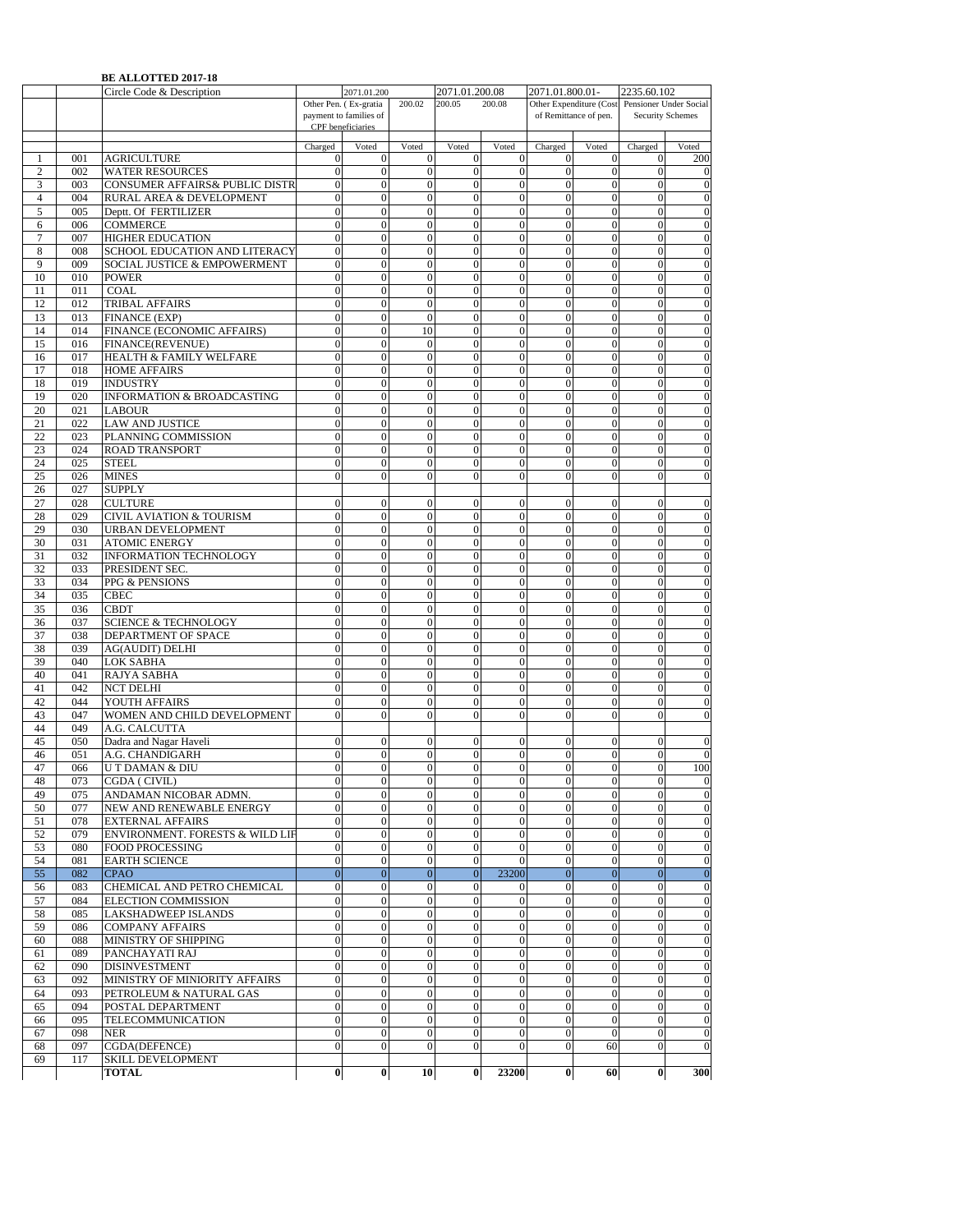|                |            | <b>BE ALLOTTED 2017-18</b><br>Circle Code & Description  | 2235.60.104                    |                                            | 2235.60.105                    |                                  | 2235.60.107                          |                                      | 2235.60.200                          |                                    |                            |                                |                   |                               |
|----------------|------------|----------------------------------------------------------|--------------------------------|--------------------------------------------|--------------------------------|----------------------------------|--------------------------------------|--------------------------------------|--------------------------------------|------------------------------------|----------------------------|--------------------------------|-------------------|-------------------------------|
|                |            |                                                          |                                | Deposit Linked<br><b>Insurance Schemes</b> |                                | Govt. Emp. Insurance<br>Scheme   |                                      | Swatantrata Sainik<br>Samman Pension |                                      | Other Programmes                   |                            |                                | Total             |                               |
|                |            |                                                          |                                | Govt. Provident Funds                      |                                |                                  |                                      | Scheme                               |                                      |                                    |                            |                                |                   |                               |
|                | 001        | <b>AGRICULTURE</b>                                       | Charged<br>$\overline{0}$      | Voted<br>3898                              | Charged<br>$\theta$            | Voted<br>100                     | Charged<br>0                         | Voted<br>$\mathbf{0}$                | Charged<br>$\mathbf{0}$              | Voted<br>$\overline{0}$            |                            | Charged<br>$\theta$            | Voted<br>1007473  | <b>Grand Total</b><br>1007473 |
| $\mathfrak{2}$ | 002        | <b>WATER RESOURCES</b>                                   | $\mathbf{0}$                   | 4000                                       | $\overline{0}$                 | $\theta$                         | $\mathbf{0}$                         | $\mathbf{0}$                         | $\overline{0}$                       | $\Omega$                           |                            | $\mathbf{0}$                   | 874610            | 874610                        |
| 3              | 003        | CONSUMER AFFAIRS& PUBLIC DISTR                           | $\Omega$                       | 940                                        | $\overline{0}$                 | 600                              | $\overline{0}$                       | $\theta$                             | $\Omega$                             | $\Omega$                           |                            | $\Omega$                       | 372875            | 372875                        |
| $\overline{4}$ | 004        | RURAL AREA & DEVELOPMENT                                 | $\Omega$                       | $\mathbf{0}$                               | $\theta$                       | $\theta$                         | $\overline{0}$                       | $\overline{0}$                       | $\overline{0}$                       | $\overline{0}$                     | $\alpha$                   | $\Omega$                       | 83000             | 83000                         |
| 5              | 005<br>006 | Deptt. Of FERTILIZER<br><b>COMMERCE</b>                  | $\mathbf{0}$<br>$\theta$       | $\Omega$<br>2988                           | $\mathbf{0}$<br>$\mathbf{0}$   | $\overline{0}$<br>$\mathbf{0}$   | $\mathbf{0}$<br>$\boldsymbol{0}$     | $\overline{0}$<br>$\overline{0}$     | $\Omega$<br>$\overline{0}$           | $\Omega$<br>$\Omega$               | $\Omega$<br>$\Omega$       | $\Omega$                       | 18300<br>841688   | 18300                         |
| 6<br>$\tau$    | 007        | <b>HIGHER EDUCATION</b>                                  | $\mathbf{0}$                   | 500                                        | $\theta$                       | $\overline{0}$                   | $\boldsymbol{0}$                     | $\overline{0}$                       | $\overline{0}$                       | $\theta$                           | $\Omega$                   | $\mathbf{0}$<br>$\mathbf{0}$   | 172750            | 841688<br>172750              |
| 8              | 008        | SCHOOL EDUCATION AND LITERACY                            | $\mathbf{0}$                   | 300                                        | $\theta$                       | $\overline{0}$                   | $\mathbf{0}$                         | $\overline{0}$                       | $\overline{0}$                       | $\Omega$                           | $\Omega$                   | $\mathbf{0}$                   | 51800             | 51800                         |
| $\mathbf{Q}$   | 009        | <b>SOCIAL JUSTICE &amp; EMPOWERMENT</b>                  | $\overline{0}$                 | 100                                        | $\overline{0}$                 | $\overline{0}$                   | $\overline{0}$                       | $\overline{0}$                       | $\Omega$                             | $\Omega$                           |                            | $\Omega$                       | 69600             | 69600                         |
| 10             | 010        | <b>POWER</b>                                             | $\mathbf{0}$                   | 810                                        | $\mathbf{0}$                   | 100                              | $\overline{0}$                       | $\overline{0}$                       | $\overline{0}$                       | $\Omega$                           | $\Omega$                   | $\Omega$                       | 163260            | 163260                        |
| 11<br>12       | 011<br>012 | COAL                                                     | $\mathbf{0}$<br>$\Omega$       | 250<br>$\overline{0}$                      | $\mathbf{0}$<br>$\mathbf{0}$   | 500<br>$\boldsymbol{0}$          | $\boldsymbol{0}$<br>$\overline{0}$   | $\overline{0}$<br>$\overline{0}$     | $\overline{0}$<br>$\overline{0}$     | $\Omega$<br>$\Omega$               | $\Omega$<br>$\Omega$       | $\overline{0}$<br>$\Omega$     | 50550<br>28000    | 50550<br>28000                |
| 13             | 013        | <b>TRIBAL AFFAIRS</b><br><b>FINANCE (EXP)</b>            | $\theta$                       | 60                                         | $\theta$                       | $\boldsymbol{0}$                 | $\mathbf{0}$                         | $\overline{0}$                       | $\overline{0}$                       | $\theta$                           | $\Omega$                   | $\theta$                       | 98460             | 98460                         |
| 14             | 014        | FINANCE (ECONOMIC AFFAIRS)                               | $\overline{0}$                 | 400                                        | $\mathbf{0}$                   | $\boldsymbol{0}$                 | $\boldsymbol{0}$                     | $\overline{0}$                       | $\overline{0}$                       | $\theta$                           | $\Omega$                   | $\mathbf{0}$                   | 262220            | 262220                        |
| 15             | 016        | FINANCE(REVENUE)                                         | $\Omega$                       | 780                                        | $\Omega$                       | 10                               | $\overline{0}$                       | $\Omega$                             | $\Omega$                             | $\Omega$                           |                            | $\Omega$                       | 331800            | 331800                        |
| 16             | 017        | HEALTH & FAMILY WELFARE                                  | $\Omega$                       | 3500                                       | $\mathbf{0}$                   | 5                                | $\overline{0}$                       | $\overline{0}$                       | $\overline{0}$                       | $\overline{0}$                     | $\Omega$                   | $\overline{0}$                 | 1524015           | 1524015                       |
| 17             | 018        | <b>HOME AFFAIRS</b>                                      | $\theta$<br>$\theta$           | 60000                                      | $\mathbf{0}$<br>$\theta$       | 100<br>$\theta$                  | $\mathbf{0}$<br>$\overline{0}$       | $\overline{0}$<br>$\mathbf{0}$       | $\mathbf{0}$                         | $\Omega$<br>$\Omega$               | $\Omega$<br>$\Omega$       | $\mathbf{0}$                   | 26704600          | 26704600                      |
| 18<br>19       | 019<br>020 | <b>INDUSTRY</b><br><b>INFORMATION &amp; BROADCASTING</b> | $\theta$                       | 1610<br>9938                               | $\theta$                       | 600                              | $\mathbf{0}$                         | $\overline{0}$                       | $\mathbf{0}$<br>$\mathbf{0}$         | $\theta$                           | $\Omega$                   | $\theta$<br>$\mathbf{0}$       | 531110<br>2475538 | 531110<br>2475538             |
| 20             | 021        | <b>LABOUR</b>                                            | $\theta$                       | 1700                                       | $\mathbf{0}$                   | 80                               | $\boldsymbol{0}$                     | $\overline{0}$                       | $\overline{0}$                       | $\theta$                           | $\Omega$                   | $\overline{0}$                 | 616976            | 616976                        |
| 21             | 022        | <b>LAW AND JUSTICE</b>                                   | 300                            | 400                                        | $\mathbf{0}$                   | $\mathbf{0}$                     | $\overline{0}$                       | $\overline{0}$                       | $\overline{0}$                       | $\Omega$                           | $\Omega$                   | 200100                         | 237400            | 437500                        |
| 22             | 023        | PLANNING COMMISSION                                      | $\mathbf{0}$                   | 1000                                       | $\theta$                       | 100                              | $\overline{0}$                       | $\mathbf{0}$                         | $\Omega$                             | $\Omega$                           |                            |                                | 651000            | 651000                        |
| 23             | 024<br>025 | <b>ROAD TRANSPORT</b>                                    | $\mathbf{0}$<br>$\Omega$       | 355<br>200                                 | $\mathbf{0}$<br>$\overline{0}$ | $\overline{0}$<br>$\overline{0}$ | $\boldsymbol{0}$<br>$\mathbf{0}$     | $\overline{0}$<br>$\mathbf{0}$       | $\overline{0}$<br>$\Omega$           | $\overline{0}$<br>$\Omega$         | $\Omega$<br>$\Omega$       | $\overline{0}$<br>$\Omega$     | 73855<br>40200    | 73855<br>40200                |
| 24<br>25       | 026        | <b>STEEL</b><br><b>MINES</b>                             | $\Omega$                       | 4080                                       | $\theta$                       | 600                              | $\mathbf{0}$                         | $\Omega$                             | $\Omega$                             | $\Omega$                           | $\Omega$                   | $\mathbf{0}$                   | 1573180           | 1573180                       |
| 26             | 027        | <b>SUPPLY</b>                                            |                                | 750                                        |                                | 300                              |                                      |                                      |                                      |                                    |                            | $\overline{0}$                 | 216050            | 216050                        |
| 27             | 028        | <b>CULTURE</b>                                           | $\Omega$                       | 3100                                       | $\overline{0}$                 | $\theta$                         | $\mathbf{0}$                         | $\mathbf{0}$                         | $\Omega$                             | 600                                |                            | $\Omega$                       | 721500            | 721500                        |
| 28             | 029        | CIVIL AVIATION & TOURISM                                 | $\theta$                       | 1100                                       | $\overline{0}$                 | $\overline{0}$                   | $\mathbf{0}$                         | $\overline{0}$                       | $\theta$                             | $\Omega$                           |                            | $\Omega$                       | 273600            | 273600                        |
| 29             | 030        | <b>URBAN DEVELOPMENT</b>                                 | $\mathbf{0}$                   | 17225                                      | $\theta$                       | 100                              | $\overline{0}$                       | $\mathbf{0}$                         | $\overline{0}$                       | $\Omega$                           | $\Omega$                   | $\Omega$                       | 3417825           | 3417825                       |
| 30<br>31       | 031<br>032 | <b>ATOMIC ENERGY</b><br>INFORMATION TECHNOLOGY           | $\theta$<br>$\Omega$           | 5140<br>660                                | $\mathbf{0}$<br>$\mathbf{0}$   | 255<br>$\mathbf{0}$              | $\boldsymbol{0}$<br>$\mathbf{0}$     | $\boldsymbol{0}$<br>$\overline{0}$   | $\overline{0}$<br>$\overline{0}$     | 350<br>$\Omega$                    | $\Omega$                   | $\overline{0}$<br>$\Omega$     | 3349539<br>421160 | 3349539<br>421160             |
| 32             | 033        | PRESIDENT SEC.                                           | 500                            | $\theta$                                   | $\mathbf{0}$                   | $\boldsymbol{0}$                 | $\boldsymbol{0}$                     | $\mathbf{0}$                         | $\mathbf{0}$                         | $\overline{0}$                     | $\theta$                   | 37000                          | $\theta$          | 37000                         |
| 33             | 034        | PPG & PENSIONS                                           | $\mathbf{0}$                   | 4000                                       | $\theta$                       | 75                               | $\boldsymbol{0}$                     | $\overline{0}$                       | $\overline{0}$                       | $\overline{0}$                     | $\Omega$                   | 132000                         | 1356175           | 1488175                       |
| 34             | 035        | CBEC                                                     | $\Omega$                       | 17200                                      | $\overline{0}$                 | 300                              | $\overline{0}$                       | $\Omega$                             | $\Omega$                             | $\Omega$                           |                            | $\Omega$                       | 6145500           | 6145500                       |
| 35<br>36       | 036<br>037 | <b>CBDT</b><br><b>SCIENCE &amp; TECHNOLOGY</b>           | $\mathbf{0}$<br>$\theta$       | 13490<br>$\Omega$                          | $\mathbf{0}$<br>$\overline{0}$ | 650<br>$\theta$                  | $\overline{0}$<br>$\mathbf{0}$       | $\overline{0}$<br>$\overline{0}$     | $\overline{0}$<br>$\Omega$           | $\Omega$<br>$\Omega$               | $\Omega$<br>$\Omega$       | $\overline{0}$<br>$\Omega$     | 3824250<br>893115 | 3824250<br>893115             |
| 37             | 038        | DEPARTMENT OF SPACE                                      | $\mathbf{0}$                   | 1360                                       | $\mathbf{0}$                   | 300                              | $\boldsymbol{0}$                     | $\overline{0}$                       | $\overline{0}$                       | $\Omega$                           | $\Omega$                   | $\mathbf{0}$                   | 2000703           | 2000703                       |
| 38             | 039        | <b>AG(AUDIT) DELHI</b>                                   | 198                            | 5382                                       | $\mathbf{0}$                   | 36                               | $\mathbf{0}$                         | $\overline{0}$                       | $\mathbf{0}$                         | $\overline{0}$                     | $\Omega$                   | 148198                         | 7585418           | 7733616                       |
| 39             | 040        | LOK SABHA                                                | $\overline{0}$                 | 360                                        | $\mathbf{0}$                   | $\boldsymbol{0}$                 | $\boldsymbol{0}$                     | $\overline{0}$                       | $\boldsymbol{0}$                     | $\overline{0}$                     | $\Omega$                   | $\theta$                       | 233360            | 233360                        |
| 40             | 041        | RAJYA SABHA                                              | $\Omega$                       | 600                                        | $\Omega$                       | $\overline{0}$                   | $\overline{0}$                       | $\overline{0}$                       | $\Omega$                             | $\Omega$                           | $\Omega$                   | $\Omega$                       | 87300             | 87300                         |
| 41<br>42       | 042<br>044 | <b>NCT DELHI</b><br>YOUTH AFFAIRS                        | $\mathbf{0}$<br>$\mathbf{0}$   | 10000<br>$\overline{0}$                    | $\mathbf{0}$<br>$\mathbf{0}$   | $\theta$<br>150                  | $\overline{0}$<br>$\boldsymbol{0}$   | $\mathbf{0}$<br>$\overline{0}$       | $\Omega$<br>$\overline{0}$           | $\Omega$<br>$\overline{0}$         | $\Omega$<br>$\Omega$       | 14415<br>$\overline{0}$        | 1875585<br>34350  | 1890000<br>34350              |
| 43             | 047        | WOMEN AND CHILD DEVELOPMENT                              | $\Omega$                       | 300                                        | $\Omega$                       | 50                               | $\mathbf{0}$                         | $\Omega$                             | $\Omega$                             | $\Omega$                           | $\Omega$                   | $\Omega$                       | 83050             | 83050                         |
| 44             | 049        | A.G. CALCUTTA                                            |                                | $\bf{0}$                                   |                                | $\mathbf{0}$                     |                                      |                                      |                                      |                                    |                            | $\mathbf{0}$                   | 102500            | 102500                        |
| 45             | 050        | Dadra and Nagar Haveli                                   | $\mathbf{0}$                   | $\theta$                                   | $\mathbf{0}$                   | $\mathbf{0}$                     | $\boldsymbol{0}$                     | $\overline{0}$                       | $\overline{0}$                       | $\overline{0}$                     | $\Omega$                   | $\overline{0}$                 | 185000            | 185000                        |
| 46             | 051        | A.G. CHANDIGARH                                          | $\Omega$                       | 320                                        | $\mathbf{0}$                   | $\mathbf{0}$                     | $\mathbf{0}$                         | $\overline{0}$                       | $\mathbf{0}$                         | $\overline{0}$                     | $\Omega$                   | $\mathbf{0}$                   | 1765320           | 1765320                       |
| 47<br>48       | 066<br>073 | U T DAMAN & DIU<br>CGDA (CIVIL)                          | $\overline{0}$<br>$\mathbf{0}$ | 790<br>650                                 | $\mathbf{0}$<br>$\mathbf{0}$   | $\vert 0 \vert$<br>1000          | $\overline{0}$<br>$\boldsymbol{0}$   | $\overline{0}$<br>$\mathbf{0}$       | $\vert 0 \vert$<br>$\mathbf{0}$      | $\vert 0 \vert$<br>$\theta$        | $\overline{0}$<br>$\Omega$ | 100<br>$\overline{0}$          | 264030<br>1503650 | 264130<br>1503650             |
| 49             | 075        | ANDAMAN NICOBAR ADMN.                                    | $\mathbf{0}$                   | 8500                                       | $\mathbf{0}$                   | 55                               | $\boldsymbol{0}$                     | $\boldsymbol{0}$                     | $\mathbf{0}$                         | $\mathbf{0}$                       | $\theta$                   | $\mathbf{0}$                   | 1528055           | 1528055                       |
| 50             | 077        | NEW AND RENEWABLE ENERGY                                 | $\mathbf{0}$                   | 400                                        | $\mathbf{0}$                   | $\mathbf{0}$                     | $\overline{0}$                       | $\overline{0}$                       | $\overline{0}$                       | $\overline{0}$                     | $\overline{0}$             | $\vert$ 0                      | 29097             | 29097                         |
| 51             | 078        | <b>EXTERNAL AFFAIRS</b>                                  | $\mathbf{0}$                   | 1500                                       | $\mathbf{0}$                   | $\overline{0}$                   | $\overline{0}$                       | $\overline{0}$                       | $\overline{0}$                       | $\overline{0}$                     | $\overline{0}$             | $\overline{0}$                 | 2836500           | 2836500                       |
| 52             | 079        | ENVIRONMENT. FORESTS & WILD LIF                          | $\mathbf{0}$                   | 1350                                       | $\mathbf{0}$                   | $\boldsymbol{0}$                 | $\boldsymbol{0}$                     | $\boldsymbol{0}$                     | $\overline{0}$                       | $\mathbf{0}$                       | $\Omega$                   | $\mathbf{0}$                   | 350200            | 350200                        |
| 53<br>54       | 080<br>081 | FOOD PROCESSING<br><b>EARTH SCIENCE</b>                  | $\Omega$<br>$\overline{0}$     | 60<br>1800                                 | $\mathbf{0}$<br>$\mathbf{0}$   | $\mathbf{0}$<br>15               | $\mathbf{0}$<br>$\overline{0}$       | $\overline{0}$<br>$\boldsymbol{0}$   | $\overline{0}$<br>$\overline{0}$     | $\mathbf{0}$<br>$\overline{0}$     | $\Omega$                   | $\mathbf{0}$<br>$\mathbf{0}$   | 35060<br>600315   | 35060<br>600315               |
| 55             | 082        | <b>CPAO</b>                                              | $\overline{0}$                 | $\mathbf{0}$                               | $\overline{0}$                 | $\mathbf{0}$                     | $\overline{0}$                       | $\overline{0}$                       | $\overline{0}$                       | $\Omega$                           | $\vert$ 0                  | 1112900                        | 217085100         | 218198000                     |
| 56             | 083        | CHEMICAL AND PETRO CHEMICAL                              | $\overline{0}$                 | $\mathbf{0}$                               | $\mathbf{0}$                   | $\mathbf{0}$                     | $\overline{0}$                       | $\mathbf{0}$                         | $\mathbf{0}$                         |                                    |                            | $\mathbf{0}$                   | 51400             | 51400                         |
| 57             | 084        | <b>ELECTION COMMISSION</b>                               | $\overline{0}$                 | 120                                        | $\mathbf{0}$                   | $\boldsymbol{0}$                 | $\overline{0}$                       | $\overline{0}$                       | $\overline{0}$                       | $\mathbf{0}$                       | $\theta$                   | $\vert 0 \vert$                | 24120             | 24120                         |
| 58             | 085        | LAKSHADWEEP ISLANDS                                      | $\theta$<br>$\overline{0}$     | 600                                        | $\mathbf{0}$                   | 150                              | $\overline{0}$                       | $\boldsymbol{0}$                     | $\mathbf{0}$                         | $\overline{0}$<br>$\overline{0}$   | $\Omega$<br>$\Omega$       | $\mathbf{0}$                   | 290750            | 290750                        |
| 59<br>60       | 086<br>088 | <b>COMPANY AFFAIRS</b><br>MINISTRY OF SHIPPING           | $\mathbf{0}$                   | 1180<br>1580                               | $\mathbf{0}$<br>$\mathbf{0}$   | 100<br>200                       | $\boldsymbol{0}$<br>$\boldsymbol{0}$ | $\overline{0}$<br>$\boldsymbol{0}$   | $\overline{0}$<br>$\boldsymbol{0}$   | 600                                | $\theta$                   | $\mathbf{0}$<br>$\overline{0}$ | 157380<br>221930  | 157380<br>221930              |
| 61             | 089        | PANCHAYATI RAJ                                           | $\mathbf{0}$                   | $\mathbf{0}$                               | $\mathbf{0}$                   | $\boldsymbol{0}$                 | $\overline{0}$                       | $\overline{0}$                       | $\mathbf{0}$                         | $\theta$                           | $\Omega$                   | $\overline{0}$                 | 18500             | 18500                         |
| 62             | 090        | <b>DISINVESTMENT</b>                                     | $\mathbf{0}$                   | $\theta$                                   | $\overline{0}$                 | $\overline{0}$                   | $\boldsymbol{0}$                     | $\mathbf{0}$                         | $\overline{0}$                       | $\mathbf{0}$                       | $\Omega$                   | $\overline{0}$                 | 4440              | 4440                          |
| 63             | 092        | MINISTRY OF MINIORITY AFFAIRS                            | $\mathbf{0}$                   | 200                                        | $\mathbf{0}$                   | $\boldsymbol{0}$                 | $\boldsymbol{0}$                     | $\mathbf{0}$                         | $\mathbf{0}$                         | $\mathbf{0}$                       | $\theta$                   | $\mathbf{0}$                   | 30700             | 30700                         |
| 64             | 093        | PETROLEUM & NATURAL GAS                                  | $\mathbf{0}$<br>$\overline{0}$ | 150                                        | $\mathbf{0}$<br>$\mathbf{0}$   | $\boldsymbol{0}$                 | $\overline{0}$                       | $\overline{0}$<br>$\overline{0}$     | $\overline{0}$                       | $\overline{0}$                     | $\theta$                   | $\mathbf{0}$                   | 32700             | 32700                         |
| 65<br>66       | 094<br>095 | POSTAL DEPARTMENT<br>TELECOMMUNICATION                   | $\overline{0}$                 | $\Omega$<br>46750                          | $\mathbf{0}$                   | 85<br>2700                       | $\boldsymbol{0}$<br>$\mathbf{0}$     | $\boldsymbol{0}$                     | $\boldsymbol{0}$<br>$\boldsymbol{0}$ | $\boldsymbol{0}$<br>$\overline{0}$ | $\theta$                   | $\mathbf{0}$<br>$\mathbf{0}$   | 9585<br>424950    | 9585<br>424950                |
| 67             | 098        | <b>NER</b>                                               | $\overline{0}$                 | 120                                        | $\mathbf{0}$                   | $\mathbf{0}$                     | $\boldsymbol{0}$                     | $\mathbf{0}$                         | $\mathbf{0}$                         | $\theta$                           | $\Omega$                   | $\overline{0}$                 | 47220             | 47220                         |
| 68             | 097        | CGDA(DEFENCE)                                            | $\Omega$                       | $\bf{0}$                                   | $\overline{0}$                 | $\boldsymbol{0}$                 | $\boldsymbol{0}$                     | $\overline{0}$                       | $\overline{0}$                       | $\overline{0}$                     | $\Omega$                   | $\mathbf{0}$                   | 30250060          | 30250060                      |
| 69             | 117        | SKILL DEVELOPMENT                                        |                                | 200                                        |                                | 250                              |                                      |                                      |                                      |                                    |                            | $\vert$ 0                      | 55820             | 55820                         |
|                |            | <b>TOTAL</b>                                             | 998                            | 244746                                     | $\bf{0}$                       | 9566                             | $\bf{0}$                             | $\bf{0}$                             | $\bf{0}$                             | 1550                               |                            | 0 1644713                      | 329277122         | 330921835                     |